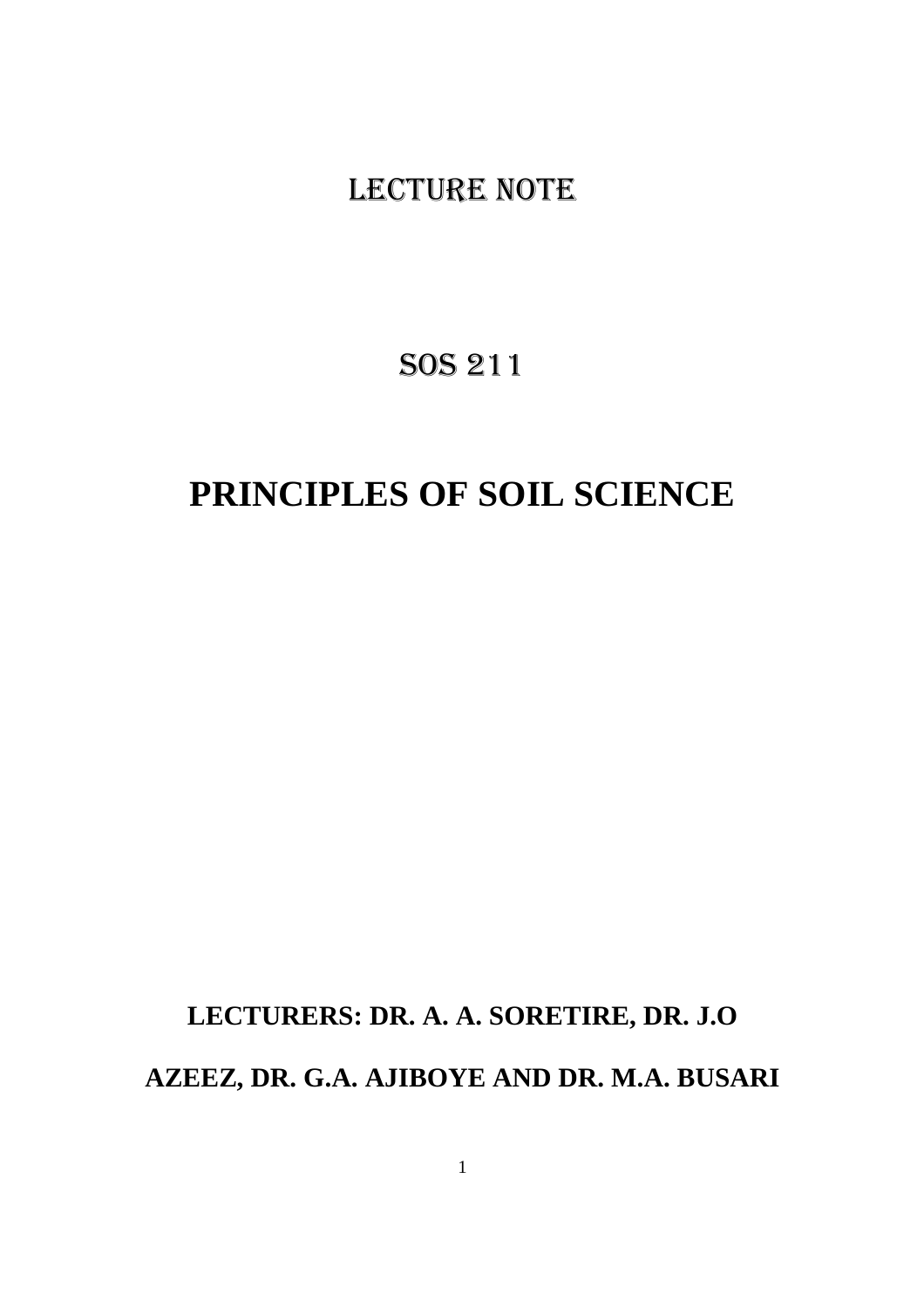#### **UNIT 1: DEFINITION OF SOIL**

There have been several conceptions held about soil in the historic past. This has led to several definitions of soil by different people at various times. Some of the several definitions range from very simple definitions to very professional definitions such as the following:

- **1** *Soil is a thin layer of material on the Earth's surface in which plants have their roots. It is made up of many things, such as weathered rock and decayed plant and animal matter. Soil is formed over a long period of time.*
- **2** *Soil is the unconsolidated mineral or organic material on the immediate surface of the Earth that serves as a natural medium for the growth of land plants.*
- **3** *The unconsolidated mineral or organic matter on the surface of the Earth that has been subjected to and shows effects of genetic and environmental factors of: climate (including water and temperature effects), and macro- and microorganisms, conditioned by relief, acting on parent material over a period of time. A product-soil differs from the material from which it is derived in many physical, chemical, biological, and morphological properties and characteristics.*
- **4.** *Soil is a natural body comprised of solids (minerals and organic matter), liquid, and gases that occurs on the land surface, occupies space, and is characterized by one or both of the following: horizons, or layers, that are distinguishable from the initial material as a result of additions, losses, transfers, and transformations of energy and matter or the ability to support rooted plants in a natural environment.*

Some of the concepts that have affected the definition of soil in the past includes:-

- $\triangleright$  Soil as a thin mantle over the land surface
- $\triangleright$  Soil as a medium for plant growth
- $\triangleright$  Soil as a basic matter of the universe
- $\triangleright$  Soil as a mantle of loose and weathered rock
- $\triangleright$  Soil as an organized natural bodies

 Also, the definition of soil varies with the profession and perception of the person defining soil. What a soil is to civil engineers is different from the definition of soil by geologists, geomorphologists, archeologists and soil scientists.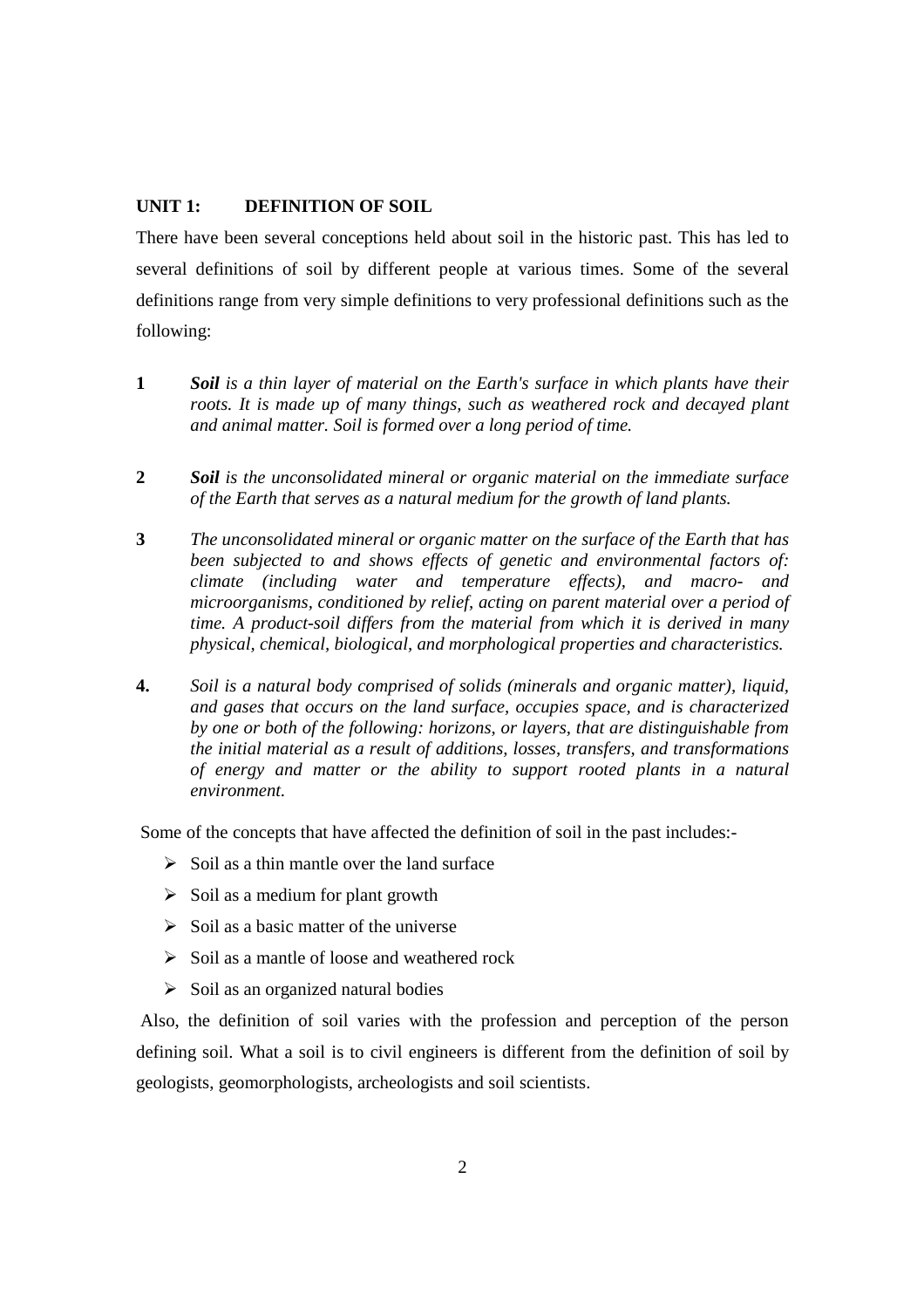However, among the different definitions of soil in the historic past, two have stood the test of time. These are soil as a medium for plant growth and soil as organized natural bodies.

The concept of soil as a medium for plant growth must have been one of the first held by man. When man began to grow his food rather than gather it, the nature of soil assumed a direct bearing on his welfare. Man then realized that the soil underfoot was a medium for plant growth, something in which seed could be sown and from which plant could be produced to provide food, if all went well. This concept regards the soil as a medium for plant growth, both as a substrate providing mechanical support and as store house for essential plant nutrients.

Soil, in terms of its morphological characteristics, is defined as unconsolidated surface material forming natural bodies made up of mineral and organic materials and the living matter within them. Soil is a dynamic entity with material continually and simultaneously added, removed, and transformed. Its formation begins with a parent material derived from either the underlying rock or material transported from somewhere else to its present site.

It is mainly the combined effects of climate and living matter that convert a material to a soil. For example, in temperate rainy environments, moisture and dense vegetation may lead to deep, richly organic soils. In deserts, with the lack of moisture and subsequent vegetation, soils may be thin and remain highly mineral. Human disturbances, such as dwellings, agricultural practices, grave sites, and garbage dumps, may also affect soils, giving them other unique characteristics. Soil, in terms of its morphological characteristics, is defined as unconsolidated surface material forming natural bodies made up of mineral and organic materials and the living matter within them. Soil is a dynamic entity with material continually and simultaneously added, removed, and transformed. Its formation begins with a parent material derived from either the underlying rock or material transported from somewhere else to its present site.

#### **Soil Composition**

While a nearly infinite variety of substances may be found in soils, they are categorized into four basic components: minerals, organic matter, air and water. Most introductory soil textbooks describe the ideal soil (ideal for the growth of most plants) as being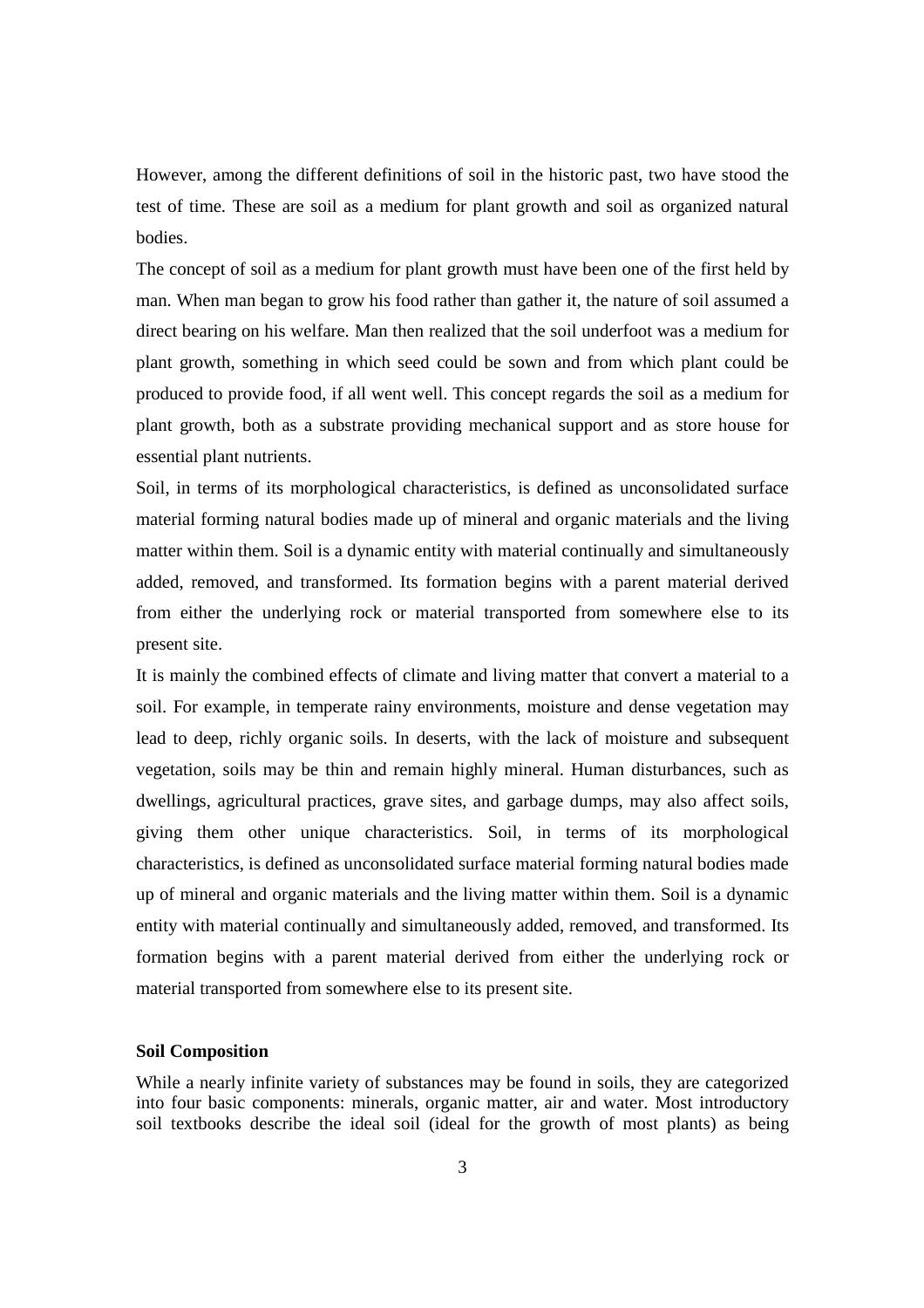composed of 45% minerals, 25% water, 25% air, and 5% organic matter. In reality, these percentages of the four components vary tremendously. Soil air and water are found in the pore spaces between the solid soil particles. The ratio of air-filled pore space to waterfilled pore space often changes seasonally, weekly, and even daily, depending on water additions through precipitation, throughflow, groundwater discharge, and flooding. The volume of the pore space itself can be altered, one way or the other, by several processes. Organic matter content is usually much lower than 5% in Nigeria (typically 1% or less). Some wetland soils, however, have considerably more organic matter in them (greater than 50% of the solid portion of the soil in some cases).

#### **Soil Genesis and formation**

#### **Factors of soil formation**

The five soil forming factors are: parent material, topography, climate, biological activity, and time. Soil formation begins with a parent material derived from weathering of either the native rock or material transported to the site. The concerted effect of climate and biological activity then transforms parent material by producing the physical and chemical energy to alter minerals and vertically redistribute material through the soil profile. The effect of climate and biological activity is modified by topography.

#### **Parent material**

Parent material is the initial mineral substance that forms a soil. It is derived from the weathering of rocks and may reside at the site of its origin or be transported from somewhere else to its current location. A soil formed from parent material found at the site of its origin is called a residual or sedentary soil. Bedrock weathering in place produces a stony, massive material called saprolite. As physical and some chemical weathering occur, the saprolite becomes denser than the underlying bedrock. The texture and original rock structure remain, but the material is soft enough to dig with a hand shovel. As chemical weathering converts primary minerals to secondary minerals, particles are redistributed vertically. As material is both added and removed, a soil develops. A residual soil will retain many of the characteristics of the underlying bedrock. Also the texture, mineralogy, pH, and other characteristics of the soil may be a direct result of the saprolite below.

Material can be eroded from one place and transported to another where it becomes parent material for a soil at the new site. Often weathering occurs before the material is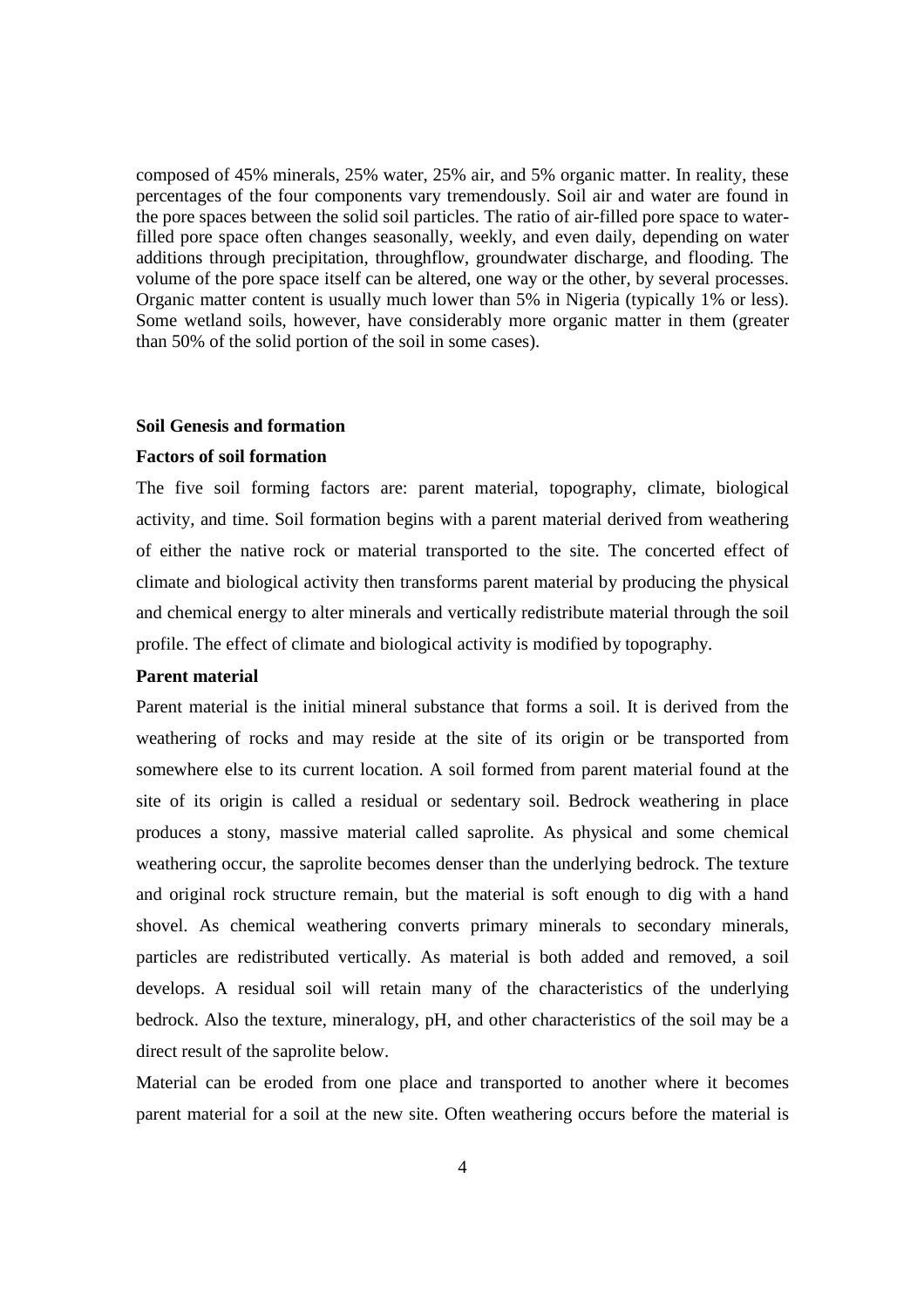transported to the new site. In this case, the soil may have few features in common with the underlying rock. Transported material can bury an existing soil at the new site. Once a depositional episode is completed, time zero for the new soil's formation begins. Several forces can supply energy for the transportation of parent material: ice, wind, water, and gravity.

#### *Ice*

Glacial deposits occur at the front and sides of advancing ice. Normally this material is poorly sorted with respect to particle size. Because ice melts from the bottom, this is also true of material deposited under a glacier. Also, material can be deposited as outwash in the glacier's melt-water.

Soils formed from glacial deposits vary in composition depending on the rock type over which the glacier traveled. Since glaciers advance and retreat with time, the composition and depositional environment of the parent material can be quite complex.

Overall, the texture of soil produced in glacial deposits reflects the mode and distance of transport and the type of rock scoured. Shale and limestone scouring tends to produce a soil with relatively more clay and silt-sized material. Igneous and metamorphic rocks produce mostly sandy soils. Deposits beneath the ice usually result in finer textured, denser materials, whereas outwash and front and side deposits are generally coarser.

#### *Wind*

Wind deposits two major types of material: eolian sands and loess. Clay-sized material (< 0.002 mm) tends to bind together in aggregates too large to be eroded by wind.

Eolian sands are windblown deposits of material predominantly greater than 0.05 mm (0.05 to 2 mm) in diameter. Most of this material moves in a series of short-distance jumps called saltation. Eolian deposits may move several kilometers from the source.

Material adhering to saltating sand particles and material deposited as an aerosol are the sources of clay in eolian sand. Normally this material has a narrow textural range and is deposited on the leeward side of valleys or bodies of water.

Loess, which is windblown silt-sized material (0.002 to 0.05 mm), once airborne, can travel several hundred kilometers before deposition. The texture of loess usually does not vary in a vertical direction, but tends to thin with horizontal distance from the source.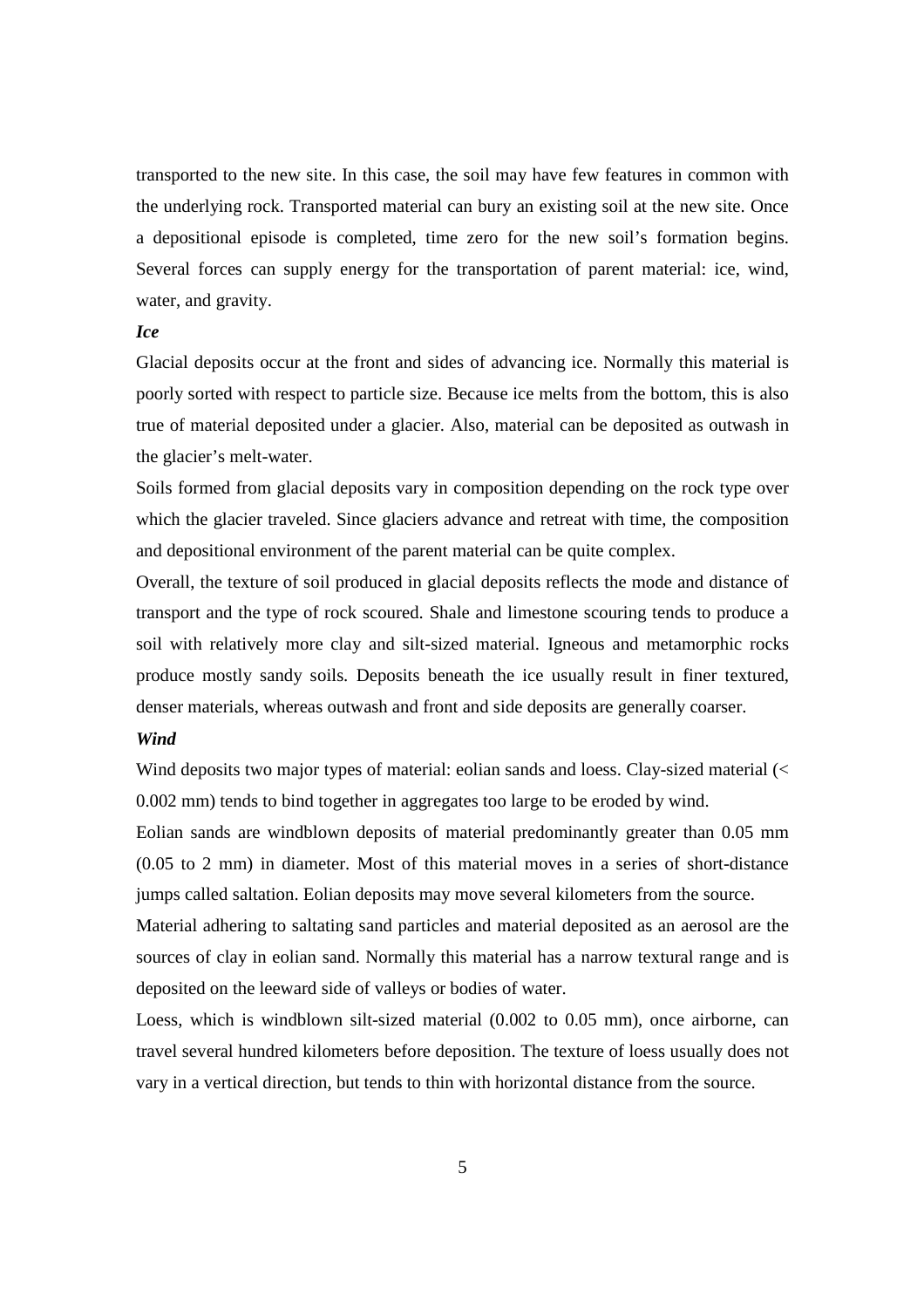Windblown material tends to have sharp edges, a conchoidal shape, and surface etching. In contrast, material deposited by water tends to have rounded edges and a polished surface. Careful observation under a hand lens can shed light on the environment present at deposition.

#### *Water*

An alluvial or stream-borne deposit occurs in floodplains, fans, and deltas. Because fastmoving water picks up debris, a river meandering downstream will undercut the outer bank of each bend. Water moves slower around the inner bank than the outer bank and therefore loses energy. Thus, coarse material settles out, forming a bar over the inner bank. As water levels rise during floods, the stream overflows its channel and spills over onto the floodplain.

Typically, alluvial deposits are characteristic of the decrease in energy during deposition. Where the stream overflows its bank, the energy is still relatively high; only deposits of coarse material occur, forming a levee. On the far side of a levee, moderate energy is available, and silty material settles.

On the floodplain, water velocity and its corresponding energy is low, and clay settles. Because bars form under moderate energy, this type of sorting does not occur on the plain. However, a floodplain may surround a bar. As the distance from the channel increases, the material's texture becomes finer, and the thickness of the deposit decreases. Alluvial fans form where water in a channel, carrying sediments downhill, experiences an abrupt reduction in slope. The stream energy is reduced quickly, and material settles. This also occurs where a narrow valley opens onto a wide flat. Fans have a cone shape, widening in the downslope direction. Channels shift easily in fan deposits, and sediments are reworked over time. The texture of a fan becomes finer with distance from its apex. Normally fans in humid areas are not as steep and cover a much larger area than those in arid regions.

Marine and lacustrine deposits form in low-energy environments under inland seas and lakes. These sediments are typically coarse near the shore and finer toward the middle of the lake or sea. Several shoreline features can be associated with inland water bodies, including deltas, sand dunes, and beaches. Deltas are essentially alluvial fans with their sediments deposited underwater. As lakes dry, evaporite minerals form. Under other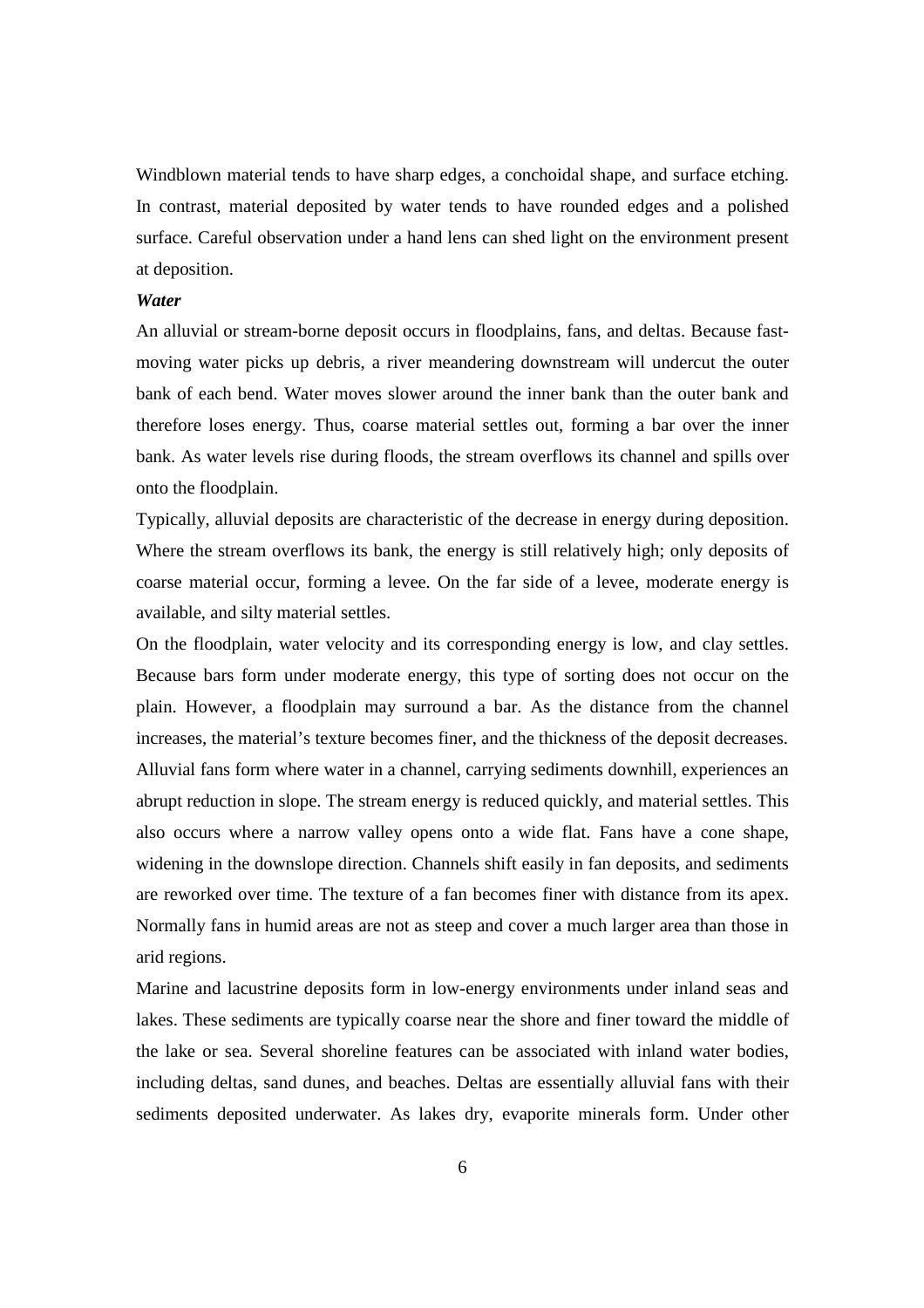conditions, eolian sediments can fill in the lakebed. Such soils have a finer texture and occupy lower sections on the landscape.

Soils formed in shoreline deposits have a coarser texture and occupy higher landscape positions. In lakebeds with a very low influx of sediments, organic substances dominate the sediments, and peats form.

#### *Gravity*

Colluvium or hillslope sediments result from the force of gravity and runoff moving downslope. This material may be deposited in catastrophic events, such as mudslides, or by very slow but persistent processes, such as slope wash or surface creep. As viewed from the crest of a hilltop, sediments thicken, and the clay content increases on the downslope.

#### **Topography (relief)**

Topographic relief, or the slope and aspect of the land, has a strong influence on the distribution of soils on a landscape. Two aspects of topography that influences soil formation are the altitude and the slope. Position on a slope influences the soil depth through differences in accumulation of erosion debris. Slope affects the amount of precipitation that infiltrates into soil versus that which runs off the surface. Aspect, or the direction a slope is facing, affects soil temperature. In northern hemisphere sites, southfacing slopes are warmer than those facing north. Differences in moisture and temperature regimes create microclimates that result in differences in vegetation with aspect. Differences in weathering, erosion, leaching, and secondary mineral formation also can be associated with relief.

Increase in altitude leads to decrease in ambient temperature and consequently leading to decrease in soil temperature. An increase of 1000m in altitude leads to a decrease of about 6℃ in ambient temperature. This change in temperature creates a micro-climatic condition that differs from the immediate environment. This also creates some unique conditions for the formation of soils that differs from those of the immediate environment.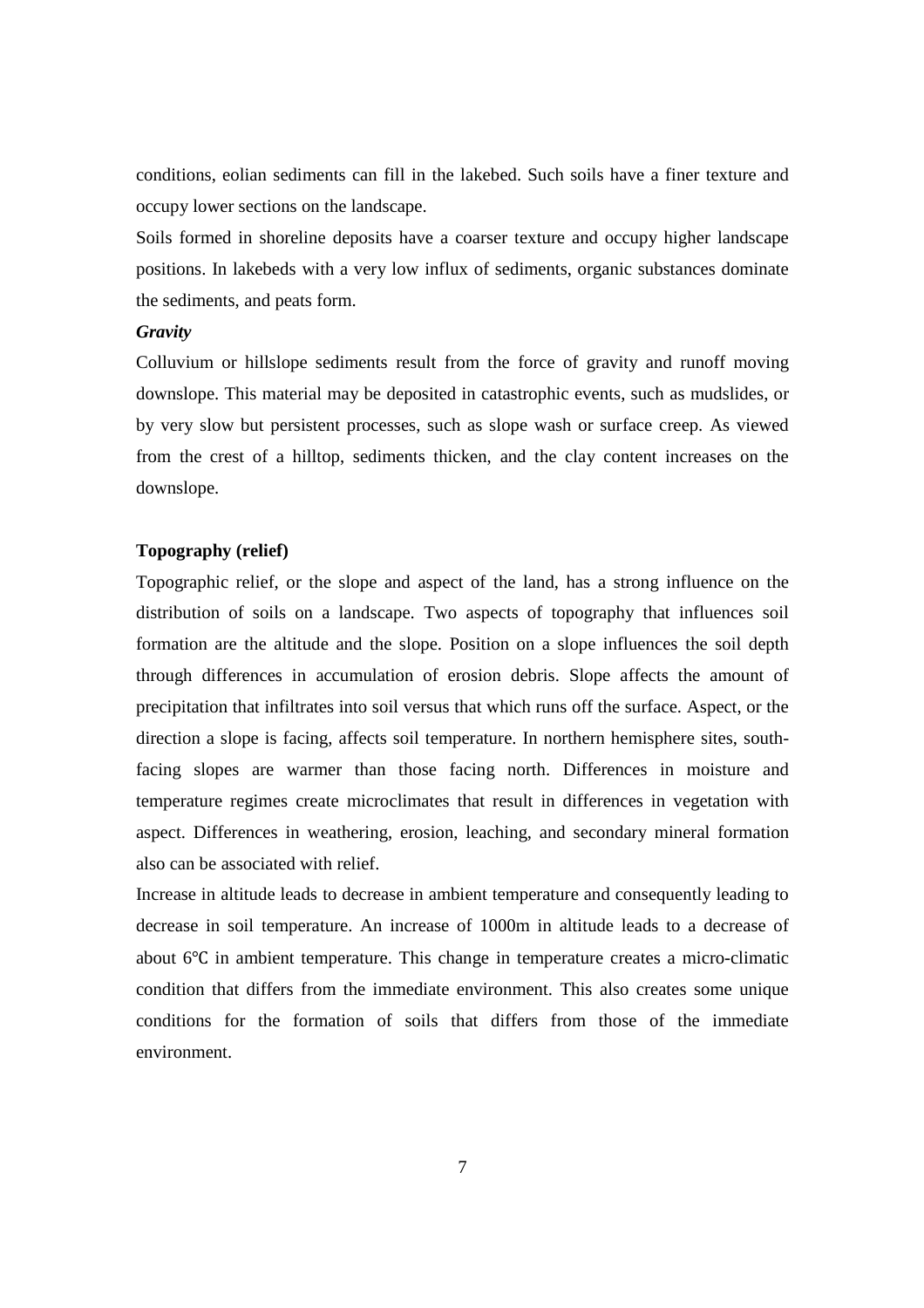#### **Climate**

Climate arguably has the greatest effect on soil formation. It not only directly affects material translocation (leaching or erosion, for example) and transformation (weathering), but also indirectly influences the type and amount of vegetation supported by a soil. The two most important aspect of climate that has direct bearing on the process of soil formation are precipitation (total amount, intensity and distribution) and temperature (soil temperature). Precipitation is the main force in moving clay and organic matter from the surface to a depth within the profile. When a soil is at field capacity, the addition of more water will result in drainage either downward or laterally. Drainage water carries with it dissolved and suspended clay particles and soluble minerals that collect at a new location within the soil profile. As a result, soils often show an increase in clay with depth resulting in an accumulation of clay and some mineral elements at certain depth of the soil. While the total amount of precipitation affect the amount of dissolved substances passing through the profile, the intensity of precipitation (amount of rainfall per unit time) affects the erosive potentials of the rain. Erosion affects the process of soil formation by reducing the effective solum depth in the upper and middle slope of the toposequence while increasing the soil depth at lower slope and valley bottom. Differences in rainfall distribution pattern accounts for regional variation in soil characteristics. These variations lead to zonation of soil types.

Temperature affects the rate of biochemical and biophysical reactions taking place in the soil environment. As we know, the rate of reaction is directly proportional to the soil temperature. Most soil reactions are enzymatic reaction depending mainly on temperature. There are optima temperatures for the soil reactions above or below which these reactions will be negatively affected. The rate of chemical weathering as well as biological decomposition of plant and animal remains in the soil environment is determined by the amount of soil moisture and soil temperature. Diurnal and seasonal changes in temperature cause particles to expand and contract unevenly, breaking them apart. Heat and moisture are active agents of chemical weathering, the conversion of one mineral into another.

Climate affects the type and amount of vegetation in a region. A warm, humid climate produces the most vegetative growth; however, microbial decomposition is also rapid.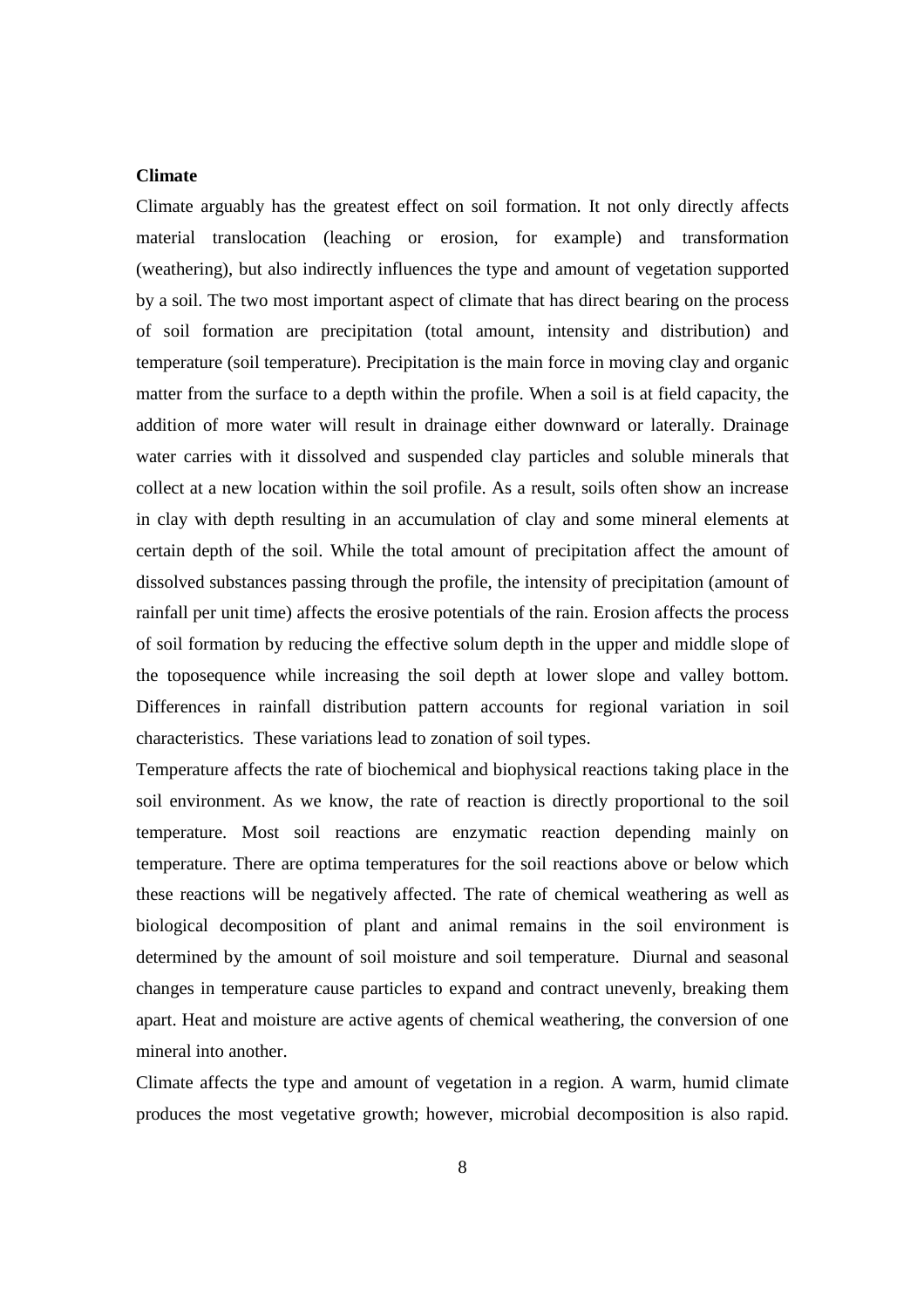The net effect is that tropical and subtropical soils are generally low in organic content. In contrast, organic matter tends to be highest in a cool damp environment where decomposition is slow.

Temperature and the amount of water moving through a profile affect all of the following:

- $\bullet$  the amount and characteristics of organic matter;
- $\bullet$  the depth at which clay accumulates;
- $\bullet$  the type of minerals present;
- soil pH (humid climates tend to produce more acidic soil than do arid climates);
- soil color:
- iron, aluminum, and phosphorus distributions within a soil profile; and
- $\bullet$ the depth to calcium carbonate and/or salt accumulation.

#### **Biological activity**

Biological activity and climate are active forces in soil formation. Soil pedogenesis involves a variety of animals, plants, and microorganisms. Ants, earthworms, and burrowing animals, for example, mix more soil than do humans through plowing and construction. Plant roots remove mineral nutrients from subsoil and redeposit them at the surface in leaf litter. Growing roots open channels through soil where rainwater can wash clay and organic matter down along these channels. Soil microbes decompose plant and animal debris, releasing organic acids. This biochemical activity is the catalyst for a great deal of the oxidation/reduction and other chemical reactions in soil.

The distribution of organic matter in a forest soil is different from that of grassland. The surface soils of forests tend to have concentrated organic matter, which quickly decreases with depth. Grassland soils tend to accumulate organic matter to a greater depth than do forest soils. It is important for pedologist to note that the dark staining from the humic fraction of organic matter can persist in a buried soil. Thus, ancient buried surface soils may be recognized in the field by color alone.

The distribution of iron and aluminum throughout a profile also differs between forest and grass land soils. In forests, due to the greater rainfall, clays and organics drain downward, leaving behind resistant minerals. As a result, iron and aluminum in B horizons in forest soils are found in higher concentrations than in grassland soils.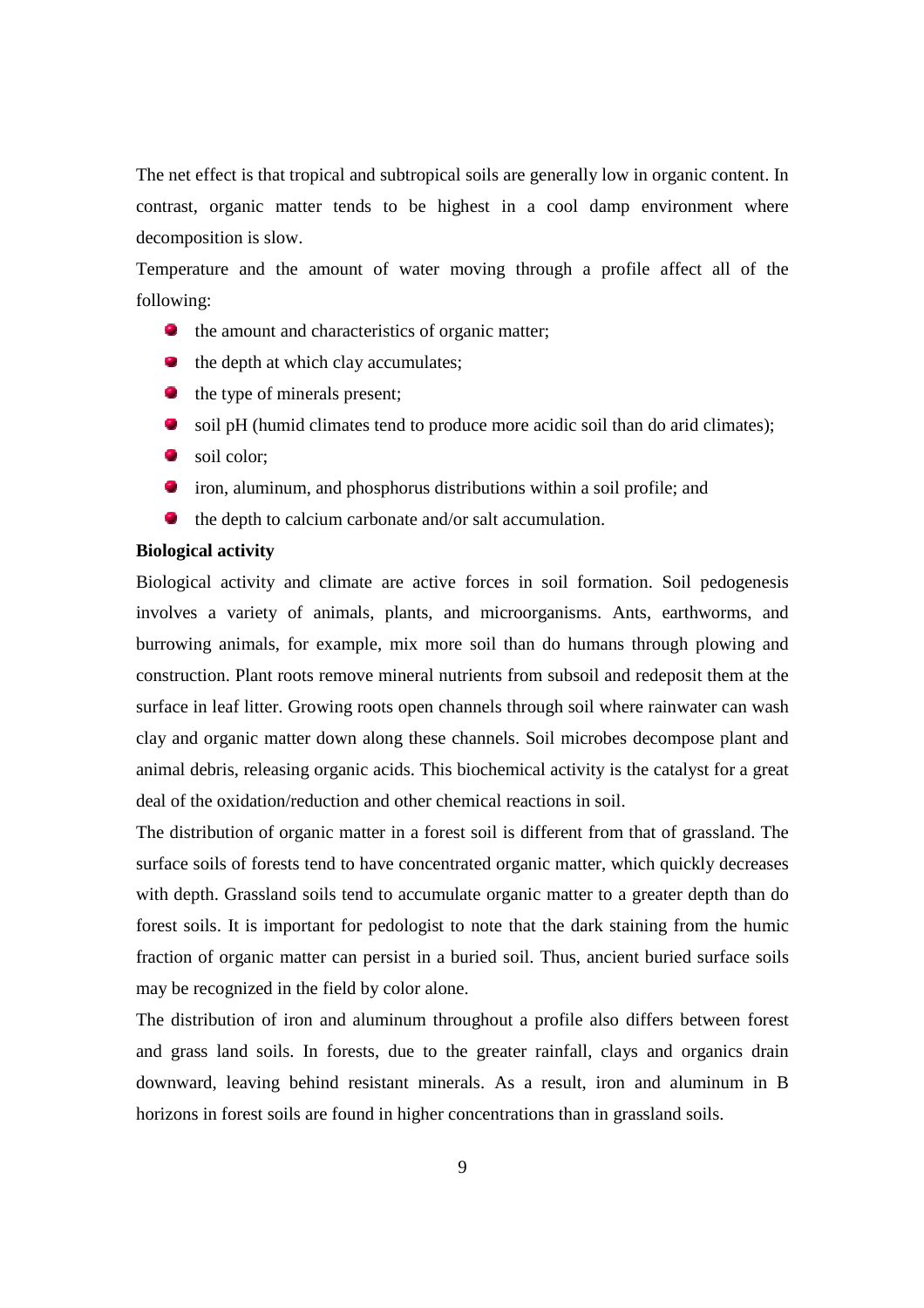#### **Time**

Soils develop over time. Soil formation is a dynamic process, where a steady state is slowly approached but only rarely reached. The rate at which a soil forms is related more to the intensity of other soil forming factors than to chronological age.

#### **Soil Formation Processes**

Soil development begins with a parent material that has a surface layer altered by vegetation and weathering. For example, a young Coastal Plain soil has relatively uniform material throughout, and is altered only by a dark-stained surface layer that has been formed by vegetation. A more mature soil, on the other hand, shows evidence of the removal and transport of surface-layer clay to a subsurface layer called the B horizon. In an even older soil, chemical weathering and leaching have removed silicon, causing a change in the suite of clay minerals. A senile soil is excessively weathered and dominated by very resistant iron and aluminum oxide minerals. The rate that a young Coastal Plain soil becomes a senile soil depends not on its chronological age but on how rapidly minerals are transported and transformed within the profile.

Human activity frequently alters the process of pedogenesis. Once human activity ends, soil formation can continue as before if no radical change in the soil-forming factors occurred in the interim. Because fine material leaches selectively faster than coarse material, differences between human-altered and undisturbed soils in the ratio of fine to coarse clay may be apparent in a relatively short span of time (one hundred years in a humid environment).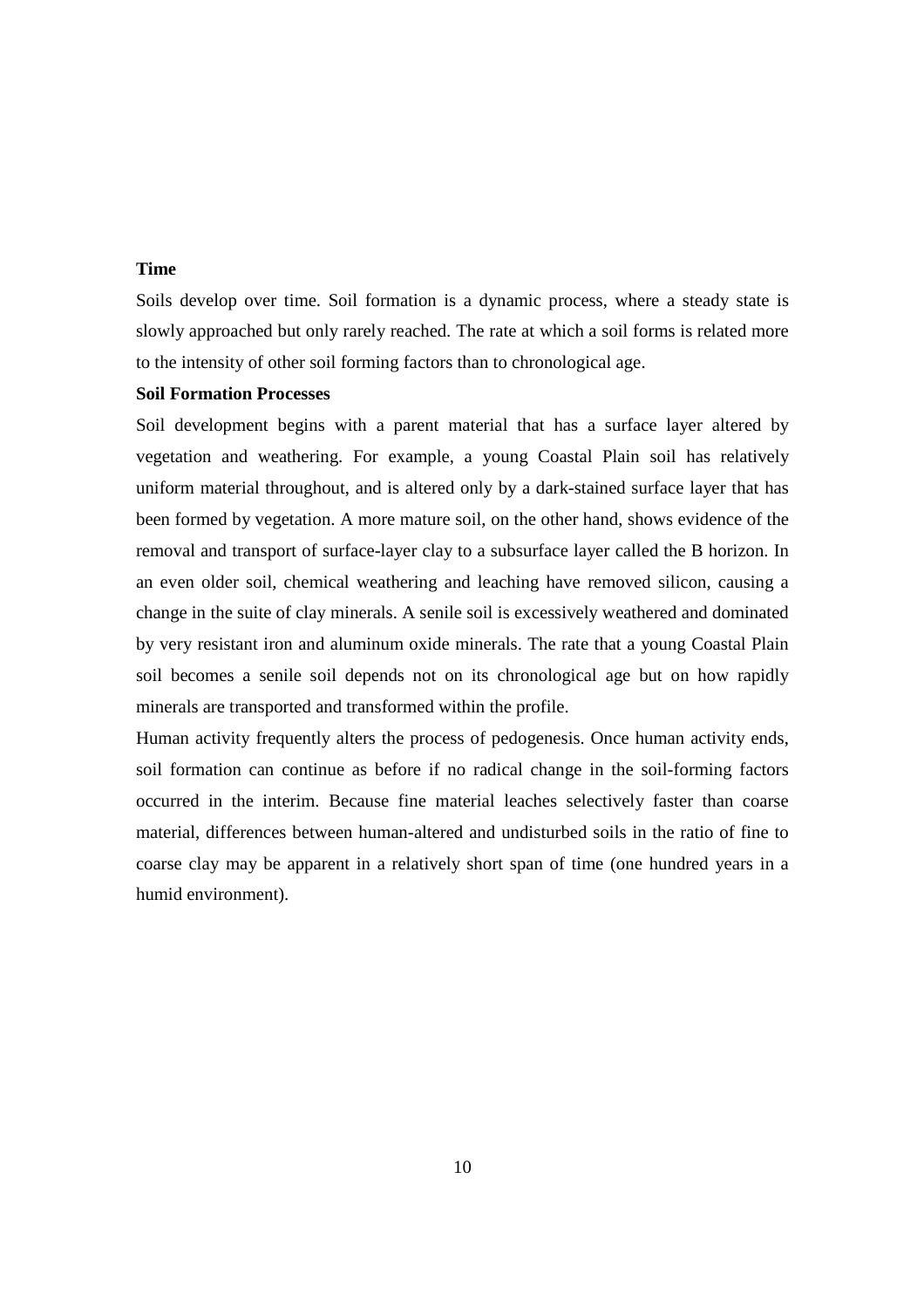

Schematic representation of the solum of a pedon as an open system.

The processes of soil formation has been summarized into four major processes and represented schematically in the above figure. The four processes are Addition, Removal or subtraction, Transfer or Translocation and Transformation or Synthesis. These processes take place simultaneously but at different rates. Equilibrium is rarely attained because the processes are dynamic. The resulting soil reflects the most predominant of these processes. Thus a soil that suffers erosion loses or leaching losses may have low level of soluble elements like calcium, Magnesium, potassium and sodium. Continuous addition of plant or animal residue may on the other hand leads to accumulation of organic matter, creating a unique soil known for example as organic soil. There can be movement of materials in and out of the soil. Dissolved minerals and clay can be translocated from the top soil to the subsoil, while burrowing animals can remove soils from the subsoils to the top and vice versa. Weathering of minerals leads to the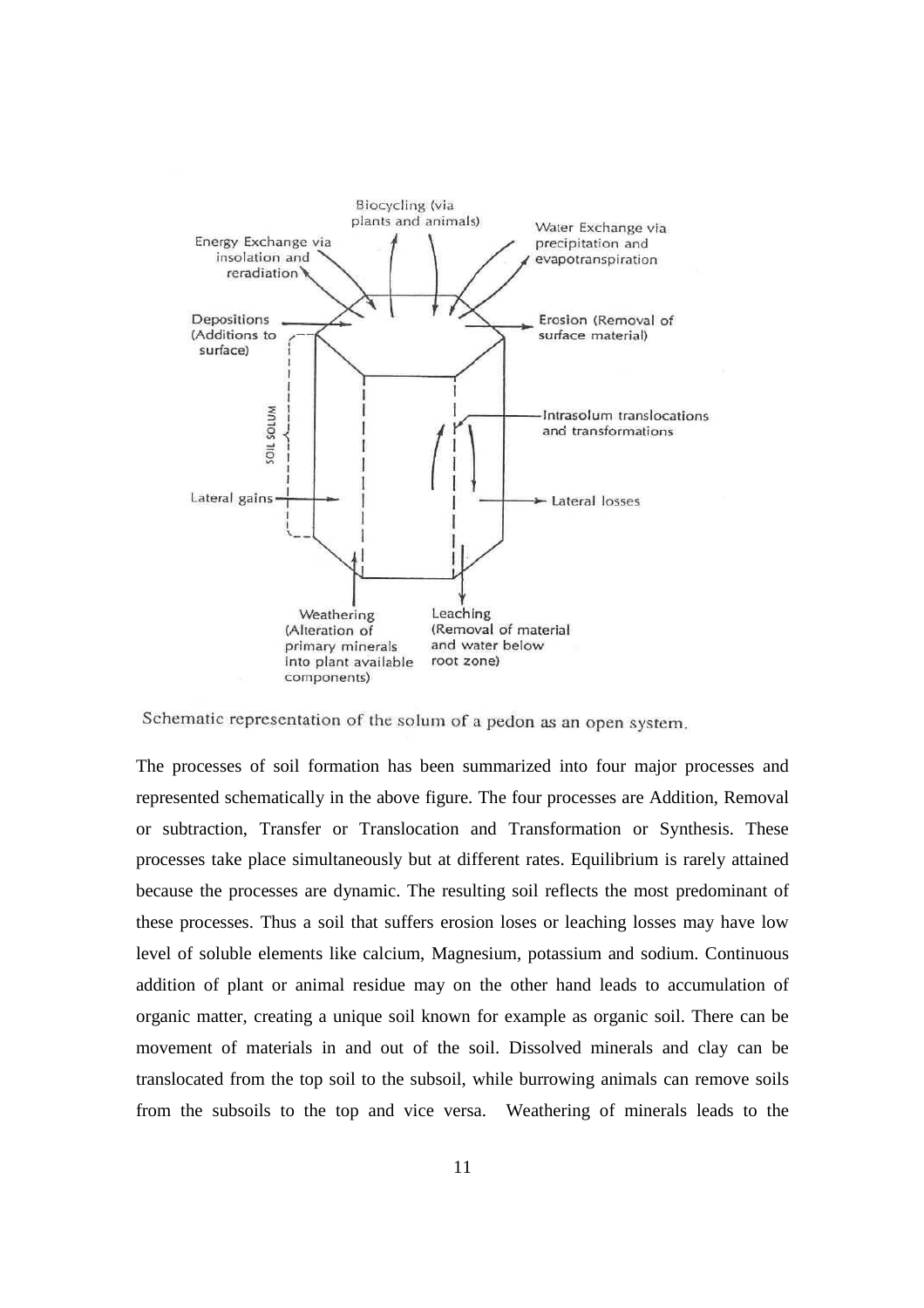formation of new minerals. For example, the weathering of talc, may lead to the formation of smetite in areas with impeded or poor drainage. The transformation process will lead to the formation of new products.

History of Soil Science

#### **UNIT 2: BASIC PRINCIPLES OF SOIL SURVEY AND CLASSIFICATION**

#### *Soil survey*

Soil survey is a branch of soil science which involves the identification of the different types of soil in a given landscape and the location of their distribution to scale on a map. In addition, soil survey provides information on the quality of the land in terms of their response to management and manipulation.

From this definition, it is clear that soil classification is a branch of soil survey and the unit of classification is the taxonomic unit or mapping unit or pedon. A taxonomic class depicts the properties of a soil profile as given in the profile description and analyses.

#### *Mapping Unit*

A mapping unit is a geographical unit and it is an area of land within which the greater proportion is occupied by the taxonomic class after which it is named. For example, if about 85% of the soil within a mapping unit is occupied by a soil whose property is that of Ibadan series, the soil will be named as Ibadan series.

#### **Principles of soil survey**

The principles of survey can be discussed under five points

*A soil survey must have an objective.* The objective or aim of soil survey must be defined before the commencement of the survey. It may be wide ranging or it may be narrow and specific.

*A soil survey is not the only basis for decision on land use and management, it is only an aid*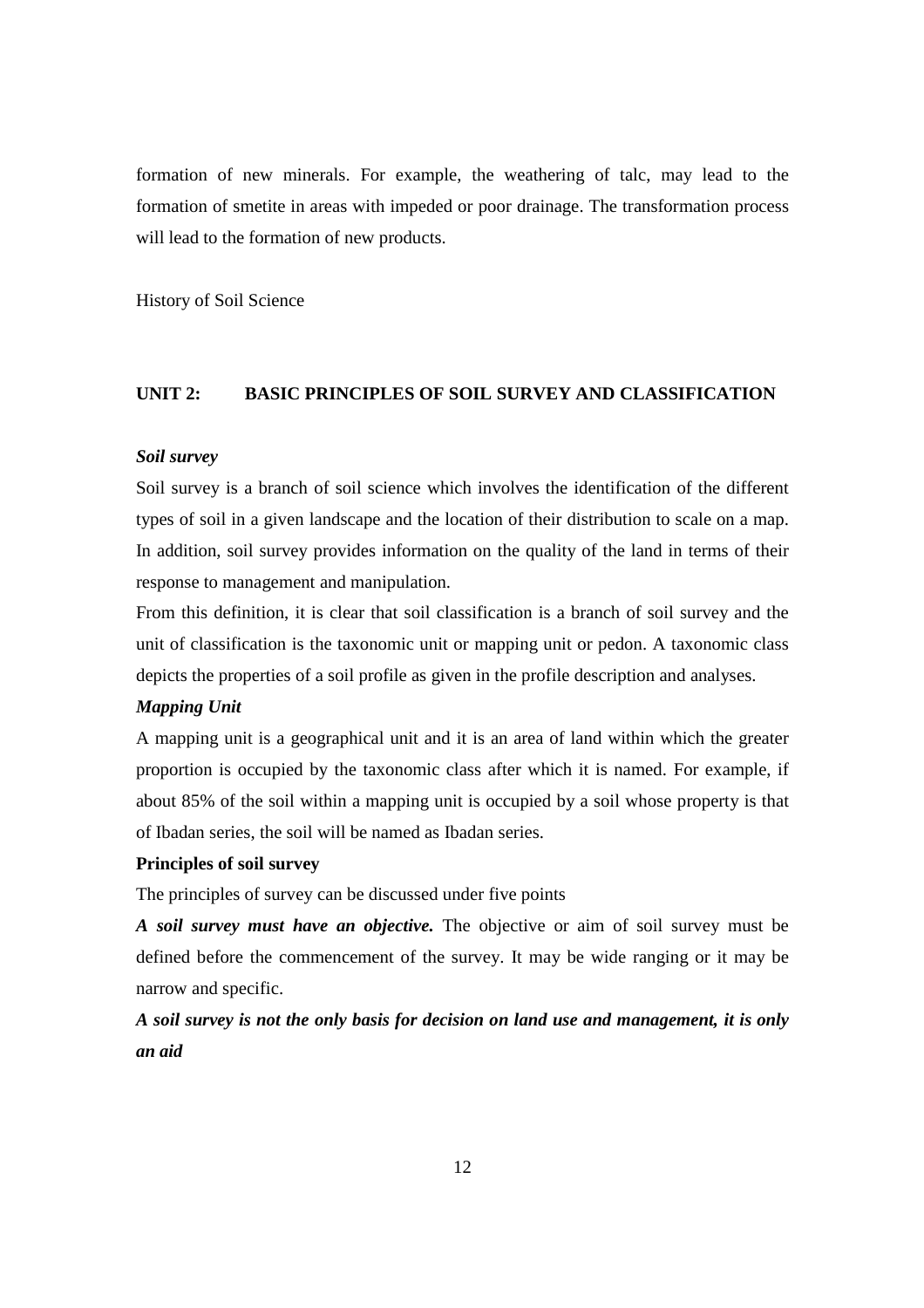Decisions on land management are usually influenced by economic considerations, social and institutional factors, often by existing legal land rights and sometimes by political constraints.

#### *Land resources do not consist of soils alone*

The potential of land to support crops depends on climate as much as on soils, and whenever soil-water relationship can be advantageously modified. Other land resources include vegetation, water resources, social and institutional factors.

*A soil map must show soils.* The map produced by a survey is a soil map if mapping units are based specifically on soil profile. If on the other hand, it is primarily a map of land form units with soils being added to the legend, it is a geomorphological map.

*Soil map and report are complementary.* The products of a soil survey include a soil map and survey report; neither is more important than the other because they are mutually indispensible.

#### **Type of Survey**

Soil survey can be classified using the following criteria

Purpose of survey

Regularity of observation

Based on scale of mapping

#### *Classification by purpose of survey*

Based on the purpose of survey, there are two types of survey. These are general purpose and special purpose survey.

**A general purpose soil survey** is one that is done mainly to add to the already existing inventory of soil information. This commonly found in the national survey of each country, e.g. the USDA, FMAWR. The information may not be needed at the time of survey but such a survey is done for record purpose.

 **A special purpose soil survey** is done for specific purpose in mind, e.g. survey for irrigation or survey for citrus plantation.

**Based on regularity of observation**, three kinds of surveys have been distinguished: free survey, rigid grid and flexible grid.

In **free survey**, there is no rigid pattern of observation. The surveyor uses the field features such as change in vegetation, topography, slope and even change in sound to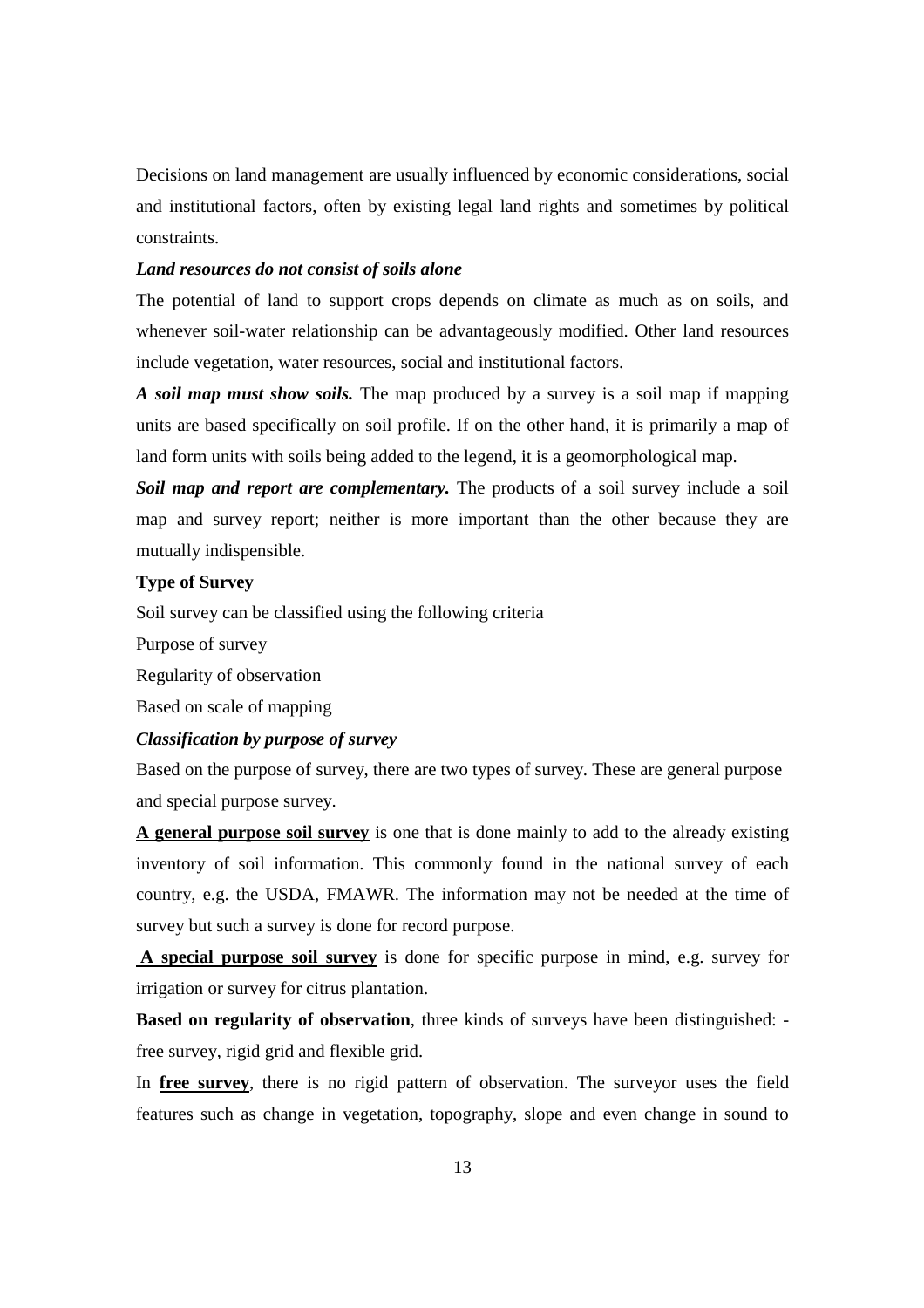movement to observe soil and to locate soil boundaries. And in most modern soil survey involving 5000 ha and above, this is usually the type of survey methodology adopted.

In **rigid grid survey**, examinations of the soil are done at regular and pre-determined interval. It is normally used when detailed information is required, e. g. mapping the soil of a research station or mapping for irrigation. Usually, the points of observation are at the intersection of the two regularly placed vertical and horizontal lines.

**Flexible grid survey method** is a compromise between the free and rigid grid methods of survey. In this system of survey, the number of observation is fixed but the location of the observation points are not pre-determined and can be fixed at will.

**Based on the scale of mapping**, there are seven kinds of surveys:- compilation, integrated survey, exploratory survey, reconnaissance survey, semi-detailed survey, detailed survey and intensive survey.

**Compilation:** These are soil maps produced by abstraction from other soil surveys. And where they exist they are filled by inferences. The scale is usually at 1: 100,000 or smaller. Many national soil maps of many countries are produced in this way.

**Integrated survey:** This is also known as land system survey. It is based on mapping the total physical environment and in fact land forms are mapping unit. Soils are an important but usually not a defining property of the mapping unit. The scale is 1: 250,000 or smaller.

**Exploratory survey:** Exploratory surveys are not survey proper. They are usually rapid road traverse made to provide modicum of information about the area that are otherwise unknown. Scale of exploratory survey varies from 1: 2,000,000 to 1,500,000.

**Reconnaissance survey:** These are mostly based on remote sensing especially Area Photo Imagery (API). They are the smallest scale of survey where the whole area is still covered. The scale is usually 1:250,000 although smaller scales have been used.

**Semi-Detailed survey:** In a semi-detailed survey, we have a combination of remote sensing and field work. Mapping units are usually soil association. Scale of mapping varies from 150,000 to 100, 000.

**Detailed survey:** Detailed surveys are executed through field examination with predetermined numbers of observation points and or spacing. These kinds of surveys are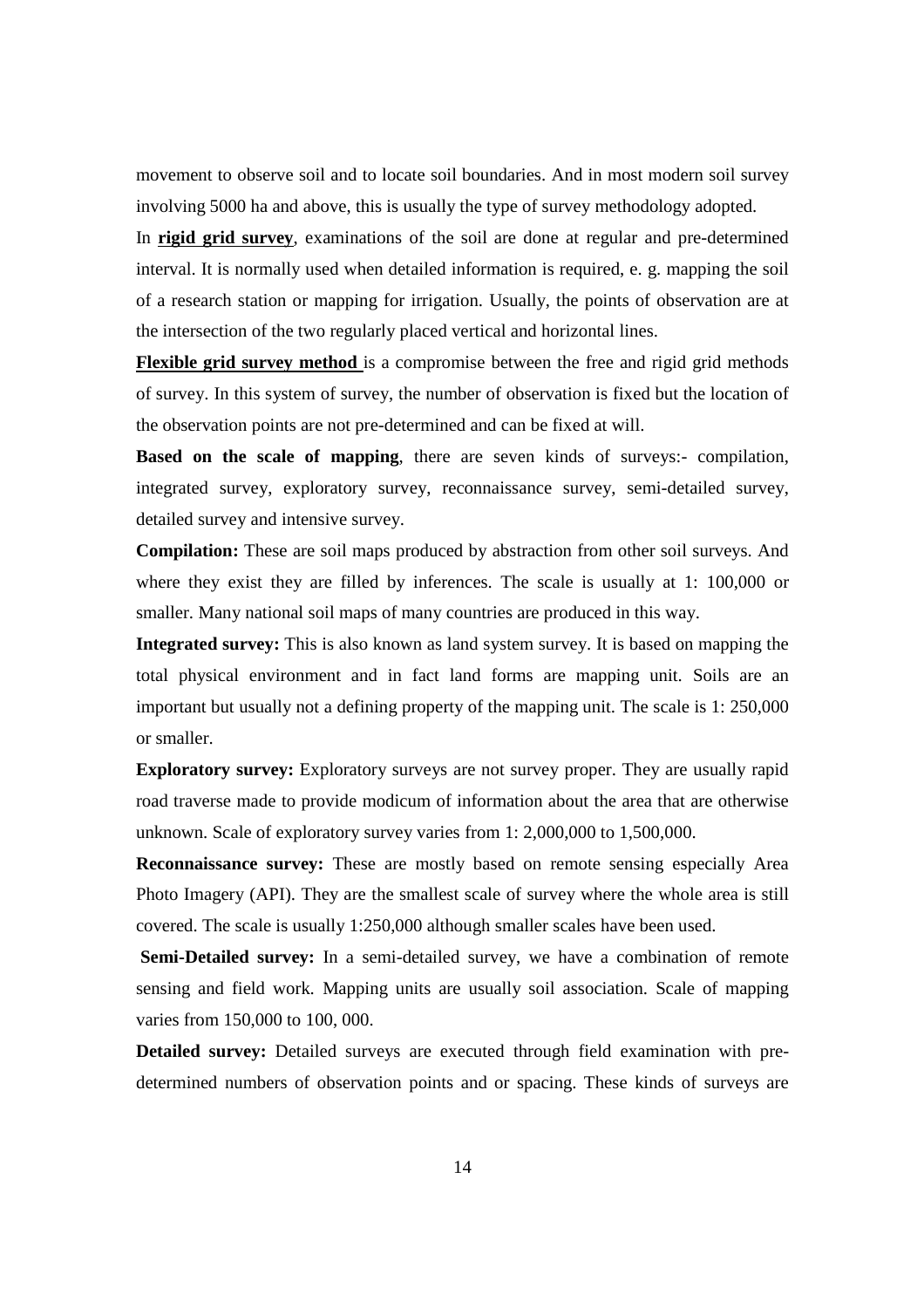usually employed for small area and for special purposes. Scale of observation varies between 1: 10,000 and 1: 25,000. Mapping unit are usually soil series.

**Intensive survey:** Intensive survey rigid grid approach, i.e. number of observation and spacing of observation are pre-determined. Mapping units are soil series and phase of soil series. Scale of mapping varies from 1: 1,000 to 1: 10,000 or even larger. They are usually experimental station surveys.

#### **Principles of classification**

*•* Why do we classify?

#### **Why we classify**

- The purpose of any classification is so to organize our knowledge that the properties of objects may be remembered and their relationships may be understood most easily for a specific objective.
- Classification helps us deal with complexity. There are too many objects to consider individually. If we can find some common properties or behaviour between them, we can make meaningful classes.
- Classification also help to simplify our decision-making.
- Classification help us to exchange scientific findings internationally
- To provide a basis for research and experimentation
- To understand relationships among individuals of the population

The process involves formation of classes by **grouping the objects** on the **basis of their common properties**. The properties chosen as the basis for grouping are known as differentiating characteristics. The differentiating characteristics chosen for any classification must:-

- a) be a property of the object to be classified
- b) be important for the purpose of the classification
- c) be associated with other characteristics (accessory or covarying characteristics) which are also important for the purpose of the classification

We classify **individual** objects, for example soil profiles, by grouping them into **classes**, for example soil series. These classes then form other objects that can in turn be classified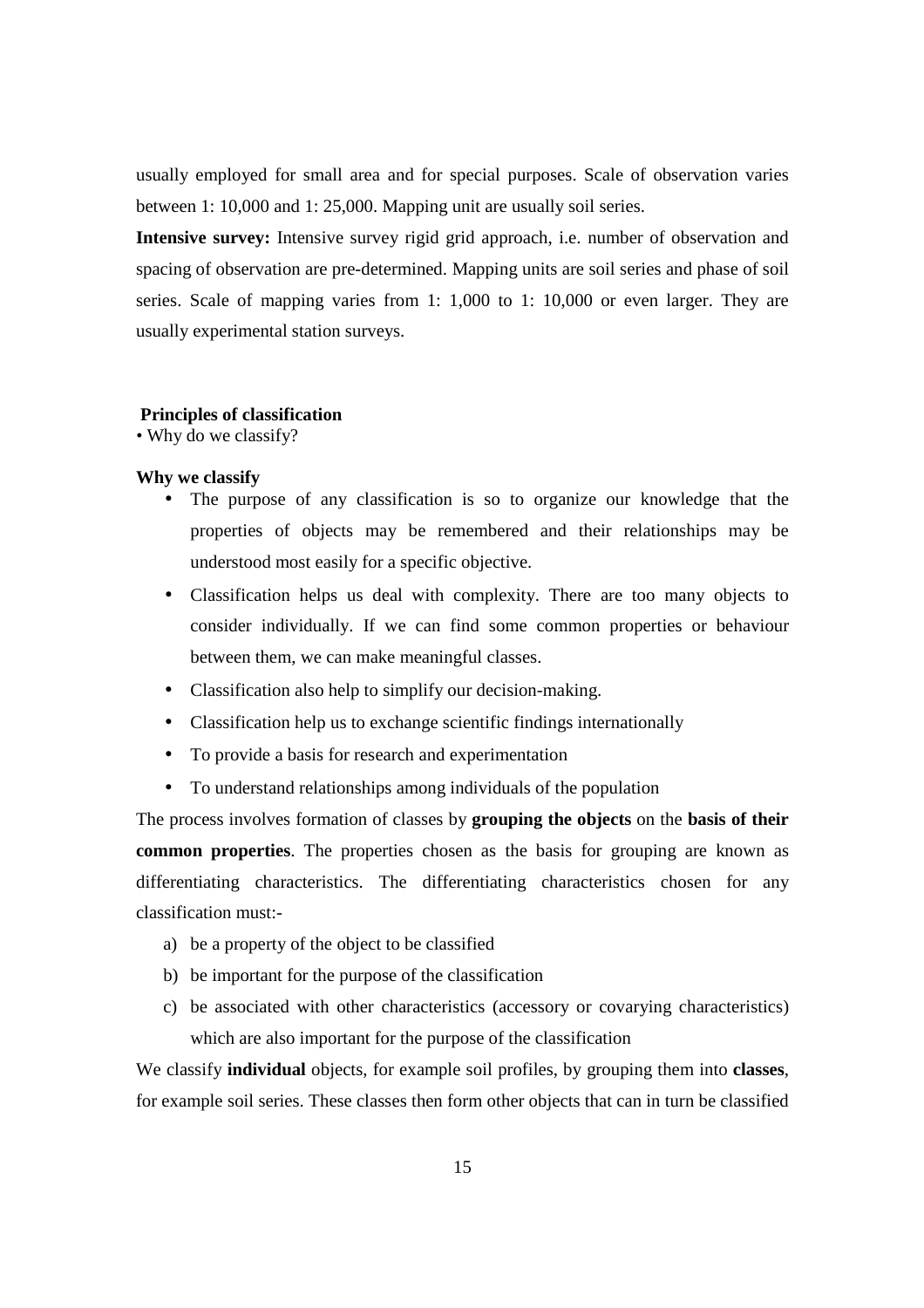into still more general classes, for example, reference soil groups. This is a **hierarchical**  classification, and is common in soil science.

The characteristic used for classification of soils are those of the soil profiles and include the following:

- 1. Number of horizons in the profile
- 2. Colour of various horizons with special emphasis on the surface one or two
- 3. Texture of each horizon
- 4. Structure of the horizons
- 5. Relative arrangement of horizons
- 6. Thickness of horizons
- 7. Thickness of the true soil (profile)
- 8. Chemical composition of horizons
- 9. Character of the soil material [alluvial, loess, sand]
- 10. Geology of the soil material [parent material]

#### **Major ways of classifying soils**

There are various ways to organise a soil classification. A major distinction is between **natural and <b>technical** approaches:

*•* **Natural** soil classifications group soils by some intrinsic property, behaviour, or genesis of the soils themselves, without reference to use. Examples of natural classification include grouping of soil by **ecologic region**, e.g. "prarie soils", "boreal soils", grouping by **presumed genesis**, i.e. the development pathway of the soil profile (These are called **genetic** soil classifications) and grouping by **similar properties.**

**Technical** soil classifications group soils by some properties or functions that relate directly to a proposed use or group of uses. Examples of technical classification includes:-

- Hydrologic response
- Suitability classes (FAO Framework for Land Evaluation)
- Land Use Capability (USDA LCC)
- Fertility Capability Classification (FCC)
- Engineering group

#### **Principles of classification**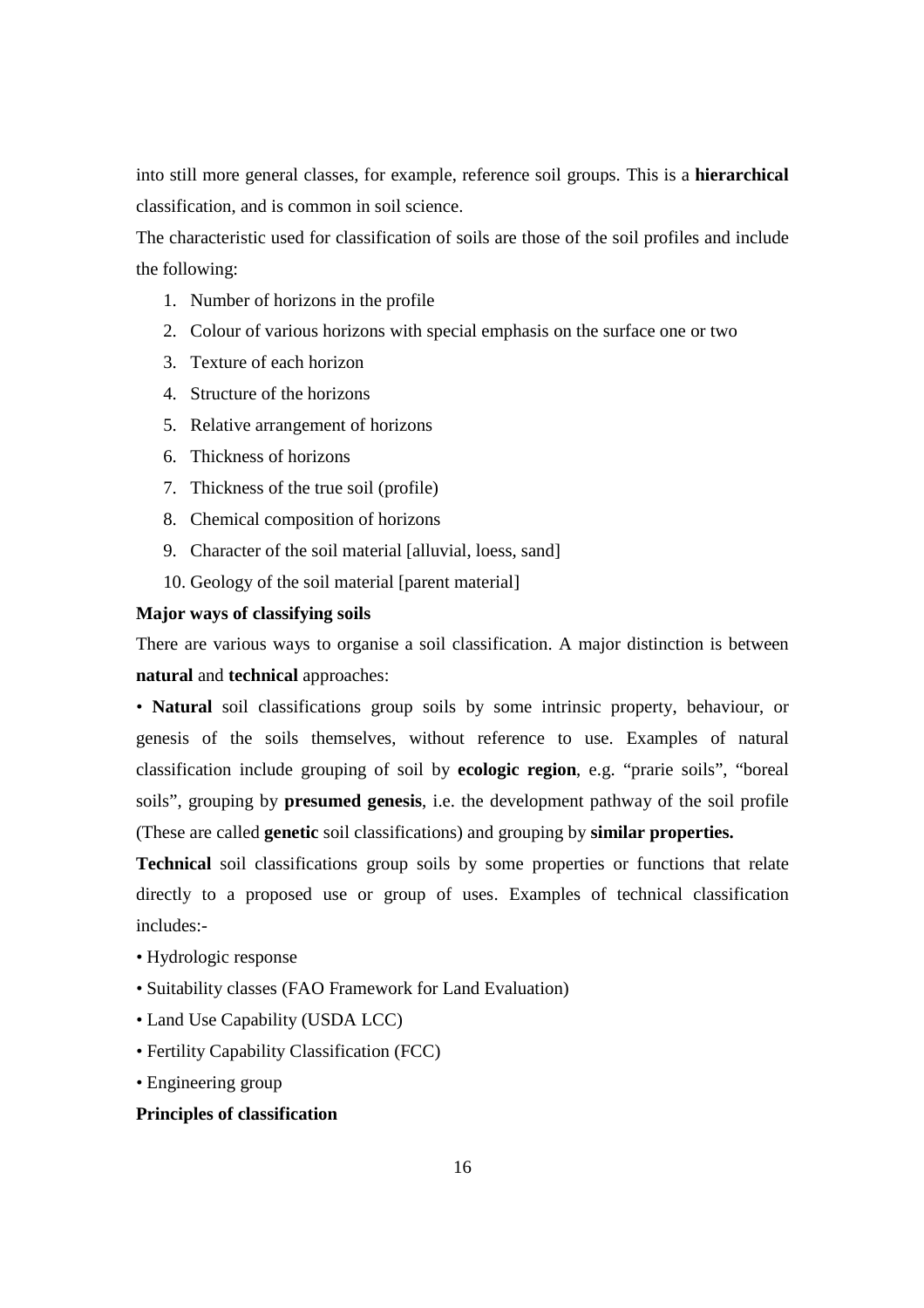- 1. Principle of **Purpose.** The reasons for wanting to organize soil knowledge.
- 2. Principle of **Domain.** The universe of objects relevant to the purpose.
- 3. Principle of **Identity**. The individual members of the domain are defined and named.
- 4. Principle of **Differentiation.** The protocol-guided hierarchical structure of a system with categories, and classes within categories.
- 5. Principle of **Prioritization.** The priority of knowledge by sequencing categories and sequencing classes within categories.
- 6. Principle of **Diagnostics**. The quantification and use of soil properties, sets of properties, and selected features (diagnostics) that provide objectivity.
- 7. Principle of **Membership.** Class membership for individuals based on quantified class limits and described central tendencies.
- 8. Principle of **Certainty.** The recognition that change is inevitable and the driving force continual testing of a system.

#### **UNIT 3: SOIL SURVEY INFORMATION AND LAND USE PLANNING**

One of the motives behind soil survey was the recognition that the productive capacity of the land, as measured by the crop yield varies.

*Land* comprises the physical environment, including climate, relief, soils, hydrology and vegetation, to the extent that these influence potential for land use. It includes the results of past and present human activities.

*Planning* is the process of allocating resources, including time, capital, and labor, in the face of limited resources, in the short, medium or long term, in order to produce maximum *benefits* to a defined group. Although individuals plan for the future, by 'planning' in the context of land evaluation we understand some form of collective activity, where the overall good of a group or society is considered.

*Land use planning* is the process of allocating uses to land areas, and resources to those uses.

The function of land use planning is to guide decisions on land use in such a way that the resources of the environment are put to the most beneficial use for man, whiles at the same time conserving those resources for the future. This planning must be based on an understanding both of the natural environment and of the kinds of land use envisaged. Land evaluation is concerned with the assessment of land performance when used for specified purposes. It involves the execution and interpretation of basic surveys of climate, soils, vegetation and other aspects of land in terms of the requirements of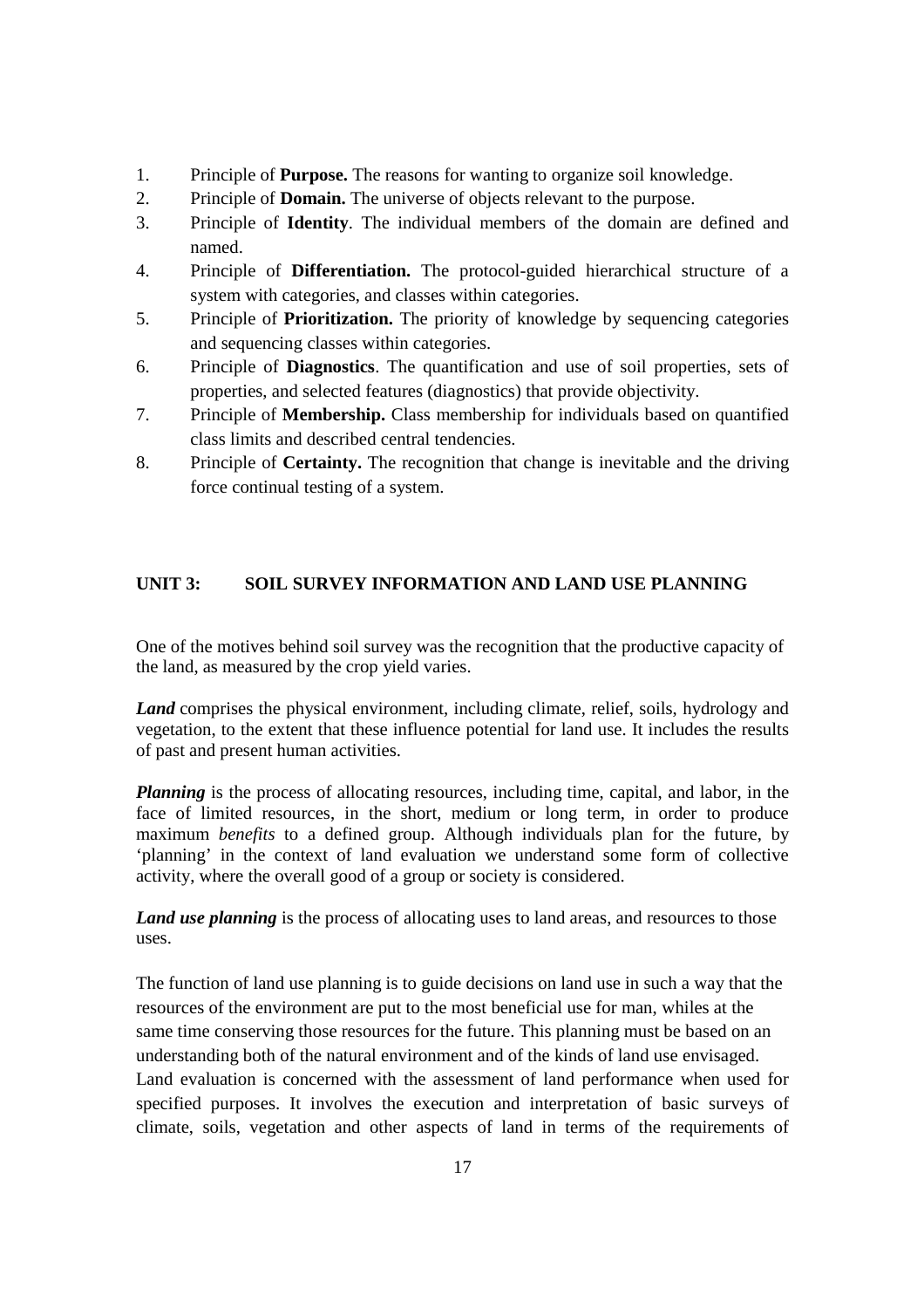alternative forms of land use. To be of value in planning, the range of land uses considered has to be limited to those which are relevant within the physical, economic and social context of the area considered, and the comparisons must incorporate economic considerations.

#### **UNIT 4: SOIL COLLOIDS AND SOIL REACTION**

- Next to photosynthesis and respiration, no process in nature is more vital to plant and animal life than the exchange of ions between soil particles and plant roots.
- These cation and anion exchanges occur mostly on the surfaces of the finer or colloidal fractions of both the inorganic and organic matter (clay and humans).
- Colloids are substances whose particle size is about 1 to 1000nm when they are mixed with another substance, usually air or water.
- Colloids are action sites for chemical reaction, microscopic, large surface area. The larger the surface area, the better they are for chemical reaction.
- Molecules of some compounds can come within the colloidal range but most colloids consist of aggregate of molecules. Colloids are so ubiquitous in nature and so distinctive that they have common names as fog, smoke, aerosol, foam, emulsion, soil and clay. All are small particles suspended in a fluid. as

#### **General properties of soil colloids**

- **Size**
- **Surface area**
- **Surface charges**
- **Adsorption of cations and water**

#### **Types of soil colloids**

There are four major types of colloids present in soil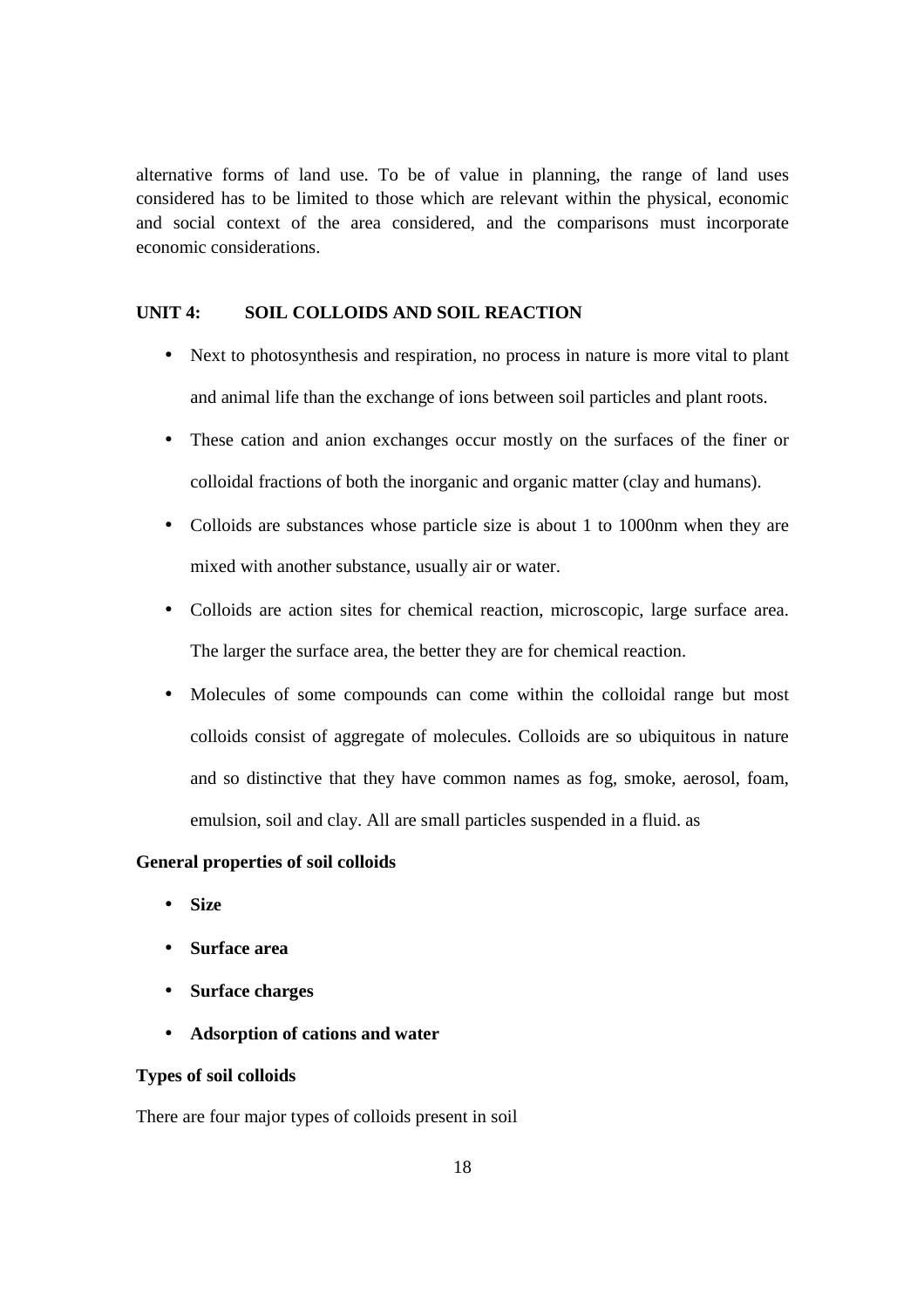- 1) Layer silicate clays
- 2) Iron and Aluminum oxide clays
- 3) Allophane and associated clays
- 4) Humus

(Generally 1, 2, 3 are inorganic while 4 is organic colloids)

#### **Sources of charges on soil colloids**

There are two major sources of charges on soil colloids:

- 1) Hydroxyls and other such functional groups on the surfaces of the colloidal particles that by releasing or accepting  $H^+$  ions can provide either negative or positive charges.
- 2) The charge imbalance brought about by the isomorphous substitution in some clay structures of one cation by another of similar size but differing in charge.

#### **Permanent charges**

#### • **Negative charges**

A net negative charge is found in minerals where there has been an isomorphous substitution of a lower charged ion (e.g.  $Mg^{2+}$  for a higher-charged ion (e.g.  $Al^{3+}$ ).

#### • **Positive charges**

Isomorphous substitution can also be a source of positive charges if the substituting cation has a higher charge than the ion for which it substitutes.

#### **pH- dependent charges**

#### • **Negative charges**

The pH-dependent charges are associated primarily with hydroxyl (OH) groups on the edges and surfaces of the inorganic and organic colloids. The OH groups are attached to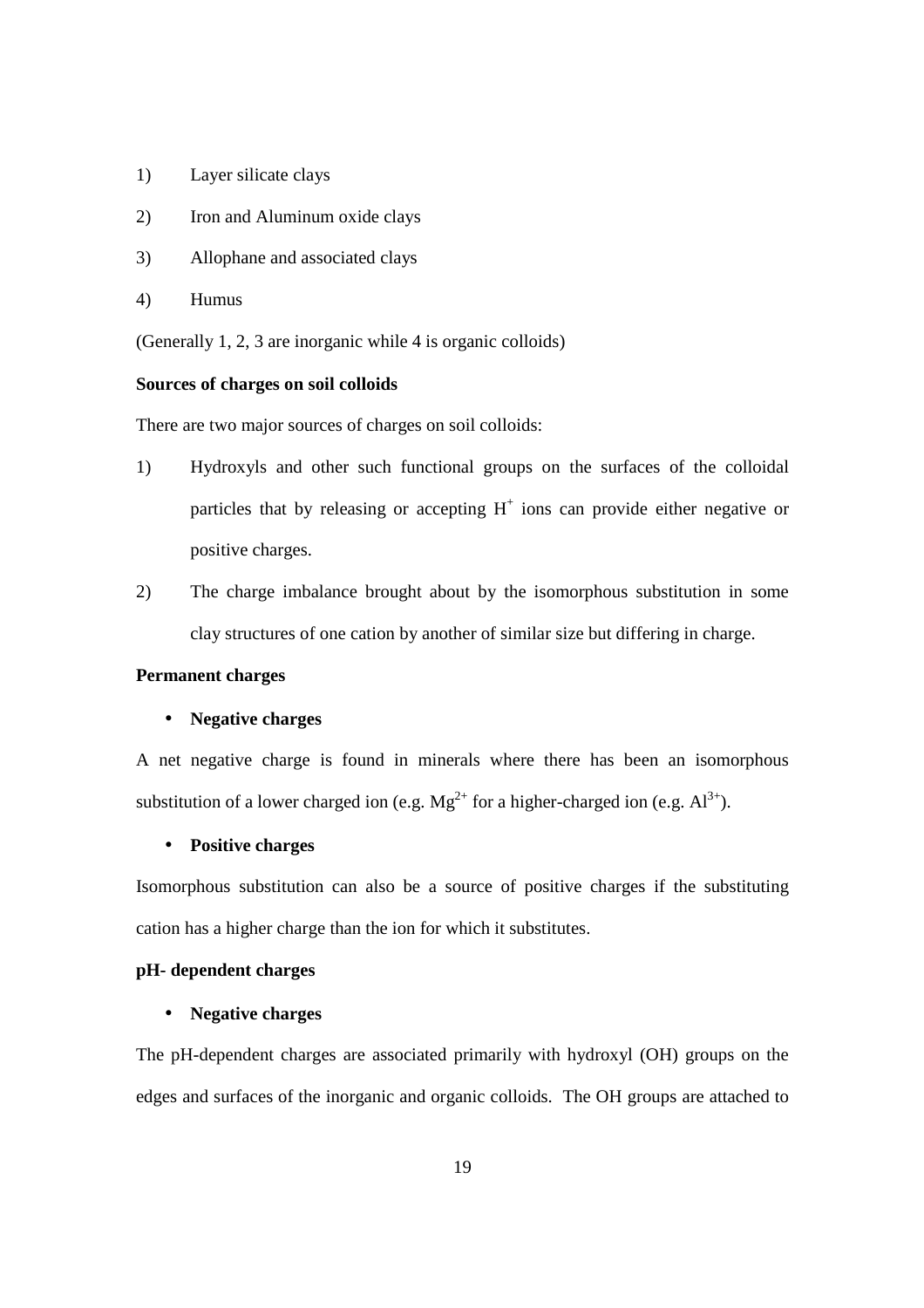iron and/or Al in the inorganic colloids (e.g. Al-OH) and to the carbon in CO groups in humus (e.g. -CO-OH). Under moderately acid conditions, there is little or no charge on these particles, but as the pH increases, the hydrogen dissociates from the colloid OH group, and negative charge result.

#### **Positive charges**

Under moderate to extreme acid soil conditions, some silicate clays and Fe, Al oxides may exhibit net positive charges. The exposed OH groups are involved. In this case, however, as the soils becomes more acid, (protonation), the attachment of  $H^+$  ion to the surface OH groups takes place.

#### **SILICATE MINERAL CHEMISTRY**

The silicate minerals are responsible for the important, physical and chemical properties of most soils. Silicate minerals characteristically contain  $Si$ ,  $O_2$  and Al.

#### **Silicon**

It makes up of  $27.6\%$  of the Earth crust, second to  $O_2$ . Si compound make up of the framework for most soils except tropical soils. It is amphoteric and usually slightly acidic, forming weak acid.

#### **Definition of clays**

Clays are the active mineral portion of soils dominantly colloidal and crystalline. The crystalline nature of clays is such that they have definite repeating arrangement of atoms which they are composed of. Majority are made of planes of  $O<sub>2</sub>$  atoms with Si and Al atoms holding the  $O_2$  together by ionic bonding.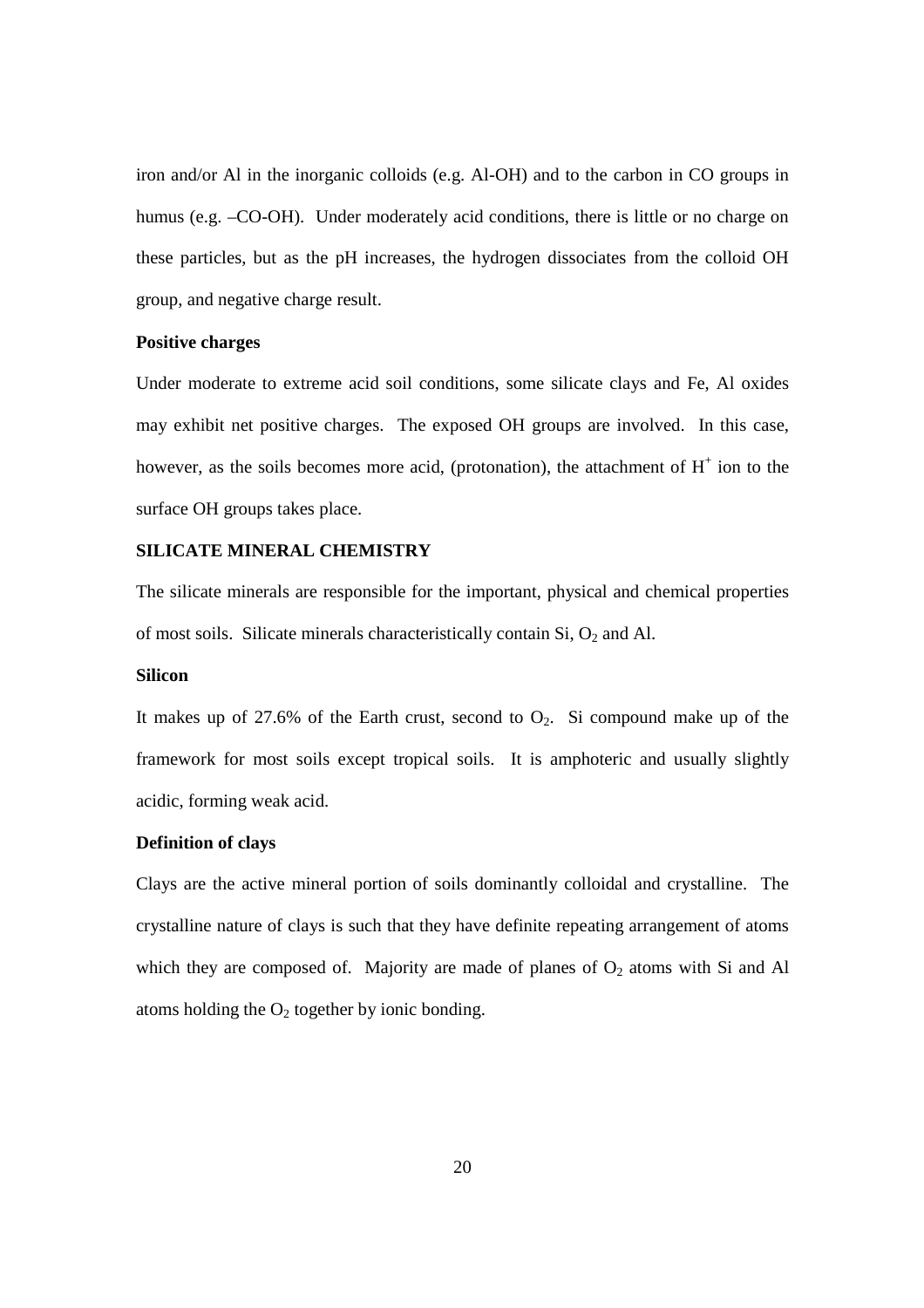#### **Classification of clays**

Clays are usually given group names based on their structure or on purely chemical composition. There are 3 groups.

- 1) **Silicate clays:** These are crystalline clays e.g. Montmorillonite, illite, vermiculite, kaolinite, chlorite. Each crystalline clay is like a particular deck of cards. Each card represent a layer each of which is an exact replication of each other layer.
- 2) **Amorphous clays:**-These are non-crystalline, which have silica, they are mixtures of Si and Al that have not formed well oriented crystals but sometimes have high cation or anion exchangeable capacity.
- 3) **Sesquioxides:**-These consists of groups of Fe, Al and Ti oxides clays. They are present in condition where there is excessive leaching caused by rainfall and sometimes intensive weathering of minerals in humid warm climate. They can be crystalline or armorphous.

#### **Structures of layer silicate clay**

This implies the basic building blocks of clays. All soil clays are formed from the same 2 basic structural units. It is the way these 2 basic building units are put together that gives the soil clay distinctly different properties. They are:

1) **Silica tetrahedron:-** This is a silica dominated sheet is a unit composed of one silicon atom surrounded by four oxygen atoms.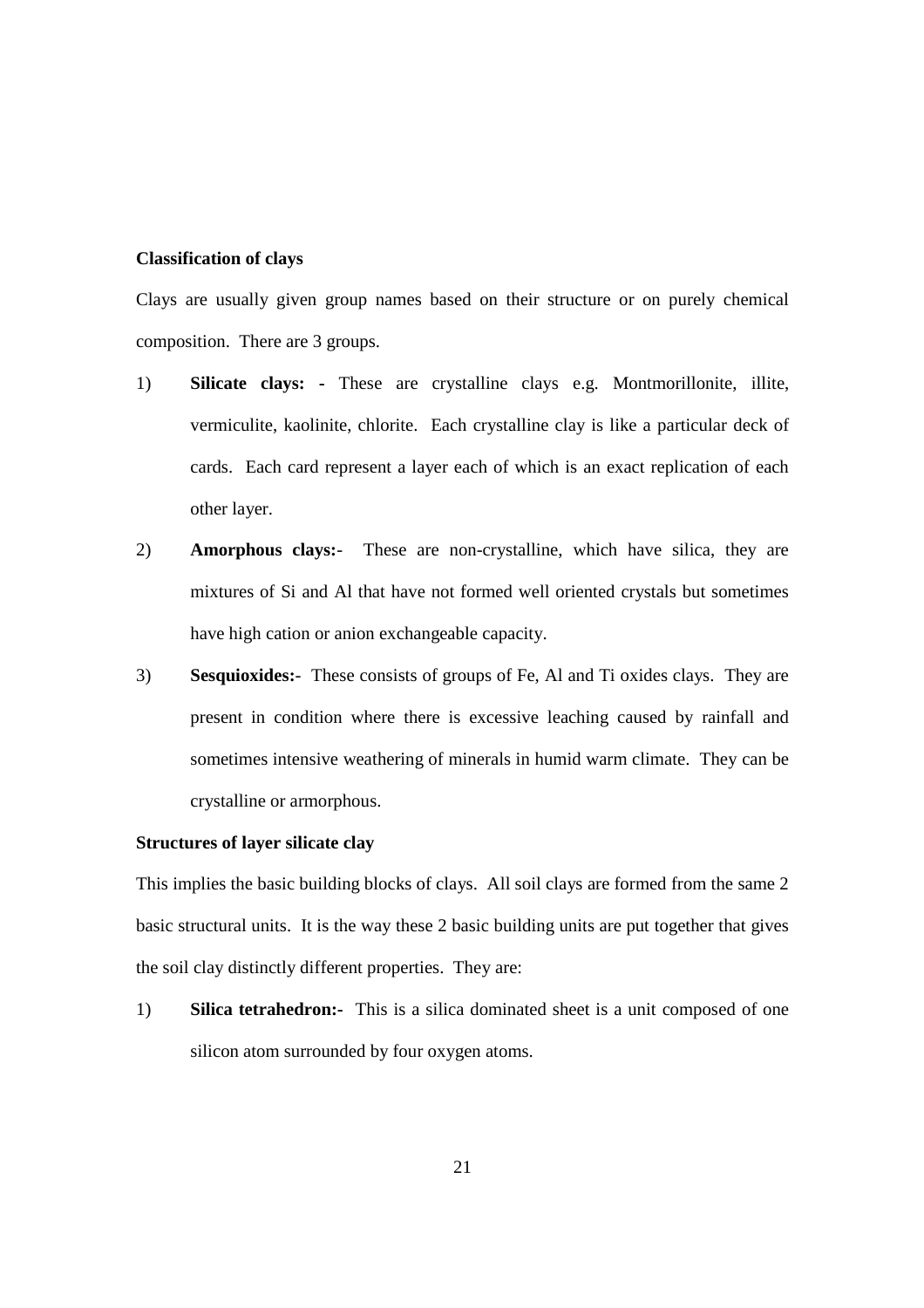

2) **Aluminum and/or Mg octahedron:-** In this unit, an Al or Mg is surrounded by 6 oxygen atoms or hydroxyl groups, the center of which define the apices of an 8 sided solid. .



**MINERALOGICAL ORGANIZATION OF SILICATE CLAYS**

On the basis of the number and arrangement of tetrahedral (silica) and octahedral (Al-Mg) sheets contained in the crystal units or layers, silicate clays are classified into two different groups,  $1:1 -$  type minerals and  $2:1 -$  type minerals.

#### **1:1 type minerals**

The layer of the 1:1 type minerals are made up of one tetrahedral (silica) sheet and one octahedral (alumina) sheet hence the terminology 1:1 type crystal. Kaolinite is the most prominent member of this group, others are halloysite, nacrite and dickite.

#### **Characteristics of kaolinite**

- 1) It has strong H-bonding
- 2) It does not allow water to penetrate between the layers and have almost no swelling
- 3) It has low cation exchangeable capacity.
- 4) Kaolinite exhibits less plasticity (capacity to be molded), stickiness, cohesion, shrinkage or swelling.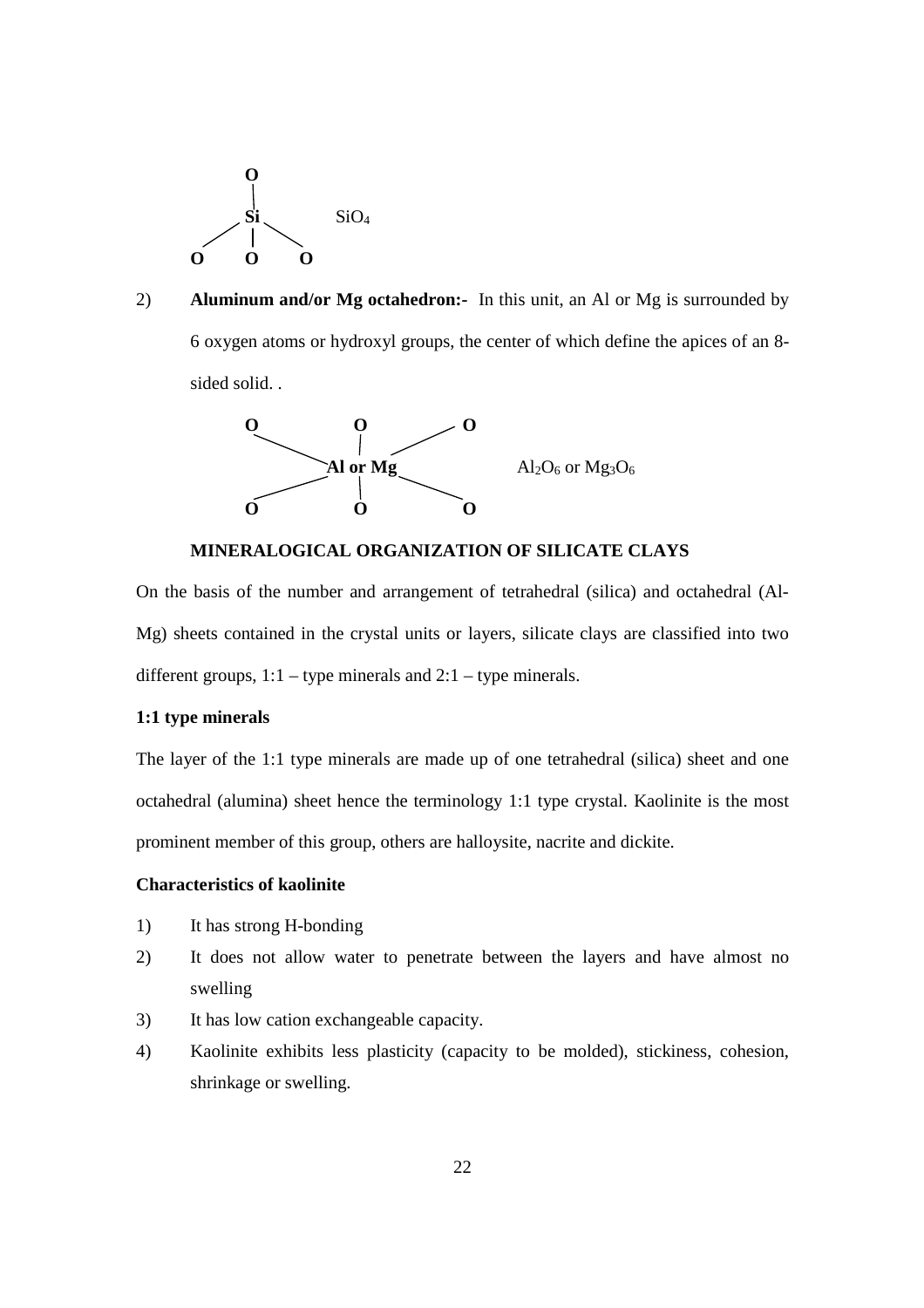5) Kaolinite containing soils make good bases for road beds and building foundations.

#### **2:1 type minerals**

The crystal unit (layers) of these minerals are characterised by an octahedral sheet sandwiched between two tetrahedral sheets. Four general groups have this basic crystal structure. Two of them, smectite and vermiculite (expanding – type) and the other two fine-grained (illite) and chlorite (non expending).

#### **Expanding minerals**

• **The smectite group**

#### **Characteristics of smectites**

- 1) High plasticity and cohesion
- 2) Their marked swelling when wet and shrinkage on drying
- 3) Has high CEC
- 4) Permeability to water is low.
	- **Vermiculites**, these are also 2:1 type minerals, an octahedral sheet being found between two tetrahedral sheets. In most soil verticulites, the octahedral sheet is aluminum dominated (dioctahedral), although Mg-dominated (trioctahedral) vermiculites are also found.

#### • **Non-expanding minerals**

Micas and chlorites are the types of minerals in this group.

- **Muscorite and biotite** are examples of unweathered micas often found in sand and silt separates.
- **Soil chlorites** are basically Fe-Mg silicates with some Al present.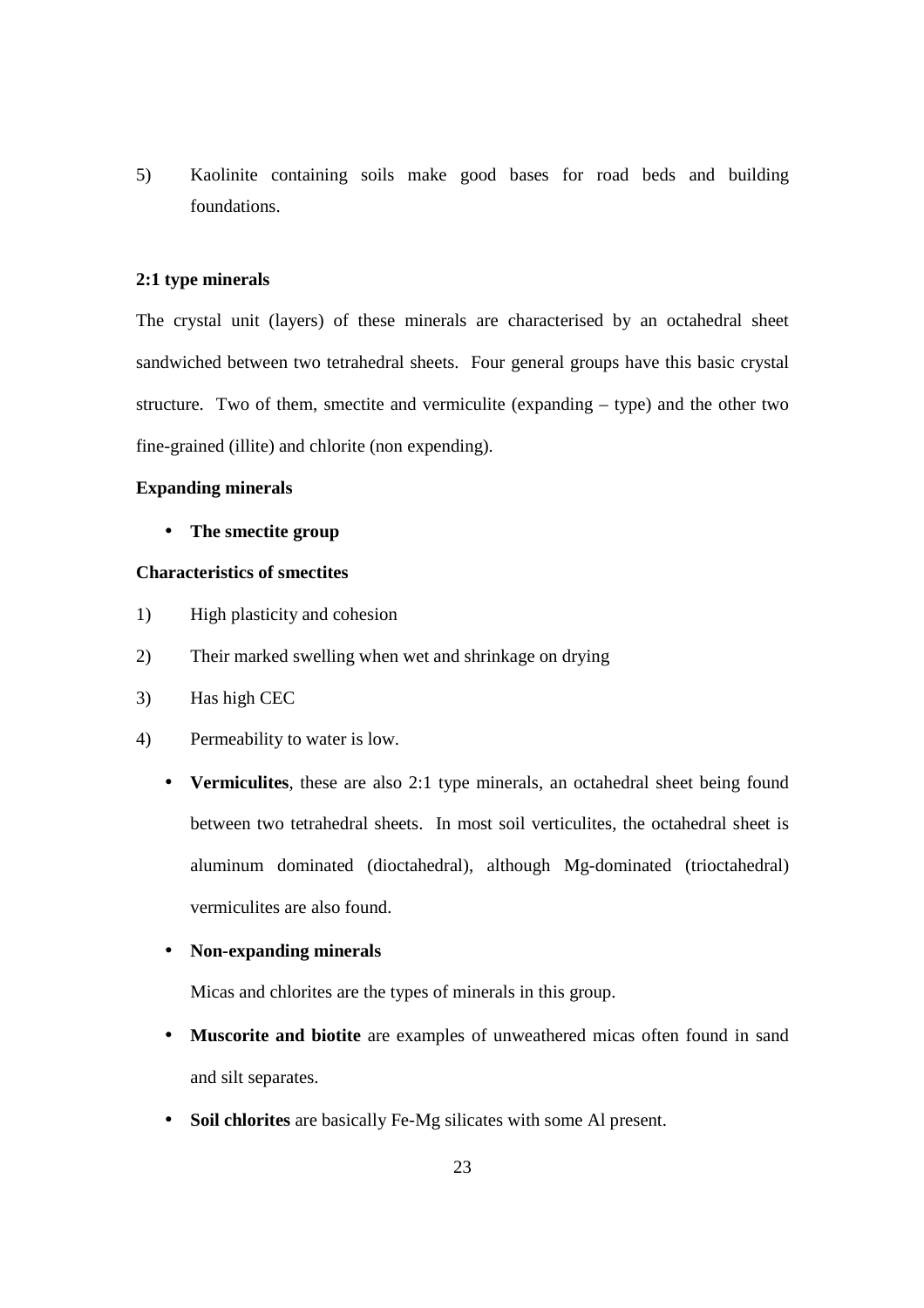#### **Soil Reaction (Acidity, Alkalinity)**

The degree of acidity or alkalinity is an important variable that affects all soil properties (chemical, physical and biological).

- Soil acidity is then total amount of acid present in the soil. The soil reaction is expressed as the soil pH, this is the measure of the relative acidity and alkalinity of the soil
- **Active** acidity is that measured by the soil pH while the
- **Reserve** acidity is that left within the soil microcell, it is usually measured by titrating the soil solution with a base.

#### **Causes of soil acidity:-**

- 1) Leaching loss of bases like Ca, Mg, etc.
- 2) Application of acid-forming fertilizers e.g. urea,  $NH<sup>4+</sup>$  based fertilizers
- 3) Acid rain
- 4) Decomposition of organic matter,  $CO<sub>2</sub>$  is evolved, it mixed with soil water to form weak carbonic acid  $(H_2CO_3)$
- 5) Hydrolysis of Al.  $Al^{3+} + 3H_2O$  Al(OH)<sub>3</sub> + 3H<sup>+</sup>

#### **Importance of soil pH in crop production**

- 1) It is useful in determining the availability of plant nutrients e.g. P is fixed by Al and Fe oxides at low pH, at high pH it is fixed by Ca. Therefore, P is available maximally at near neutral pH.
- 2) pH influences the availability in toxic amounts minerals and elements that may reduce crop growth (At low pH, Fe and Mn are present in toxic amount in soil).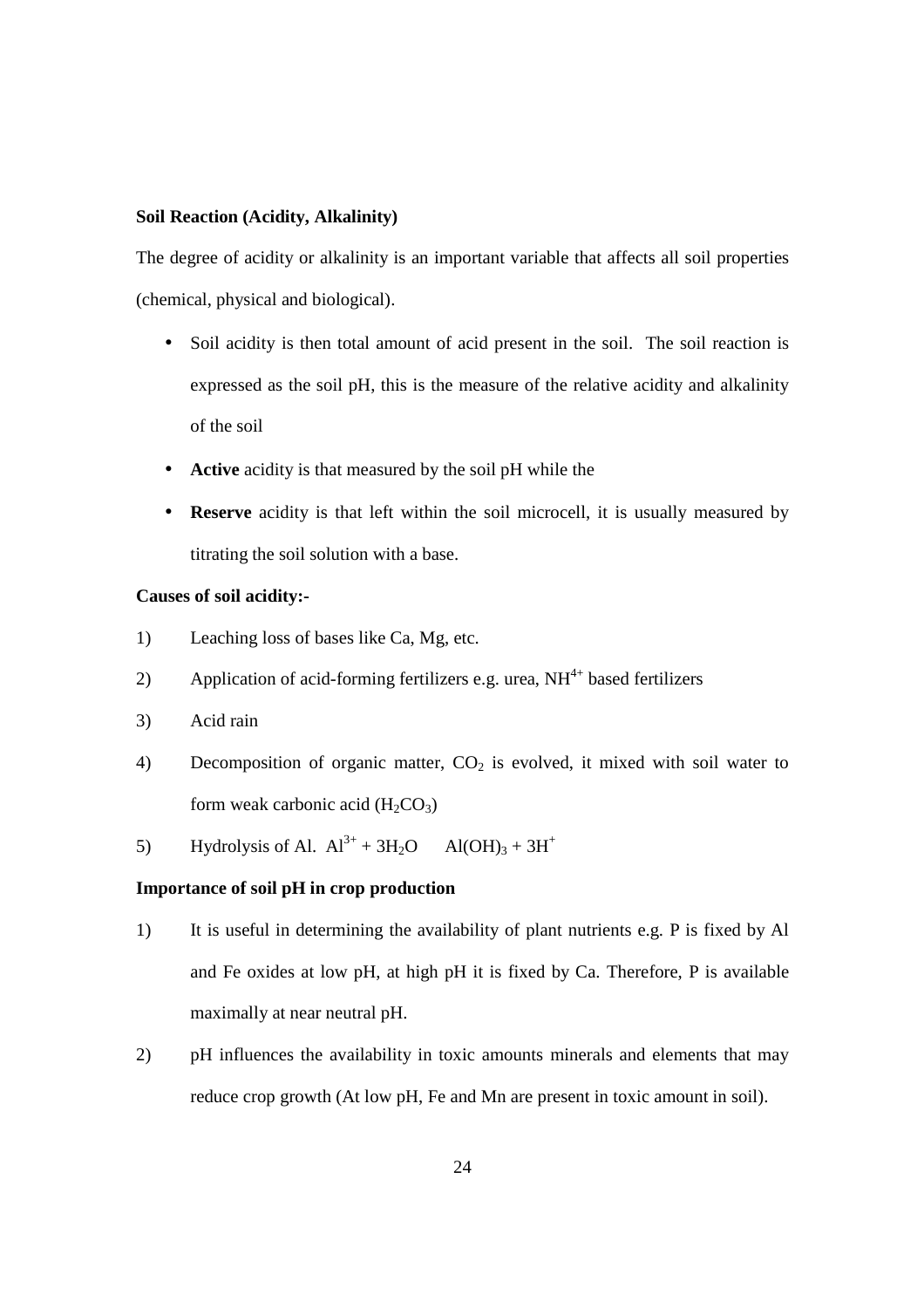3) It influences the population and activities of beneficial microbe.

#### **Lime requirement ((LR)**

Lime requirement is the amount of liming material required to bring about a desired pH change. (i.e., amount of lime required to raise a soil from one pH to a desired pH value). LR is determined by (1) the change in pH required (2) the buffer capacity of the soil (3) chemical composition of the liming material (4) finess of the liming materials.

#### **Methods of determining lime requirements**

- 1) Field plot techniques (apply rates, plant and monitor for best yield and best rat performance
- 2) Titration with a base (soil solution with a base)
- 3) Incubation studies (8 weeks with different rates of lime test for best pH
- 4) Use of buffer like woodruff buffer, Adams and Evans, etc.

#### **UNIT 5: ESSENTIAL NUTRIENTS IN PLANT NUTRITION**

There are 17 nutrient elements that are essential and are classified into 4 categories

- i) Structural components of the plants viz **C, H, O**.
- ii) Major nutrient elements also known as primary nutrients viz **N, P, K**
- iii) Secondary nutrient elements viz **Ca, Mg, S** (S can be a major nutrient in some ecology as savanna e.g. 20-10-10, 5 S - 2 Zn

This underlines the complexity in sulphur

- $(NH_4)_2SO_4$ , Bordeaux mixture (CuSO<sub>4</sub>), SSP (21% P, 9 % S)
- iv) Micronutrients these are important but needed in small quantity they act as enzyme system and cofactors viz **Fe, Mn, Cu, B, Zn, Mo, Cl, Co**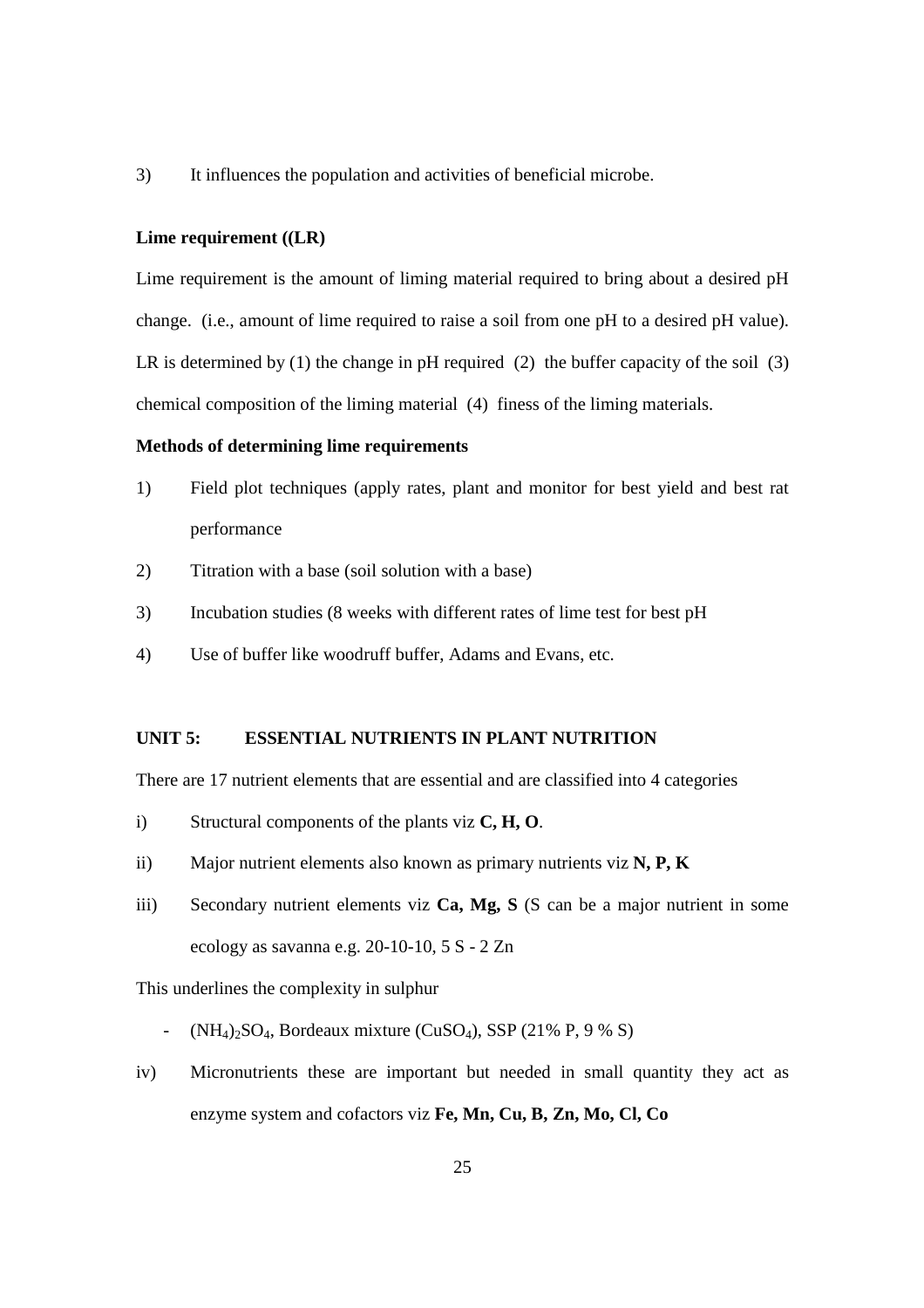v) Others, they have been established to be very useful to plants e.g. **sodium (Na)** important to tomato

#### **NUTRIENT ABSORPTION BY PLANT ROOTS**

- Root interception,
- Mass flow.
- Diffusion process,

#### **UNIT 6: SOIL ORGANIC MATTER**

#### **INTRODUCTION**

Soil organic matter is the organic component of the soil and it includes all parts of living and dead plants and animals, micro-and macro-organisms and products of decaying processes that occur in the soil. The dark colouration of certain soils is attributed to the presence of organic matter because dark coloured colloidal humus compounds are able to coat mineral particles of soil; hence the darker the soil, the more organic matter it is likely to contain. In addition to clay minerals in the soil, organic matter is a major source of plant nutrient elements. The greatest amount of organic matter in the soil resides in the top soil. The organic matter of most soils ranges between 1-5% mostly in the top 25cm of soil, and the concentration reduces with depth except, relatively in cases in which deep ploughing is being used to incorporate organic materials into the soil.

**Definition:** Soil organic matter (SOM) could be defined as any material produced originally by living organisms (plant or animal) that is returned to the soil and goes through the decomposition process.

#### **Composition of Soil Organic Matter**

About 75% of green tissue is made up of water while 90% of the remaining dry matter is made up of carbon, oxygen and hydrogen. Nitrogen and other mineral elements constitute the remainder of organic matter. The major source of soil organic matter (plant tissue) is made of very complex substances such as carbohydrates (Sugar, starch, hemicellulose, cellulose, pectiles, muscilages) lignins, proteins (soluble proteins and crude proteins), fats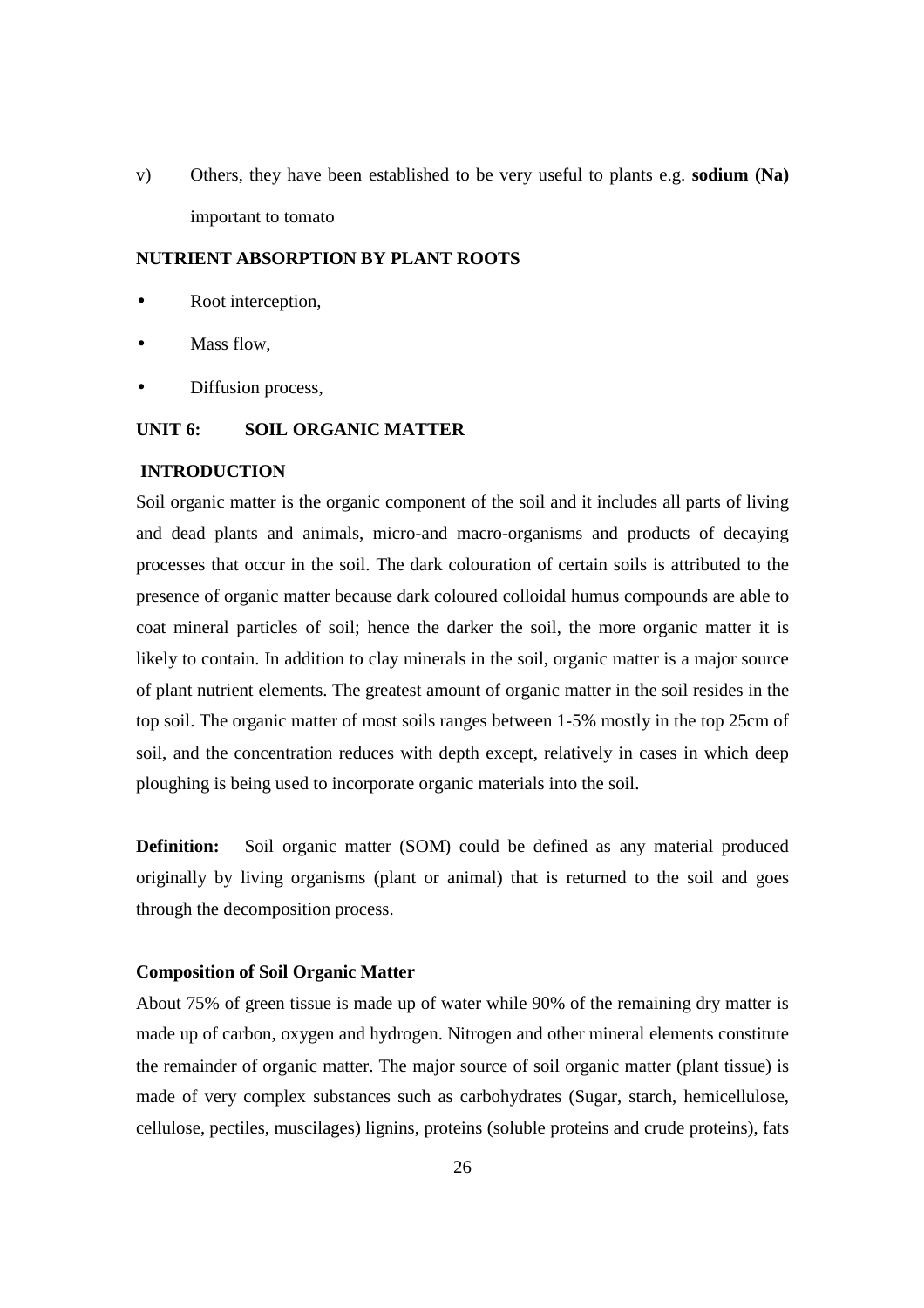(oil), waxes, tannin, resins, pigments and organo-mineral compounds. The largest percentage of soil organic matter is made of lignins and proteins. Lignin builds up as the plant ages and it is resistant to decomposition.

#### **Sources of Soil Organic Matter**

There are two main sources of organic matter in soils and these include:

- (i) Plant sources: These are the most prevalent and they include dead and decayed plant roots, leaf droppings, crop residues, green manures and dead and decayed "above ground" parts of plants.
- (ii) Animal sources: These form the next most important source of soil organic matter. They include all residues of animals and micro-organisms, domestic wastes, animal faeces, animal feeds, and animal manures.

#### **Classification of soil organic matter**

For practical purposes, organic matter may be classified into (a) aboveground and (b) belowground fractions.

 (a) Aboveground organic matter comprises plant residues and animal residues; Organic matter existing on the soil surface as raw plant residues helps protect the soil from the effect of rainfall, wind and sun. Removal, incorporation or burning of residues exposes the soil to negative climatic impacts, and removal or burning deprives the soil organisms of their primary energy source.

 (b) Belowground organic matter consists of living soil fauna and microflora, partially decomposed plant and animal residues, and humic substances. Organic matter within the soil serves several functions. From a practical agricultural standpoint, it is important for two main reasons: (i) as a "revolving nutrient fund"; and (ii) as an agent to improve soil structure, maintain tilth and minimize erosion.

#### **Importance of Soil Organic Matter**

Organic matter is so important to the soil that it has been described as the life blood of the soil. Its importance is enumerated as follows: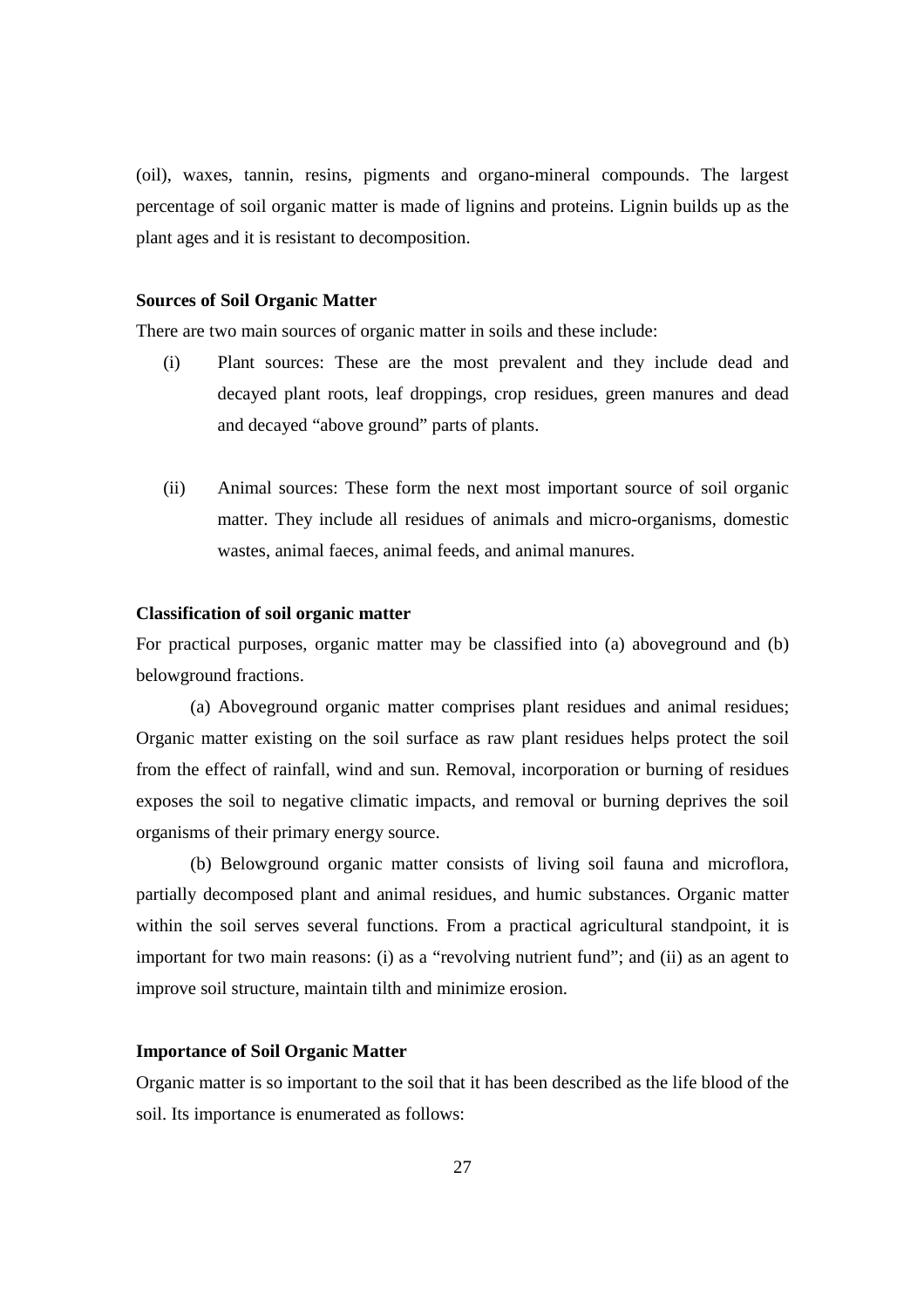1) It is a storehouse of plant nutrients.

2) The stable organic fraction (humus) adsorbs and holds nutrients in a plant available form. Hence, it contributes to the cation exchange capacity of the soil.

3) It improves soil physical conditions.

4) It provides medium for microbial growth and activities.

5) Humus adds substantially to the buffering capacity of soils making it less amenable to pH changes by bases or acids.

6) Organic acids released during decomposition of the soil organic matter aid in the process of rock mineral weathering.

#### **Decomposition of Soil Organic Matter**

 When plant residues are returned to the soil, various organic compounds undergo decomposition.

**Decomposition** is a biological process that includes the physical breakdown and biochemical transformation of complex organic molecules of dead material into simpler organic and inorganic molecules ones by the activities of microorganisms such as bacteria, fungi, actinomycetes, algae, and protozoa.

In the decomposition process, different products are released which include carbon dioxide (CO2), energy, water, plant nutrients and re-synthesized organic carbon compounds. Successive decomposition of dead material and modified organic matter results in the formation of a more complex organic matter called humus. This process is called humification. Humus is a by-product of organic matter decomposition. It is resistant to further decomposition and is the source of nutrient storage capacity. In the formation of soil humus, there is a rapid decomposition of the water soluble constituents: sugars, organic acids, amino acids, lipids, and nucleotides. SOM is frequently said to consist of **humic substances** and **nonhumic substances**.

**Humic substances** are series of relatively high-molecular-weight, brown to black colored substances formed by secondary synthesis reactions. It comprises of humic acid, fluvic acid and humins.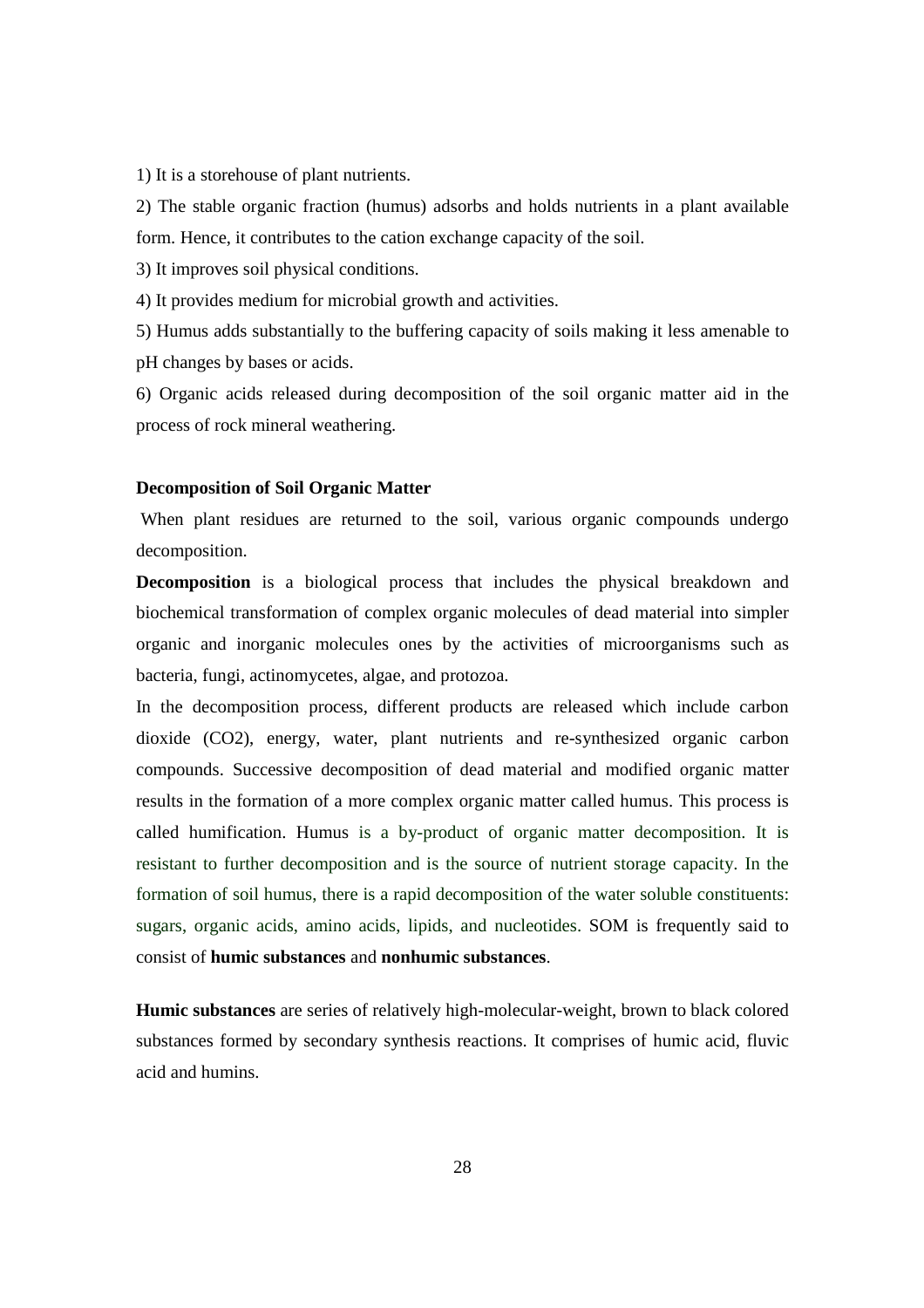**Nonhumic substances** are compounds belonging to known classes of biochemistry, such as carbohydrates, lipids and amino acids.

Decomposition of organic matter is largely a biological process that occurs naturally. The rate at which the organic matter decomposes in the soil is determined by some major factors.

#### **Factors Affecting the Rate of Organic Matter Decomposition**

i) The quality of organic material such as the type of plant material, age of the plant and the chemical composition

ii) The physical environment which could be categorized into two:

- a) Soil factors such as aeration, temperature, moisture, pH, and fertility status
- b) Climatic factors such as rainfall and temperature

iii) Population of soil microorganisms such as bacteria, fungi, actinomycetes and protozoa

#### **Mineralization of Organic Matter**

This is the process involved in the release of plant nutrients from organic matter. Most of the soil nitrogen, phosphorus and sulphur are present in the organic forms which are only converted to the mineral forms, utilizable by plants, through the mineralization process. Mineralization of organic matter to release mineral nutrients is a two step process, namely:

- **i. Aminization** which is the decomposition of organic matter by heterotrophic bacteria to release amino acids and amides.
- **ii. Amonification** which is the release of ammonium ion from amino acids and amides. Amino acids + amides heterotrophic bacteria  $NH_4^+$

The ammonium ion  $(NH_4^+)$  further undergoes Aminoacid amides heterotrophic bacteria oxidation process as a result of participation of special purpose bacteria in another twostep process called **nitrification.**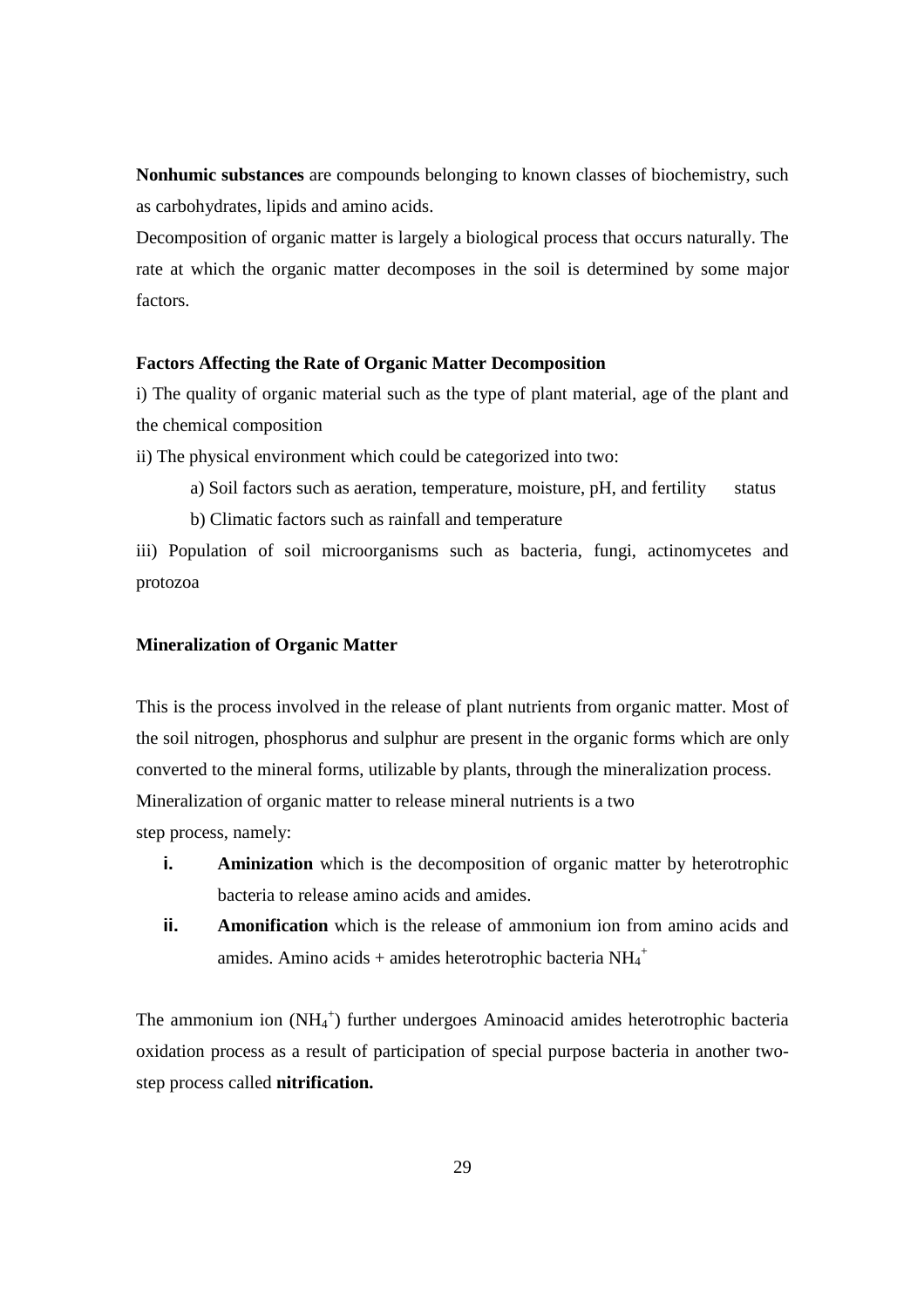#### **Maintenance of Soil Organic Matter**

 The maintenance of the organic matter in soils used for agricultural production is an important practice. Where the rate of addition is less than the rate of decomposition, soil organic matter declines. Conversely, where the rate of addition is higher than the rate of decomposition, soil organic matter increases. The term 'steady state' describes a condition where the rate of addition is equal to the rate of decomposition. For adequate maintenance of soil organic matter, the rate of addition must be equal to the rate of decomposition i.e. a steady state condition must be maintained. The practices involved in the maintenance of soil organic matter include:

i) Addition of new organic materials: This is an essential part of good soil management practice. It involves the addition of bulky manures, such as farmyard green manures, compost and processed animal wastes at least once a year depending on the intensity of cultivation.

ii) Sound cropping system that reduces the intensity of cultivations and keeps the soil protected e.g. cover cropping and good crop rotation.

iii) Green manuring: This is the practice of enriching the soil by turning under soil green tender plants, usually legumes grown on the field or brought from outside.

iv) Management of crop residues: Crop residues provide varying amounts of organic carbon when incorporated into the soil or used as mulch.

#### **UNIT 7: TYPES AND ACTIVITIES OF SOIL ORGANISMS**

#### **INTRODUCTION**

All the organisms living within the soil are collectively termed **soil life** or **soil biota. Soil organism** is any organism inhabiting the soil during part or all of its life. Soil organisms range in size from microscopic cells that digest decaying organic material to small mammals that live primarily on other soil organisms. They play an important role in maintaining fertility, structure, drainage, and aeration of soil. They also break down plant and animal tissues, releasing stored nutrients and converting them into forms usable by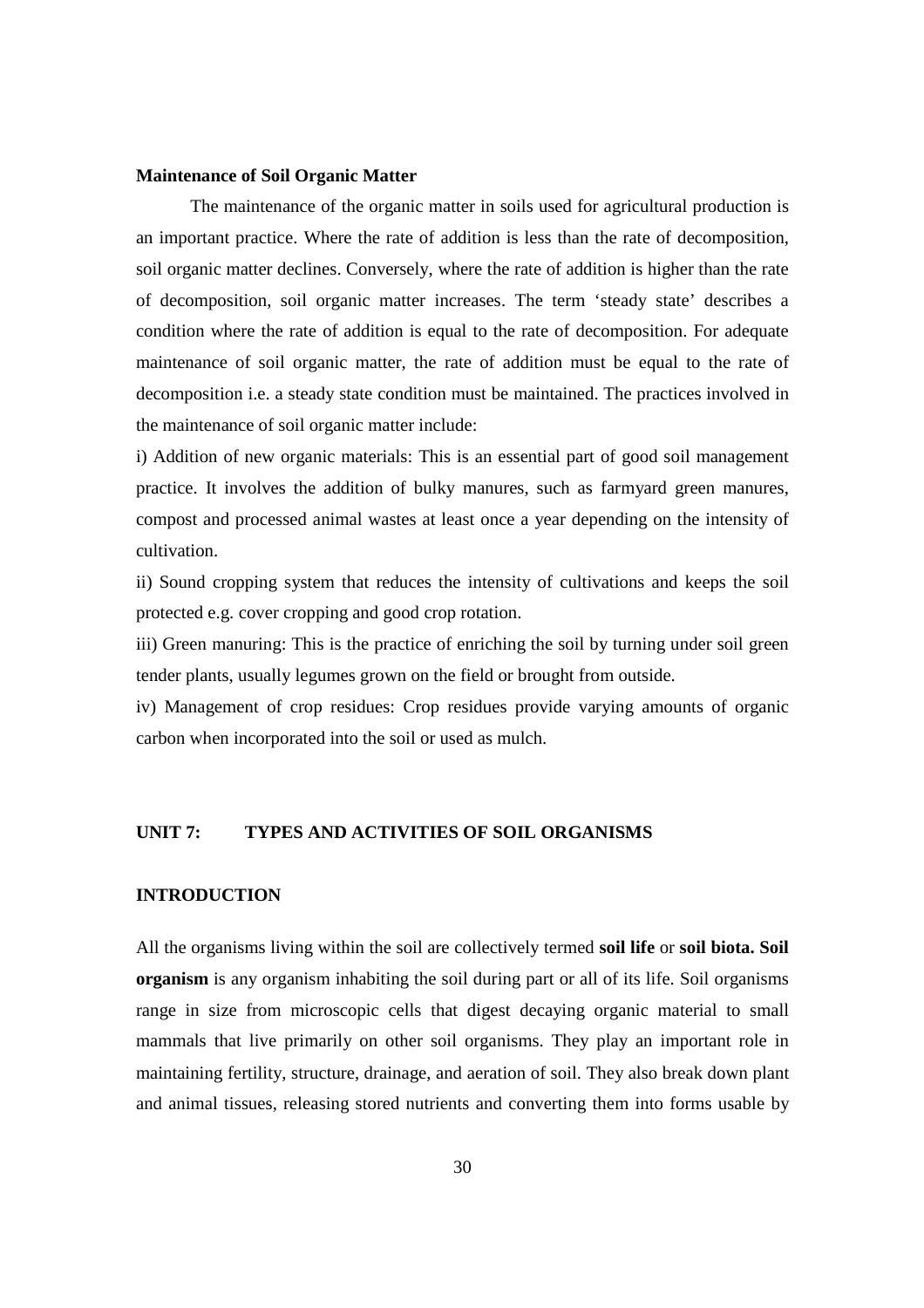plants. They are the life force of soil. More living organisms occur in soil than in all other ecosystems combined. The living portion of soil is a diverse and dynamic collection of organisms, from types that you can easily see with an unaided eye down to creatures that you can observe only by using a high-powered microscope.

#### **Classification of Soil Organisms**

The soil organisms are classified into two broad groups, these include:

1. Soil flora – subdivided into:

(a) microflora size range 1-100 micrometres, e.g. bacteria, actinomycetes, fungi and algae

(b) macroflora: size range 20 mm upwards, e.g. roots of higher plants

2. Soil fauna – subdivided into:

(a) Megafauna: size range 20 mm upwards, e.g. moles, rabbits, and rodents.

(b) Macrofauna: size range 2–20 mm, e.g. woodlice, earthworm, beetles, centipedes, slugs, snails and ants.

(c) Mesofauna: size range 100 micrometer - 2 mm, e.g. tardigrades, mites and springtails.

(d) Microfauna: size range 1-100 micrometres, e.g. protozoa, nematodes and rotifers.

#### **Bacteria**

Bacteria are single-celled microbes that are so abundant that a square inch of soil contains millions of these microorganisms. Bacteria primarily act as decomposing agents and usually break down organic material in its initial stage of decomposition due to high moisture levels conducive for their growth. Other nitrogen- fixing bacteria help in converting nitrogen gas into simpler forms that can be consumed by plants.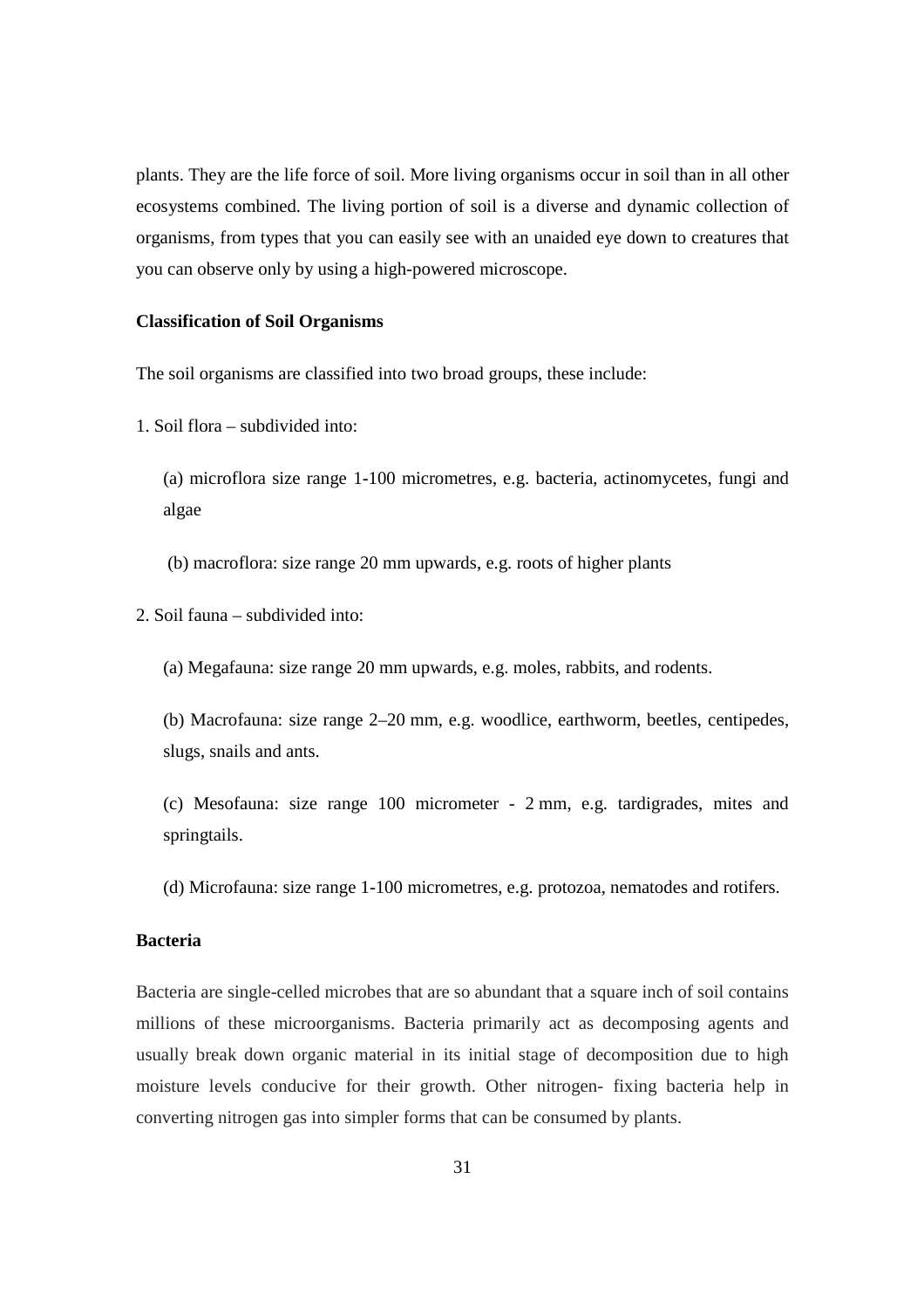Some common soil bacterial are the species of Pseudomonas, Arthrobacter, Achromobacter, Bacillus, Clostridium, Micrococcus, Flavobacterium, Chromobacterium and Mycobacterium. Chemosynthetic autotrophic bacteria present in the soil are the species of Thiobacillus, Ferrobacillus, Nitrosomonas and Nitrobacter.

#### **Fungi**

Fungi are microscopic cells made up of spores, hyphae and gills. They are aerobic and largely distributed in forests. These organisms benefit the soil as they function as decomposers and also act as soil binders, making the earth's water retention more efficient. Aside from its ability to break down complex dead organisms, fungi also thrive by having a mutual relationship with plants.

Some important soil inhabiting microfungi are the species of Aspergillus, Botrytis, Cephalosporium, Penicillium, Alternaria, Monilia, Fusarium, Verticillium, Mucor, Rhizopus, Pythium, Cunninghamella, Chaetomium and Rhizoctonica. Some microfungi, such as species of Alternaria, Aspergillus, Cladosporium and Dematium, are helpful, are helpful in the preservation of organic materials in the soil.

#### **Actinomycetes**.

A large number of actinomycetes are particularly abundant in the soil rich in decomposed organic materials; species .of Streptomyces, Micromonospora and Nocardia are some common actinomycetes occurring in soils. They are responsible for the characteristic musty or earthy smell of a freshly ploughed field. They are capable of degrading many complex chemical substances and thus play an important role.

#### **Algae**.

Many microalgal forms occur on the surface of moist soils, where sufficient light is available. The growth of microalgae is helpful for soil conservation and in improving soil structure. In paddy fields, blue-green algae play a significant role in nitrogen fixation.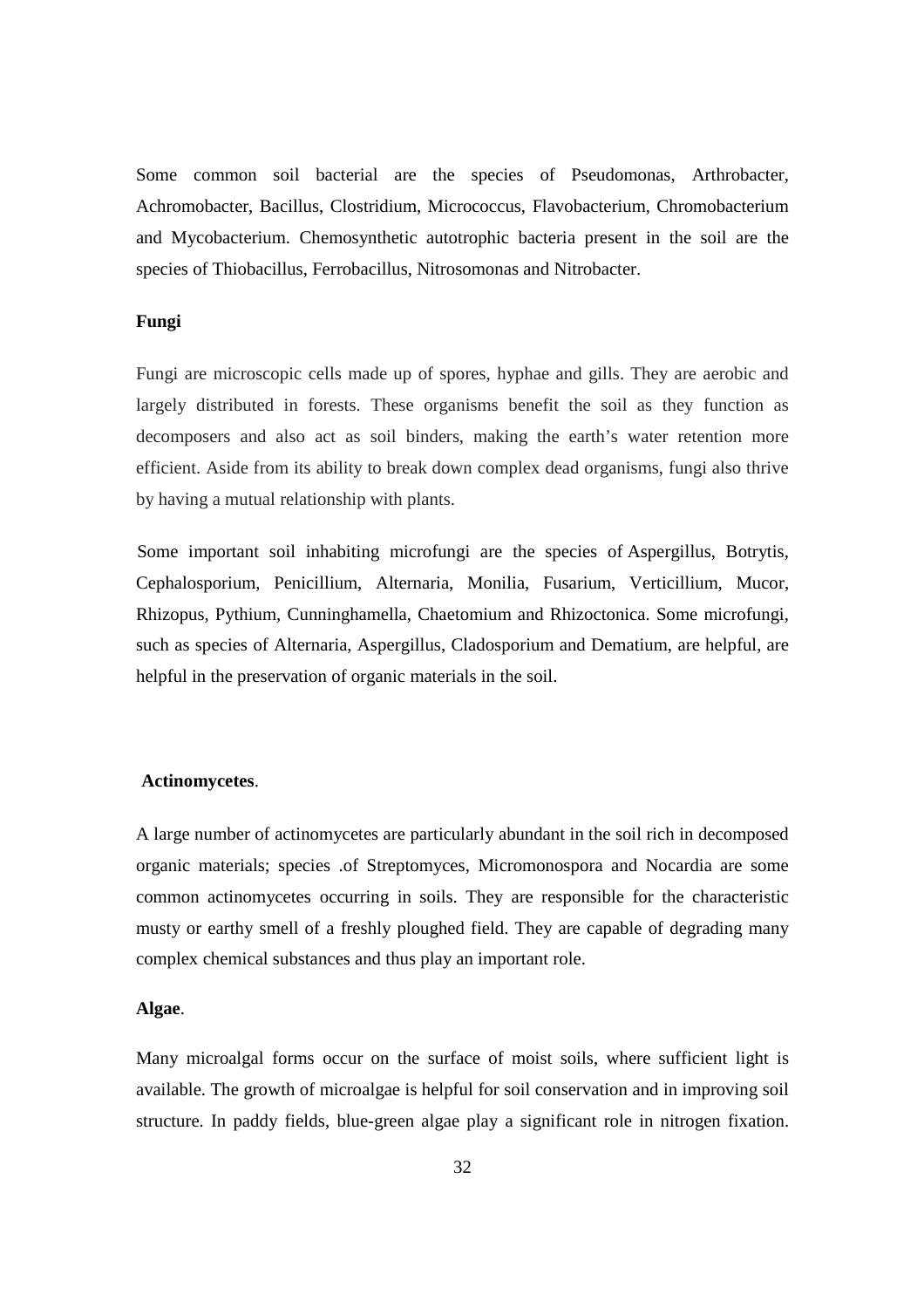Species of Chlorella, Chlorococcum, Protosiphon, Aphanocapsa, Anabaena, Chroococcus, Nostoc and Scytonema are some common microalgae present in the soil

#### **Protozoa**

Protozoans are single-organisms slightly larger than microbes that are organized into three general categories: cilliates, amoebas and flagellates. The protozoans main diet consists of both dead and living bacteria thus controlling its rapid increase in population. Like the bacteria, it also releases excess nitrogen only this time in the form of ammonia. Protozoans are helpful in maintaining equilibrium of the microbial flora in the soil. Some important protozoans present in the soil are species of Allantion, Biomyxa, Nuclearia, Trinema, Balantiophorus,Colpoda, Gastrostyla, Oxytricha, Pleurotricha and Vorticella.

#### **Nematodes**

Nematodes are a group of tiny roundworms that demonstrate the wide diversity and the inextricable food web that exists in a healthy soil. Most soil nematodes eat bacteria, fungi, protozoa, and other nematodes, making them important in nutrient cycling. Others are plant parasites and cause disease symptoms such as malformed or dwarfed plants, or root structures with deformities such as galls and cysts. The root knot nematode, for instance, stimulates parasitized plants to form root galls. The galls choke off the flow of water and nutrients to the above-ground portion of the plant. Plants infected by root gall nematodes may live through the season but crop yields will be dramatically reduced.

The following shows the approximate numbers of organisms (per gram) commonly found in the microbiota:-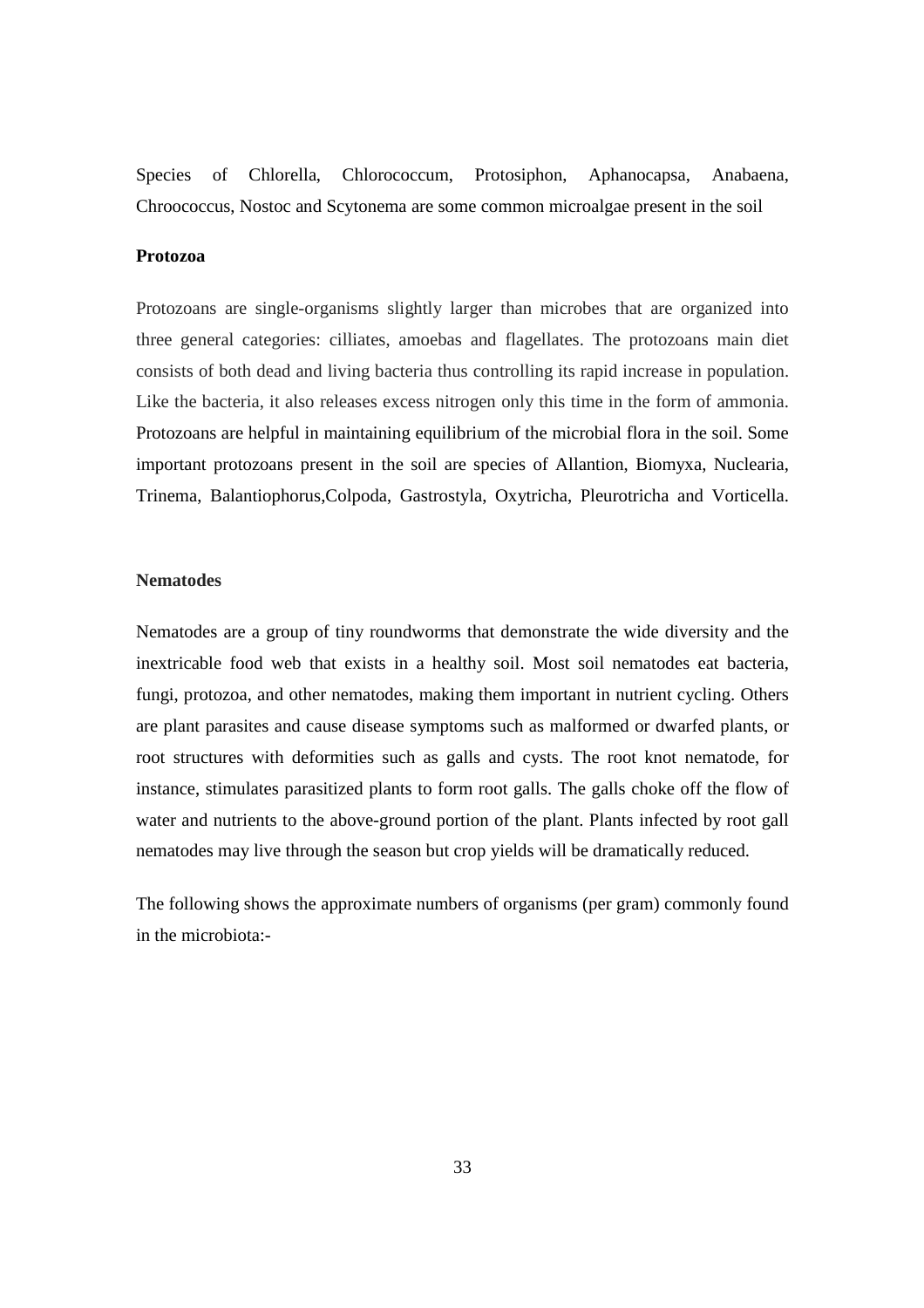| Organism      | Estimated number/gram   |
|---------------|-------------------------|
| Bacteria      | 3 000 000 - 500 000 000 |
| Actinomycetes | 1 000 000 - 20 000 000  |
| Fungi         | $5000 - 900000$         |
| Algae         | $1000 - 500000$         |
| Protozoa      | $1000 - 500000$         |

#### **Activities of Soil Organisms**

Healthy soil is a jungle of rapacious organisms devouring everything in sight (including each other), processing their prey or food through their innards, and then excreting it. The activities of these organisms have been categorized into two, namely, beneficial and detrimental activities.

#### **A) Beneficial Activities**

- 1. Nutrient cycling.
- 2. Enhancing soil structure, which improves water and air movement.
- 3. Controlling disease and enhancing plant growth.

#### **1. Nutrient cycling**

Soil organisms continually transform nutrients among many organic and inorganic forms. (Organic compounds contain carbon. Inorganic compounds do not.) Plants primarily need simple inorganic forms of each nutrient. Soil organisms create many of these plantavailable nutrients and help store nutrients in the soil as organic compounds. Cycling of nutrients involves the following transformation processes: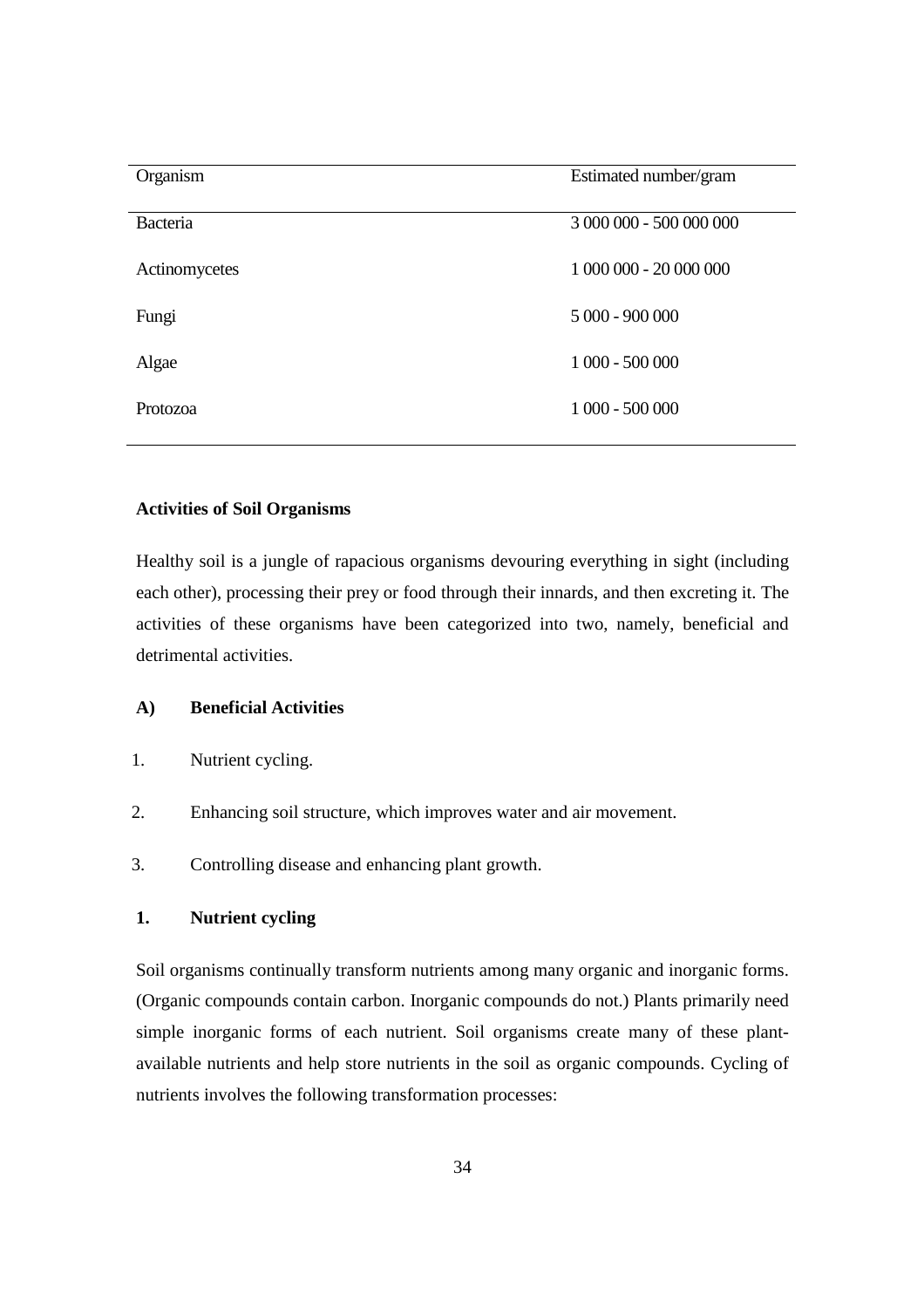- **decomposition**: turning organic compounds into other organic compounds
- **mineralization**: turning organic matter into inorganic compounds that may be used by plants
- **immobilization**: turning inorganic compounds into organic compounds. Farmers depend on bacteria for one more transformation:
- **number in the interval transformation**: turning inorganic matter into other inorganic compounds

#### **Bacteria Involved in Mineral Transformations**

Bacteria that perform mineral transformations are important in nitrogen cycling and these include the following:

i) Nitrogen fixing bacteria: The roots of legumes host nitrogen-fixing bacteria that convert large amounts of dinitrogen  $(N_2)$  from the atmosphere into forms that plants can use. Some nitrogen-fixing bacteria live free in the soil.

ii) *Nitrifying bacteria* convert ammonia (NH<sub>3</sub>) into nitrate (NO<sub>3</sub>).

iii) *Denitrifying* bacteria convert nitrate into gases that are lost into the atmosphere. These species are anaerobic so denitrification occurs only in places in the soil where there is little or no oxygen.

Other soil bacteria are important for similar mineral transformations of sulfur, iron, and manganese.

#### **2. Forming soil structure**

Most crops grow best in crumbly soil that roots can easily grow through and that allows in water and air. Soil organisms play an important role in the formation of a good soil structure.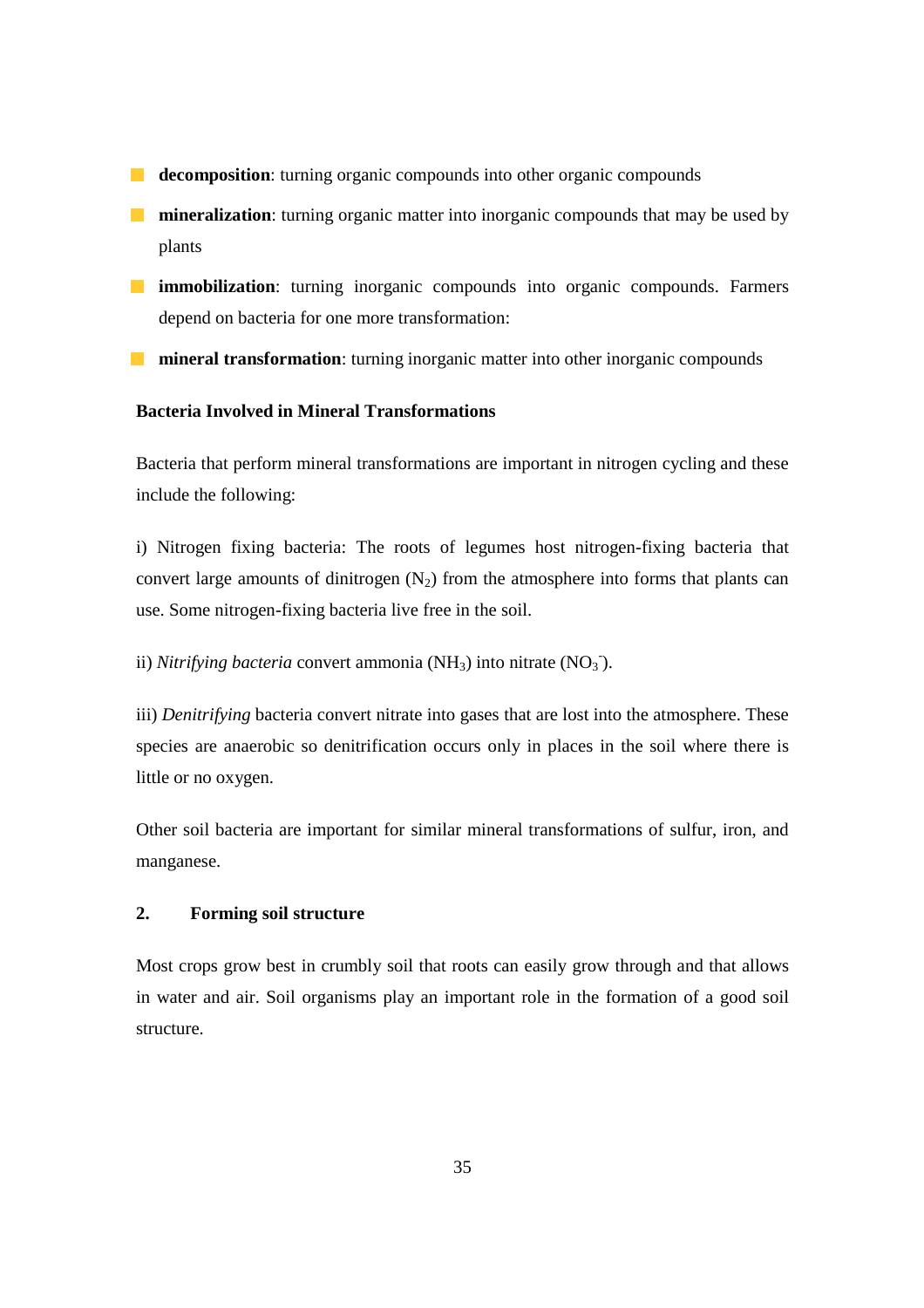As the soil heats up, fungi grow long filaments called hyphae that surround soil particles and hold them together in soil aggregates. Some bacteria produce sticky substances that also help bind soil together.

Many soil aggregates between the diameters of 1/1000 and 1/10 of an inch (the size of the period at the end of this sentence) are fecal pellets. Arthropods and earthworms consume soil, digest the bacteria, and excrete a clump of soil coated with secretions from the gut. As beetles and earthworms chew and bury plant residue and burrow through the soil, they aerate the soil and create nutrient-lined channels for roots and water to move through.

#### **3. Controlling disease and enhancing growth**

Soil organisms have many methods for controlling disease-causing organisms. Protozoa, nematodes, insects, and other predatory organisms help control the population levels of their prey and prevent any single species from becoming dominant. Some bacteria and fungi generate compounds that are toxic to other organisms. Some organisms compete with harmful organisms for food or a location on a root.

In addition to protecting plants from disease, some organisms produce compounds that actually enhance the growth of plants. Plant roots may excrete compounds that attract such beneficial beneficial organisms.

#### **B) Detrimental Activities**

1. Some cause plant diseases e.g. fusarium wilt caused by fungus attack.

- 2. Some cause root damage e.g. root knot nematode.
- 3. Some cause tuber destruction e.g. yam beetles in the soil.

#### **Factors Affecting Distribution, Activity and Population of Soil Microorganisms**

Soil microorganisms (Flora & Fauna), just like higher plants depends entirely on soil for their nutrition, growth and activity. The major soil factors which influence the microbial population, distribution and their activity in the soil are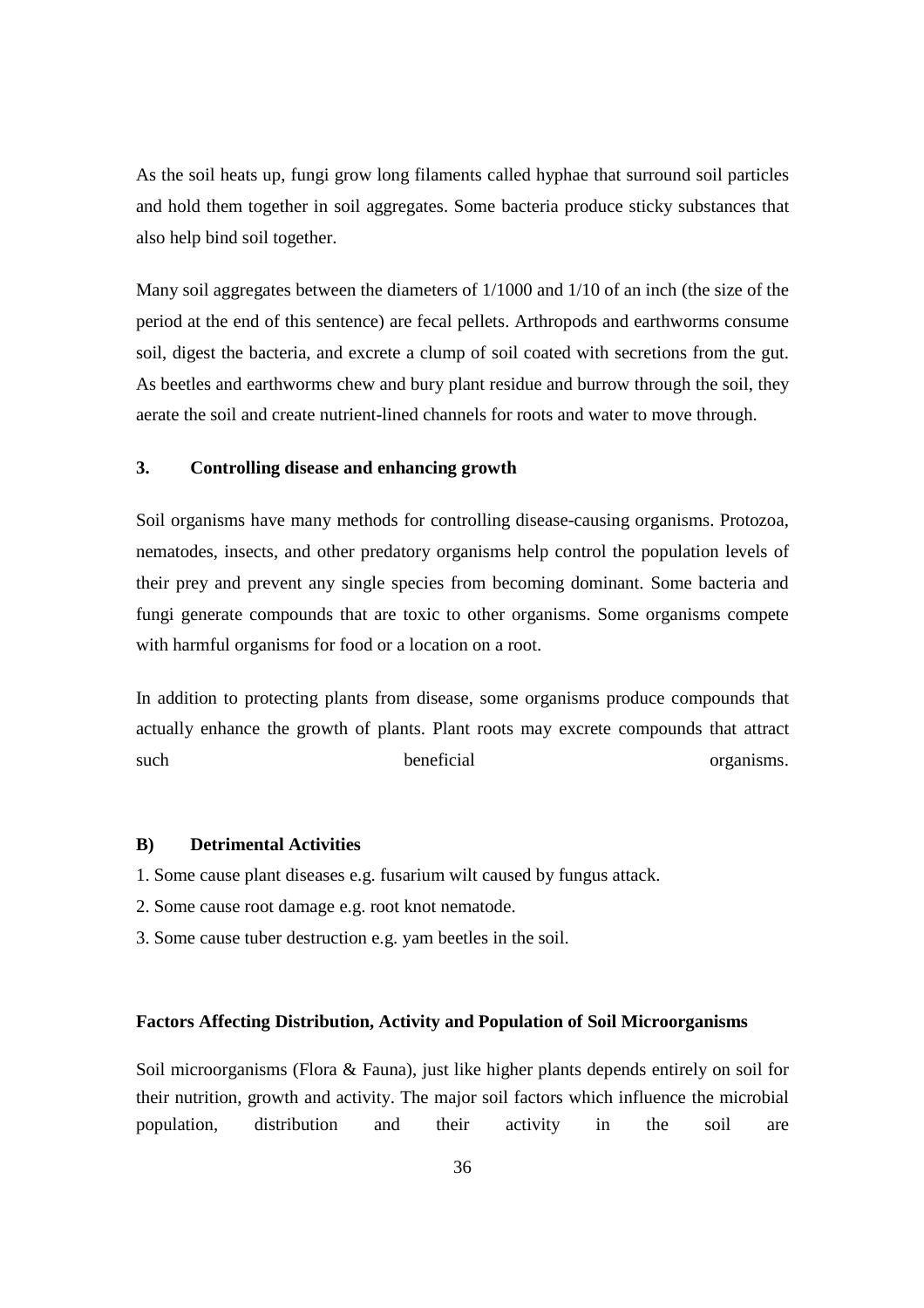1. Soil fertility

2. Cultural practices

3. Soil moisture

4.Soil temperature 5. Soil aeration

6. Light

7. Soil PH (H-ion Concentration)

8. Organic matter

9. Food and energy supply

10. Nature of soil and

11. Microbial associations.

All these factors play a great role in determining not only the number and type of organism but also their activities. Variations in any one or more of these to the changes in the activity of the organisms which ultimately affect the soil fertility level. Brief account of all these factors influencing soil organisms and their activities are given as follows: ion Concentration)<br>
tter<br>
aergy supply<br>
soil and<br>
associations.<br>
ors play a great role in determining not only the<br>
sin the activities. Variations in any one or more<br>
in the activity of the organisms which ultimate organism but also their activities. Variations in any one or more of these factors may lead<br>to the changes in the activity of the organisms which ultimately affect the soil fertility<br>level. Brief account of all these facto

#### **UNIT 8: ORGANIC AND INORGANIC FER FERTILIZERS**

#### **What is a fertilizer?**

A fertilizer is any material, organic or inorganic, natural or synthetic, which supplies plants with one or more of the nutrient elements required for normal growth and development. Fertilizers are of two types namely organic and inorganic. The primary sms which ultimately affect the<br>tencing soil organisms and their a<br>NIC FERTILIZERS<br>NIC FERTILIZERS<br>organic, natural or synthetic, wh<br>elements required for normal<br>namely organic and inorganic.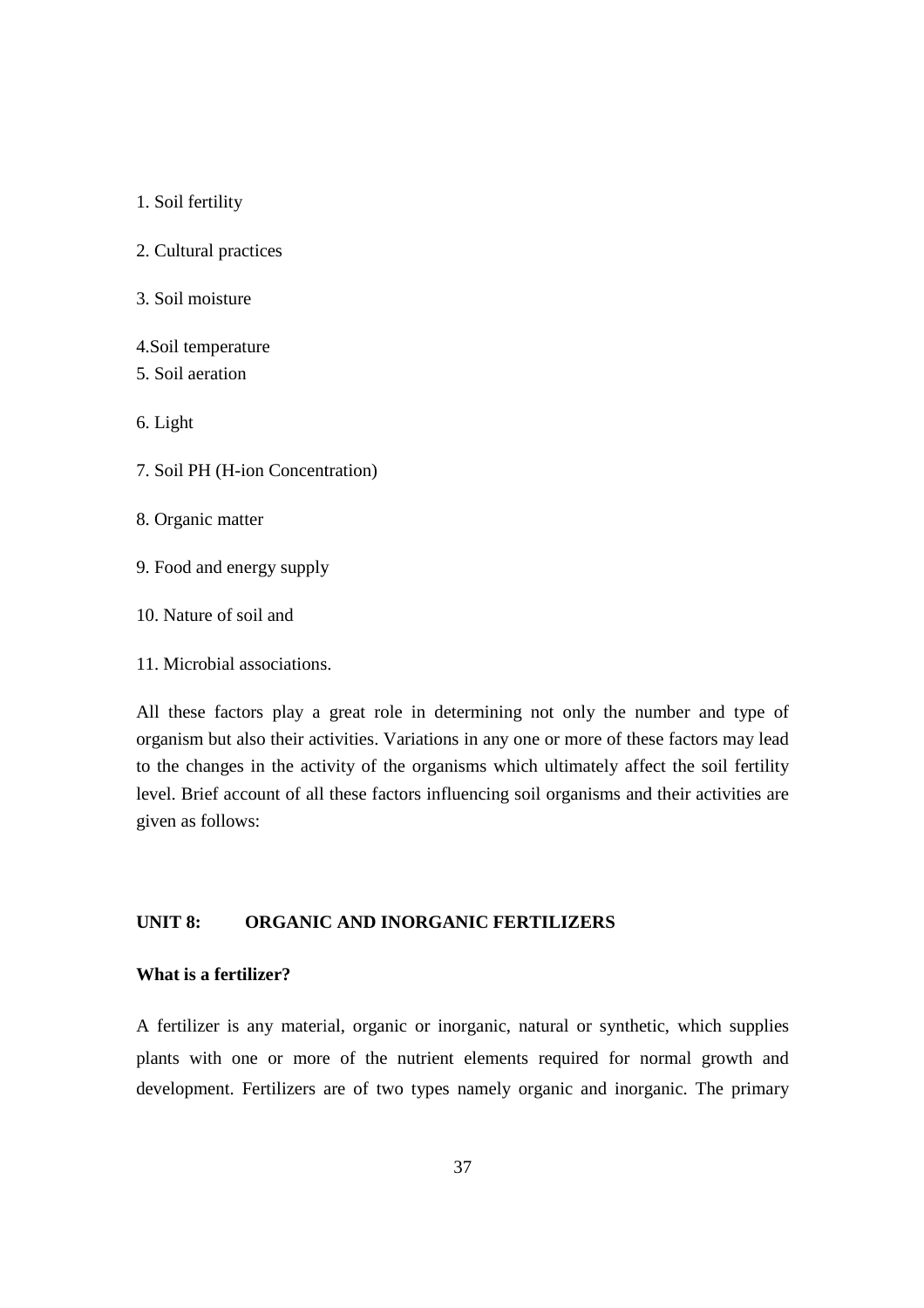nutrients supplied by fertilizers are nitrogen, phosphorus and potassium. Their concentration in a fertilizer is expressed as percentage of N,  $P_2O_5$  and  $K_2O$ .

**Inorganic (or mineral) fertilizers** are fertilizers mined from mineral deposits with little processing (e.g., lime, potash, or phosphate rock), or industrially manufactured through chemical processes (e.g., urea). Inorganic fertilizers vary in appearance depending on the process of manufacture. The particles can be of many different sizes and shapes (crystals, pellets, granules, or dust). Inorganic fertilizer could be classified into three based on the nutrient composition as follows:

1. **Straight fertilizers**: These are fertilizers which contain and supply one or single nutrient element only. They could be nitrogenous, phosphatic or potassic fertilizers supplying nitrogen, phosphorus or potassium, respectively.

a) Nitrogenous fertilizers: Nitrogen is the first fertilizer element of the macronutrients usually applied in commercial fertilizers. Nitrogen is very important nutrient for plants and it seems to have the quickest and most pronounced effect. In the case of nitrogenous fertilizers, nitrogen may be in the ammoniacal, nitrate (or a combination thereof) or amide form.

| <b>Name of fertilizers</b>        | Percentage<br><b>Nitrogen</b> |
|-----------------------------------|-------------------------------|
| Ammonium Sulphate                 | $20.6 - 21.0$                 |
| Urea                              | 44.0-46.0                     |
| Ammonium Chloride                 | $25+$                         |
| <b>Ammonium Nitrate</b>           | $32 - 35$                     |
| Ammonium Sulphate Nitrate         | 2.6                           |
| Calcium Ammonium Nitrate<br>(CAN) | 25.0                          |
| <b>Sodium Nitrate</b>             | 16.0                          |
| Calcium Nitrate                   | 15.6-21.6                     |
| Potassium Nitrate                 | 13.0                          |
| Calcium cynamide                  | 212.0                         |

#### **Nitrogenous fertilizer - Source of Nitrogen**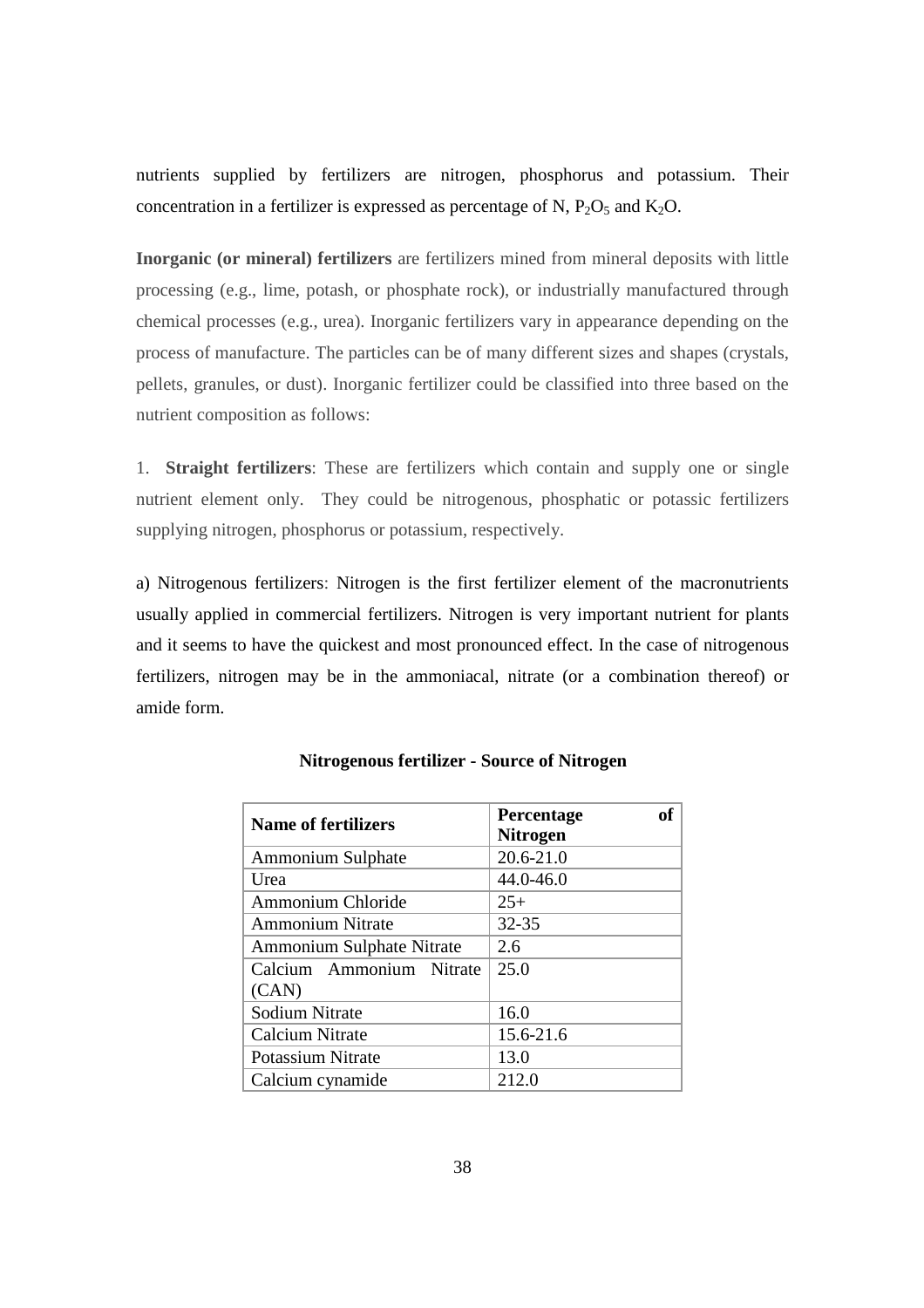b) Phosphatic fertilizers: Phosphorus is the second fertilizer element and it is an essential constituent of every living cell and for the nutrition of plant and animal. It takes active part in all types of metabolism of plant. Phosphate present in phosphatic fertilizers may be in the water soluble form or citrate soluble form. That portion of phosphate which is soluble in water is called water soluble phosphate and that which is not soluble in water but in 2 per cent neutral ammonium citrate solution is called citrate soluble phosphate. The sum of water soluble and citrate soluble values is termed as available phosphates.

| <b>Name of fertilizers</b> | Percentage<br>$P_2O_5$ |  |
|----------------------------|------------------------|--|
| Single                     | $16.1 - 20 + 0$        |  |
| Superphosphate             |                        |  |
| Double                     | $30.1 - 35.0$          |  |
| Superphosphate             |                        |  |
| Triple                     | $45.0 - 50.0$          |  |
| Superphosphate             |                        |  |
| Basic Slage (India)        | $3.0 - 8.0$            |  |
| Dicalcium                  | 35.0-40.0              |  |
| Phosphate                  |                        |  |
| <b>Rock Phosphate</b>      | $20.0 - 25.0$          |  |

#### **Phosphatic fertilizer – Source of phosphorous**

c) Potassic fertilizers: Potassium is the third fertilizer element. Potassium acts as a chemical traffic policeman, root booster, stalk strengthener, food former, sugar and starch transporter, protein builder, breathing regulator, water stretcher and as a disease retarder but it is not effective without its co-nutrients such as nitrogen and phosphorus.

#### **Potassic fertilizer – Source of potassium**

| <b>Name of fertilizers</b> | Percentage of $K_20$ |
|----------------------------|----------------------|
| Murate of potash           | 50.0-60.0            |
| Potassium sulphate         | 48.0-52.0            |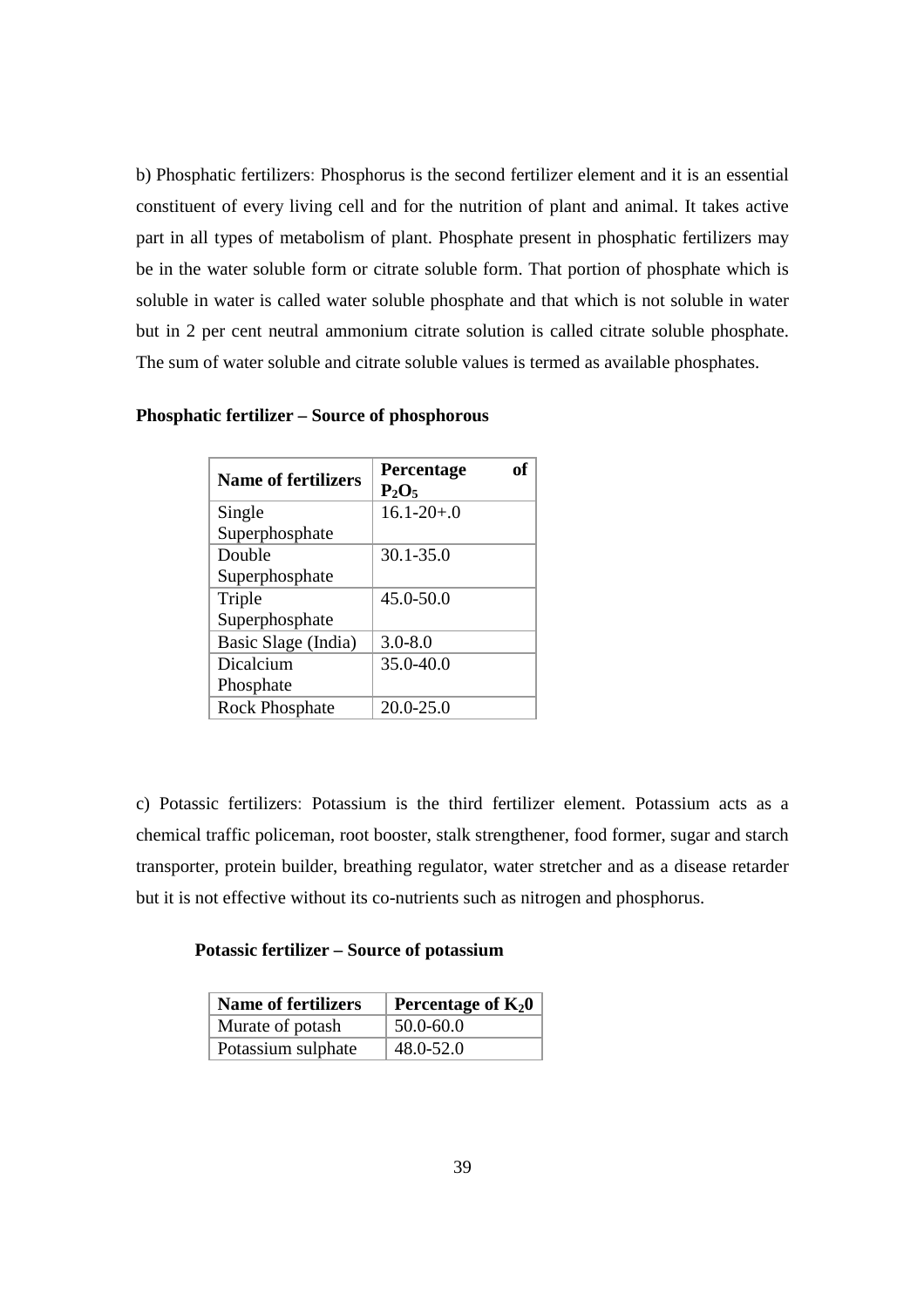2. **Complex/Compound fertilizers**: These are fertilizers which contain two or more nutrient elements usually combined in a homogeneous mixture by chemical interaction. Complex NPK fertilizers have the advantage of having each nutrient in each granule. Examples of complex fertilizer are listed in the following table.

## **Complex fertilizers**

| <b>Material</b>                                                   | Total<br>(N) | <b>Neutral</b><br>Nitrogenammonium<br>citrate | <b>Water</b><br>soluble<br>phosphatepotash | Water<br>soluble |
|-------------------------------------------------------------------|--------------|-----------------------------------------------|--------------------------------------------|------------------|
|                                                                   |              | soluble<br>phosphate<br>$(P_2O_5)$            | $(P_2O_5)$                                 | $(K_2O)$         |
| <b>Ammonium Phosphate</b>                                         |              |                                               |                                            |                  |
| $11-52-0$                                                         | 11.0         | 52.0                                          | 44.2                                       |                  |
| 18-46-0                                                           | 18.0         | 46.0                                          | 41.0                                       |                  |
| <b>Ammonium Phosphate Sulphate</b>                                |              |                                               |                                            |                  |
| $16-20-0$                                                         | 16.0         | 20.0                                          | 19.5                                       |                  |
| $20-20-0$                                                         | 20.0         | 20.0                                          | 17.0                                       |                  |
| $18-9-0$                                                          | 18.0         | 9.0                                           | 8.5                                        |                  |
| <b>Ammonium</b><br>Phosphate<br><b>Sulphate</b><br><b>Nitrate</b> |              |                                               |                                            |                  |
| $20 - 20 - 0$                                                     | 20.0         | 20.0                                          | 17.0                                       |                  |
| Nitrophosphate                                                    |              |                                               |                                            |                  |
| $20-20-0$                                                         | 20.0         | 23.0                                          | 12.0                                       |                  |
| $23 - 23 - 0$                                                     | 23.0         | 23.0                                          | 18.5                                       |                  |
| <b>Ammonium Nitrate Phosphate</b>                                 |              |                                               |                                            |                  |
| $23 - 23 - 0$                                                     | 23.0         | 23.0                                          | 20.5                                       |                  |
| <b>Urea Ammonium Phosphate</b>                                    |              |                                               |                                            |                  |
| $28 - 28 - 0$                                                     | 28.0         | 28.0                                          | 25.2                                       |                  |
| $24 - 24 - 0$                                                     | 24.0         | 24.0                                          | 20.4                                       |                  |
| $20-20-0$                                                         | 20.0         | 20.0                                          | 17.0                                       |                  |
| Potassium Nitrate (cystalline/prilled)                            |              |                                               |                                            |                  |
| $13-0-45$                                                         | 13.0         |                                               |                                            | 45.0             |
| <b>Mono Potassium Phosphate</b>                                   |              |                                               |                                            |                  |
| $0 - 52 - 34$                                                     |              |                                               | 52.0                                       | 34.0             |

3. **Fertilizer blends or mixed fertilizers:** These are fertilizers formed by physically blending mineral fertilizers to obtain desired nutrient ratios. Two or more of the separate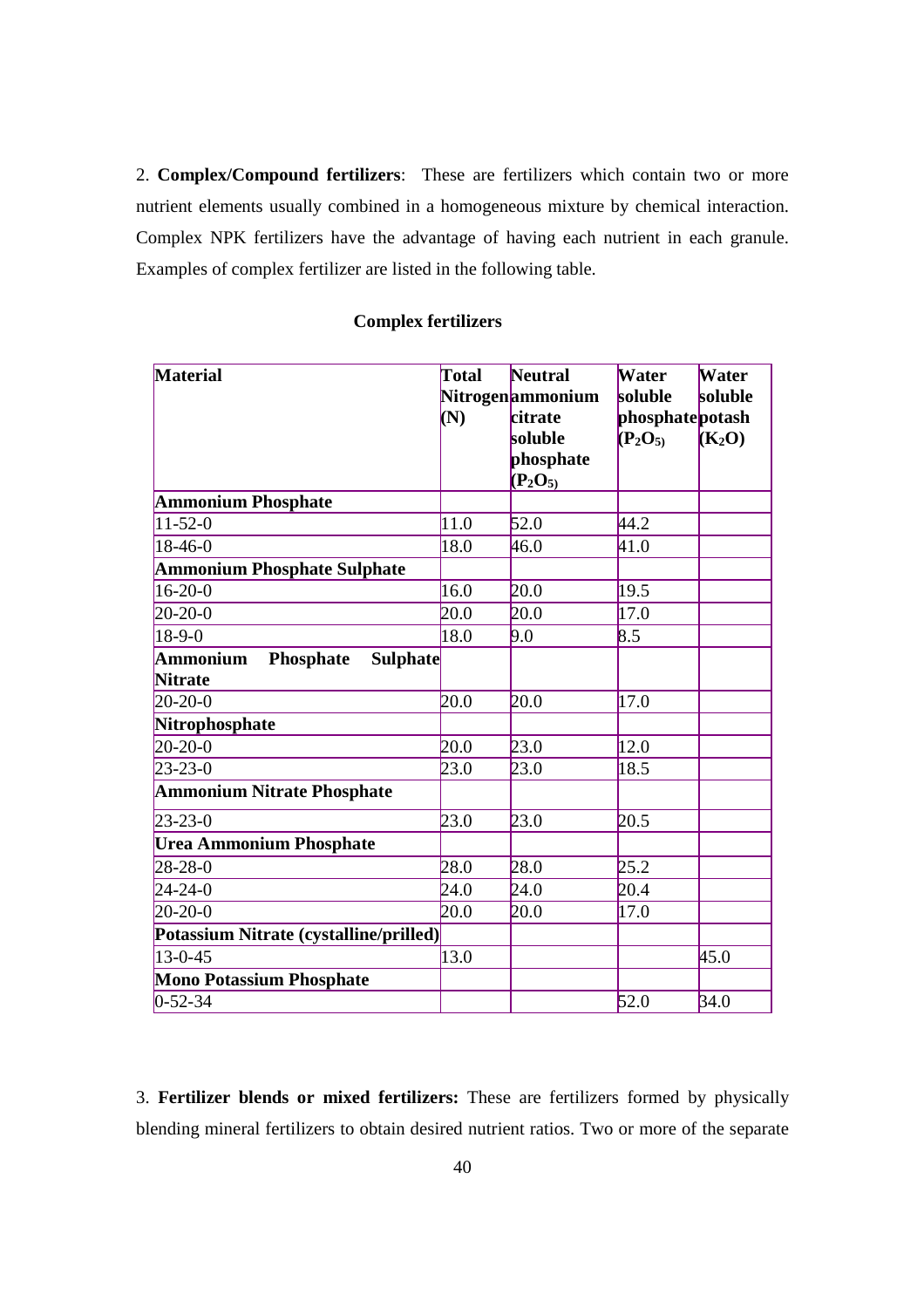fertilizer carriers or straight fertilizers are mixed to obtain the desired nutrient ratios. Examples are NPK 15-15-15, NPK 20-10-10 etc.

#### **Common Terms used in Fertilizer**

**1. Fertilizer Grade:** This is the numbering system of a particular element in the mixture or the compound. It is usually written in real figures for mixed or compound fertilizers. It is often expressed in a set of three numbers e.g. 15-15-15 indicating manufacturer's guarantee of the percentage of N,  $P_2O_5$  and  $K_2O$ . When an element is missing. it is represented as zero.

**2. Fertilizer Ratio:** This is the relative proportion or ratio of two or more nutrient elements in fertilizer grade e.g. NPK 10-10-10 has a ratio of 1:1:1. This ratio is obtained by dividing the fertilizer grade figures by a factor that produces the smallest possible whole numbers.

| Grade         | Ratio       |
|---------------|-------------|
| $5 - 10 - 10$ | $1 - 2 - 2$ |
| $3-9-9$       | $1 - 3 - 3$ |
| $4 - 8 - 12$  | $1 - 2 - 3$ |

**3. Fertilizer Material or Carrier**: This is a material which contains at least one plant nutrient.

**4. Filler:** This is a material added to a mixed fertilizer to make up weight requirements in a ton (1000 kg). Examples are sand, soil, coal powder, ground lime etc. Example: ton of 0-8-8

add 0-20-0 superphosphate 400 kg add 0-0-60 muriate of potash 133.5 kg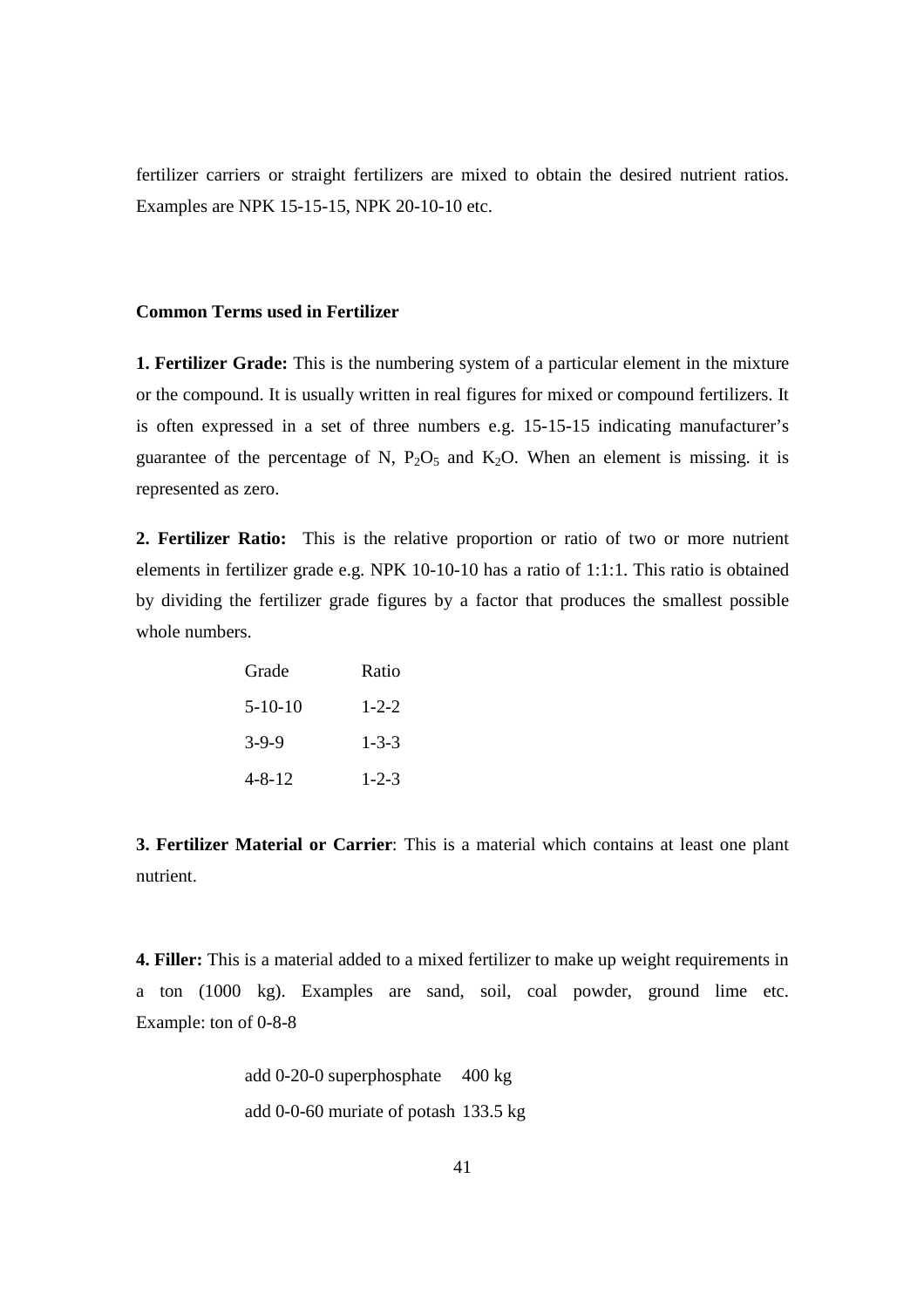| filler | $466.5 \text{ kg}$         |
|--------|----------------------------|
| total  | $1000 \text{ kg}$ or 1 ton |

#### **Advantages and Disadvantages of Inorganic Fertilizers**

| <b>Advantages</b>                                            | <b>Disadvantages</b>                             |
|--------------------------------------------------------------|--------------------------------------------------|
| • Works immediately                                          | • Leaching occurs beyond plant's<br>rooting zone |
| • Contains all necessary nutrients<br>that are ready for use | • Too much may burn and kill<br>plants           |
| • Affordable                                                 | • Some are not affordable                        |
| • Convenient to use, it is easy to<br>apply                  | • Accumulation of toxic wastes                   |

#### **Major limitations of Inorganic Fertilizers**

- 1. As inorganic fertilizers are both powerful and take effect too quickly, they can burn and totally destroy plants when applied excessively.
- 2. Excessive use of inorganic fertilizers can also kill earthworms and microorganisms in the soil that help in the plants' growth.3. The nitrates contained in some inorganic fertilizers can actually pollute groundwater that we use for drinking.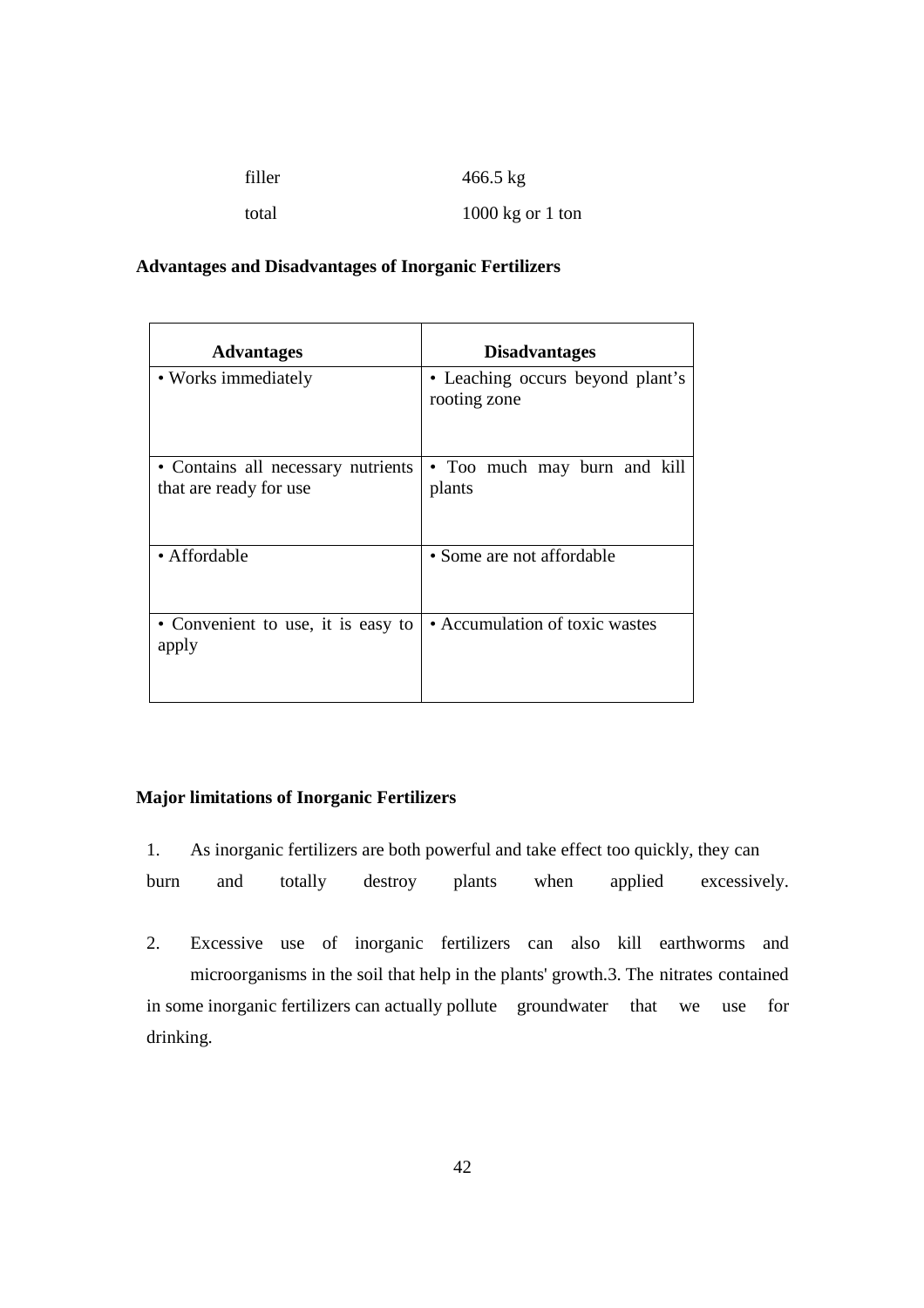4. Some inorganic fertilizers may contain wastes that went through a recycling process. As such, they may have in them lead or other heavy-metal residues which can be taken in by growing plants and which, in turn, we eventually consume as food.

5. When applied excessively or too liberally, inorganic fertilizers can be washed and transported by rain into water sources (such as rivers and lakes) and end up polluting them. If this happens, it may result to an increase in growth of several aquatic plants which can then substantially lessen the supply of oxygen in water and kill fish.

- 6. It requires high purchasing power
- 7. Availability is an obstacle, especially in remote areas

**Organic fertilizers** are natural materials of either plant or animal origin, including livestock manure, green manures, crop residues, household waste, compost, and woodland litter. Organic fertilizers include both plant and animal bi-products. They are slow acting. Organic nitrogen fertilizers include oil cakes, fish manure, dried blood from slaughter houses etc., where as organic phosphorus fertilizers are from bone meal and organic potassium from cattle dung ash, wood ash, leaf mould, tobacco stems and water hyacinth.

#### **Organic fertilizers are categorized into two:**

- 1. **Bulky:** This consists of the slow acting organic manures with large quantities of organic matter. Examples are Cattle, Sheep Poultry, Pig, Goat, Horse manures, Compost, Green Manures, and Sewage Sludge.
- 2. **Concentrated:** This consists of the quick acting organic manures with small quantity of organic matter. Examples are Groundnut cake, Castor cake, Bone meal, Blood meal, Horn meal, Wood ash, Cotton and Linseed Meal.

#### **Specific properties of organic fertilizers**

Organic nutrient sources are highly heterogeneous and vary in quality and quantity. The quality aspect is important in determining the nutrient release potential of the organic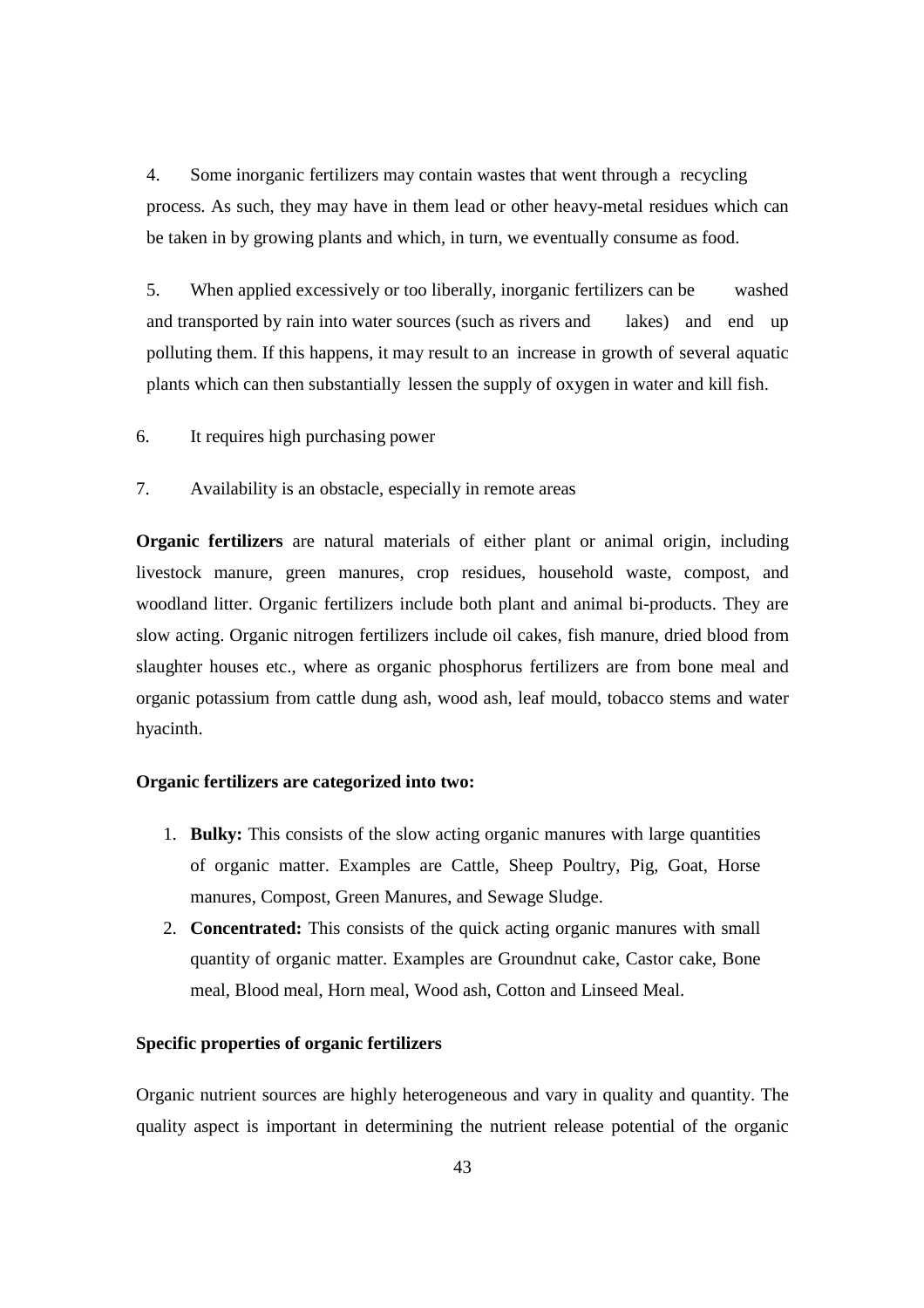fertilizer. Microorganisms that decompose organic fertilizers use the carbon in such materials as an energy source for growth. Required in even bigger quantities by microorganisms for growth and reproduction is nitrogen (N). Commonly available materials are often particularly low in N content. For organic fertilizers with low N contents (such as cereal straw and most smallholder farmyard manures), microorganisms themselves will consume much of the available N for their own growth. Consequently, insignificant amounts of N will be released for the crop. Thus, on their own, poor quality materials have limited potential to enhance productivity.

#### **Advantages of Organic Fertilizers**

1. Organic fertilizers mobilize existing soil nutrients, so that good growth achieved with lower nutrient densities while wasting less. By their nature, they increase physical and biological nutrient storage mechanisms in soils, mitigating risks of over-fertilization.

2. They release nutrients at a slower, more consistent rate, helping to avoid a boom-and-bust pattern.

- 3. They help to retain soil moisture, reducing the stress due to temporary moisture stress.
- 4. They improve the soil structure.
- 5. They help to prevent topsoil erosion (responsible for desertification and the Dust bowl.

Organic fertilizers also have the advantage of avoiding certain problems associated with the regular heavy use of artificial fertilizers:

6. The necessity of reapplying artificial fertilizers regularly (and perhaps in increasing quantities) to maintain fertility.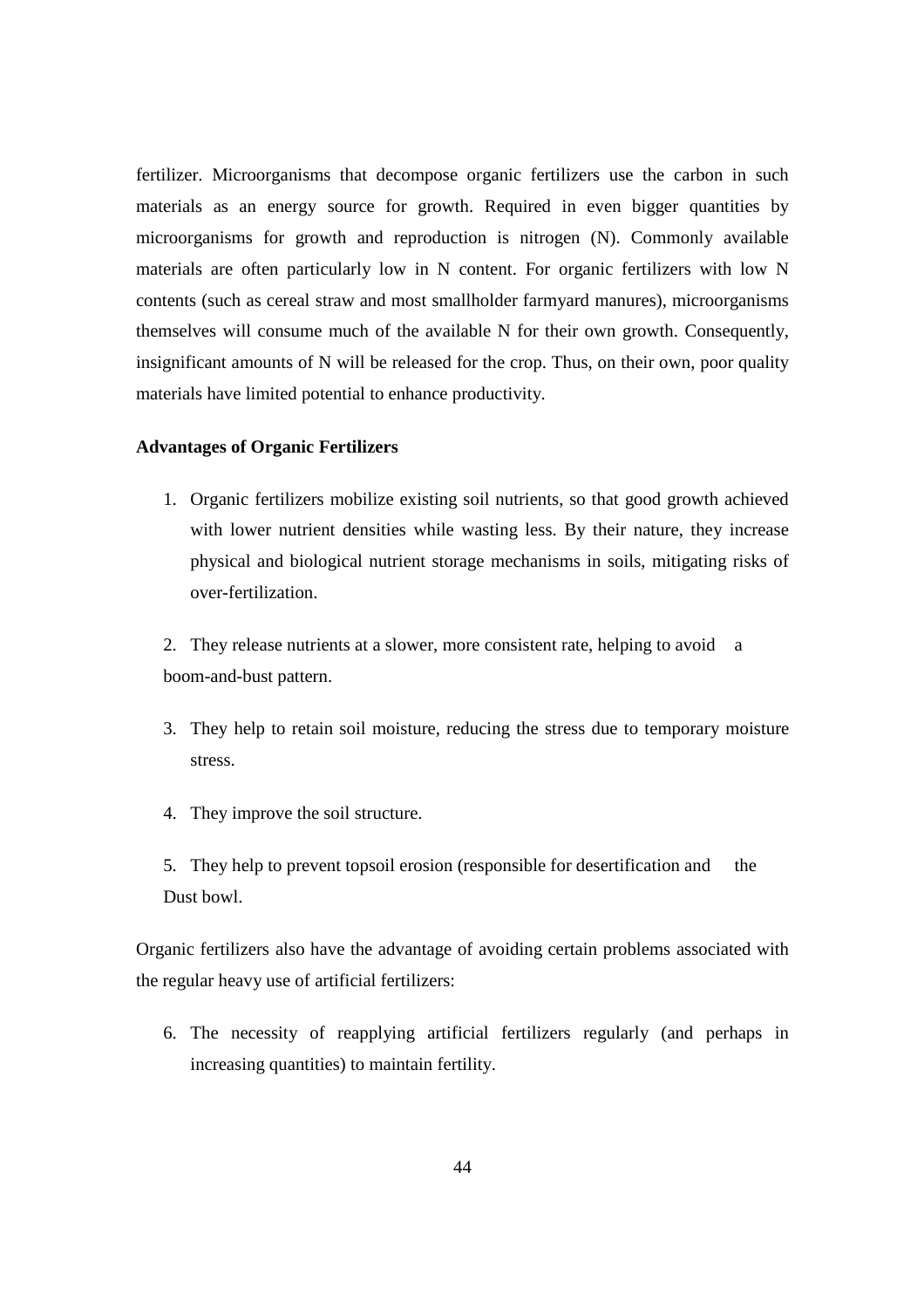7. Extensive runoff of soluble nitrogen and phosphorus leading to eutrophication of bodies of water (which causes fish kills).

- 8. Costs are lower for if fertilizer is locally available.
- 9. Organic fertilizer nutrient content, solubility, and nutrient release rates are typically much lower than mineral (inorganic) fertilizers.

#### **Disadvantages of Organic Fertilizers**

Organic fertilizers have the following disadvantages:

- 1. Generally require large amounts to have desired effects.
- 2. As a dilute source of nutrients when compared to inorganic fertilizers, transporting large amount of fertilizer incurs higher costs, especially with slurry and manure.
- 3. The composition of organic fertilizers tends to be more complex and variable than a standardized inorganic product.
- 4. Improperly-processed organic fertilizers may contain pathogens from plant or animal matter that are harmful to humans or plants. However, proper composting should remove them.

5. More labor is needed to compost organic fertilizer, increasing labor costs. Some of this cost is offset by reduced cash purchase.

6. Unavailability of seed for green manures is one of the major limitations.

7. Green manures must occupy land at a time when other food crops could be grown.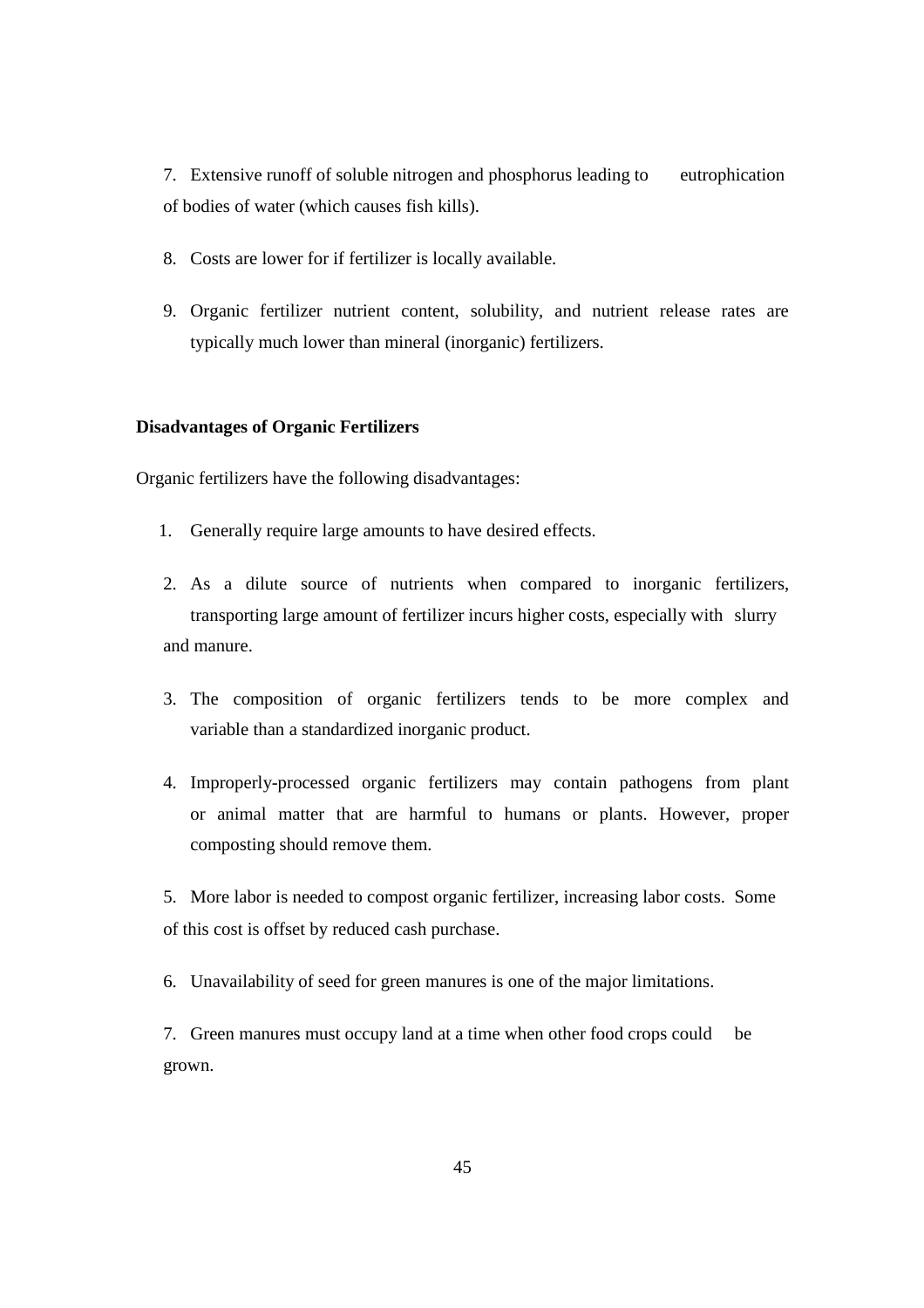#### **Methods of Fertilizer Application**

Fertilizers can be applied to soil before seeds are sown, at the time of planting and while the plants are growing. Fertilizers can also be added to the hole when transplanting vegetables, flowers, trees, shrubs and other plant types. The method of fertilizer application to be used is dependent upon the following factors:

i) Type of plant being fertilized

ii) Type of soil,

iii) Type of fertilizer, and

iv) Size of the area that needs fertilizing.

The following methods are adopted to apply fertilizers-

#### **A) Application of fertilizer in solid form**

**1. Broadcasting:** This type of application method basically refers to the spreading of the fertilizer uniformly over the entire area. This is usually done with a spreader of some sort.

**2. Band Placement:** This is a method in which fertilizer is placed in a band about 5 cm to the sided of the plant. Inserting or drilling or placing the fertilizer below the soil surface by means of any tool or implement at desired depth to supply plant nutrients to crop before sowing or in the standing crop is called placement.

**3. Drilling:** This is a method where fertilizer is applied with a drill at the same time as the seed is sown.

**4. Side Dressing:** This is a method in which the fertilizer is placed either in a continuous band 4-5 cm deep near the crop or in between the plants in a row.

#### **B) Application of fertilizer in liquid form**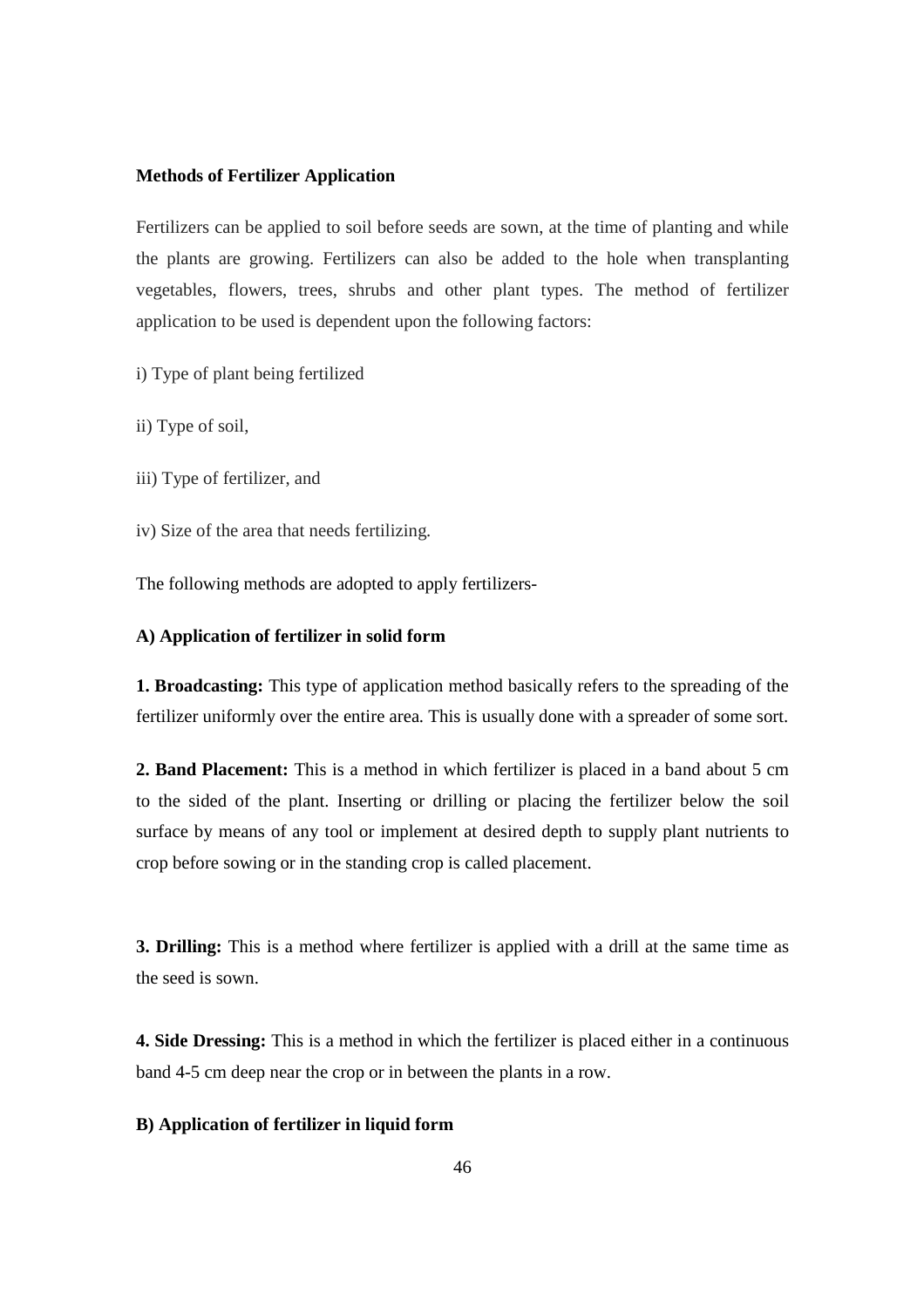- 1. Foliar Application
- 2. Starter solution
- 3. Application through irrigation water

**5. Foliar Application:** This refers to the spraying on leaves of growing plants with suitable fertilizer solutions. These solutions may be prepared in a low concentration to supply any one plant nutrient or a combination of nutrients.

**6. Starter Solutions:** This is a method where solutions of fertilizers, generally consisting of N,  $P_2O_5$ ,  $K_2O$  in the ratio of 1: 2: 1 and 1: 1: 2 are applied to young vegetable plants at the time of transplanting. These solutions are known as 'Starter Solutions'. They are used in place of the watering that is usually given to help the plants to establish. Only a small amount of fertilizer is applied as a starter solution.

**7. Application through irrigation water:** This is a method where fertilizers are allowed to dissolve in the irrigation stream and the nutrients are carried into the soil in solution. This saves the application cost and allows the utilization of relatively inexpensive waters.

#### **UNIT 9: SOIL TEXTURE AND SOIL STRUCTURE**

#### **SOIL TEXTURE**

Soil texture is the relative proportion of various soil separates in a soil. It is usually expressed on percentage basis.

Soil separates are group of soil particles of given size range i.e. different size of particles which together make up a given soil.

The main textural classes are sand, silt and clay. These textural classes may be modified by addition of suitable adjective based on relative amount of each separate that make up the soil e.g.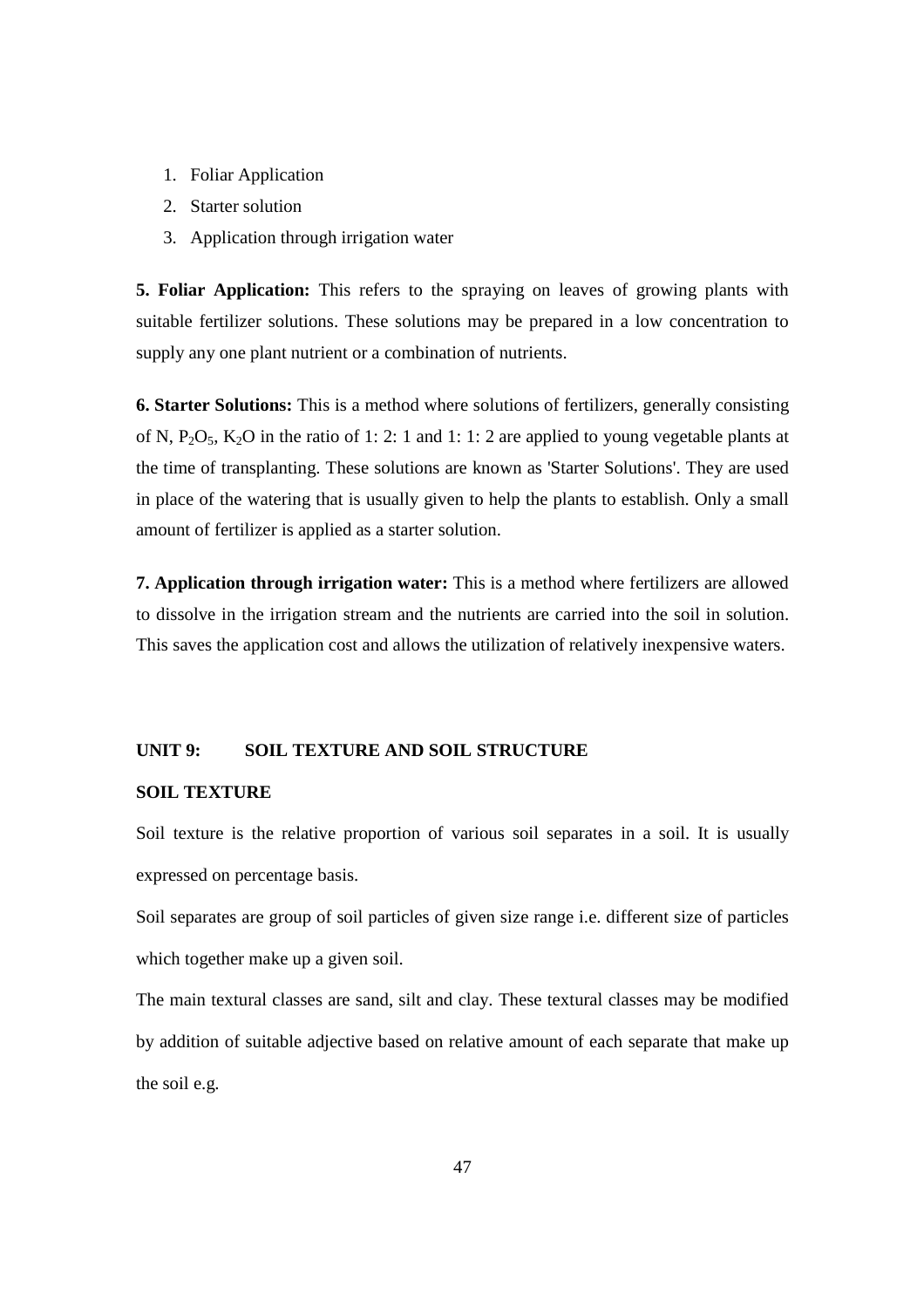Loam: Soil material with clay, silt and sand in close proportion (e.g. 7-27% clay; 28- 50% silt and  $<50\%$  sand).

Loamy sand: Materials with about 80-90% sand.

Sandy loam: <7% clay; <50% silt; about 52% sand.

Other modifications include silty loam, sandy clay loam, clay loam, gravelly loamy sand etc.

#### **Determination of Soil Texture**

Soil texture may be determined on the field by textural feel and in the laboratory by soil mechanical analysis or soil particle size distribution. The mechanical analysis in the laboratory may be carried out either by Pipette or hydrometer method.

After the proportion of each of the soil separates are determination, the textural class of the soil is identified using a USDA Soil Textural Triangle. The sides of the soil texture triangle are scaled for the percentages of sand, silt, and clay.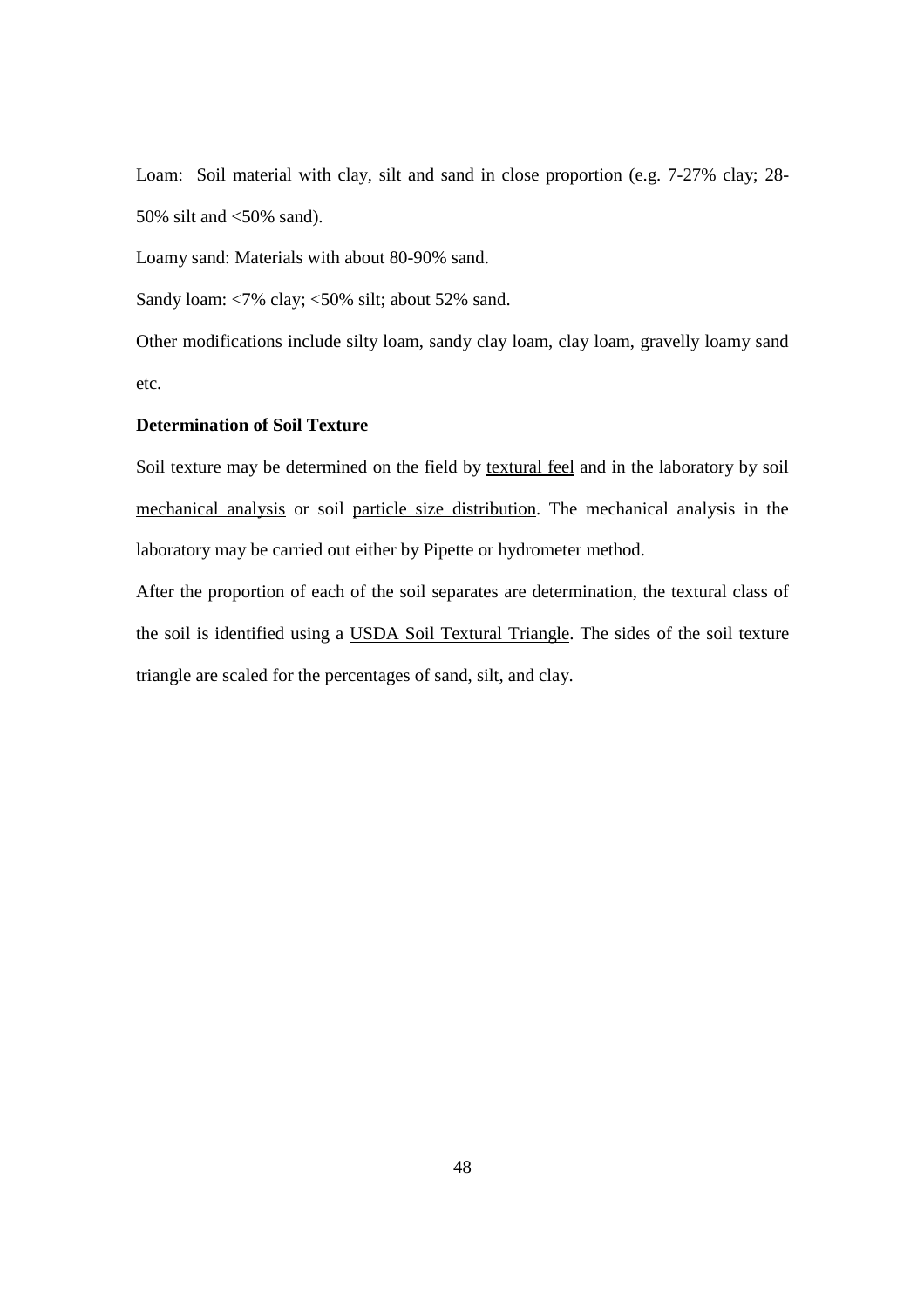

#### **Systems of soil particle size classification**

There are two widely used systems of soil classification. These are: United State State Department of Agriculture (USDA) and International Soil Science Society (ISSS)

#### USDA Classification system

| Diameter (mm)                 |
|-------------------------------|
| $2.00 - 1.00$                 |
| $1.00 - 0.50$                 |
| $0.50 - 0.25$                 |
| $0.25 - 0.10$                 |
| $0.10 - 0.05$                 |
| $0.05 - 0.002$                |
| < 0.002                       |
|                               |
| Diameter (mm)<br>$2.00 - 0.2$ |
|                               |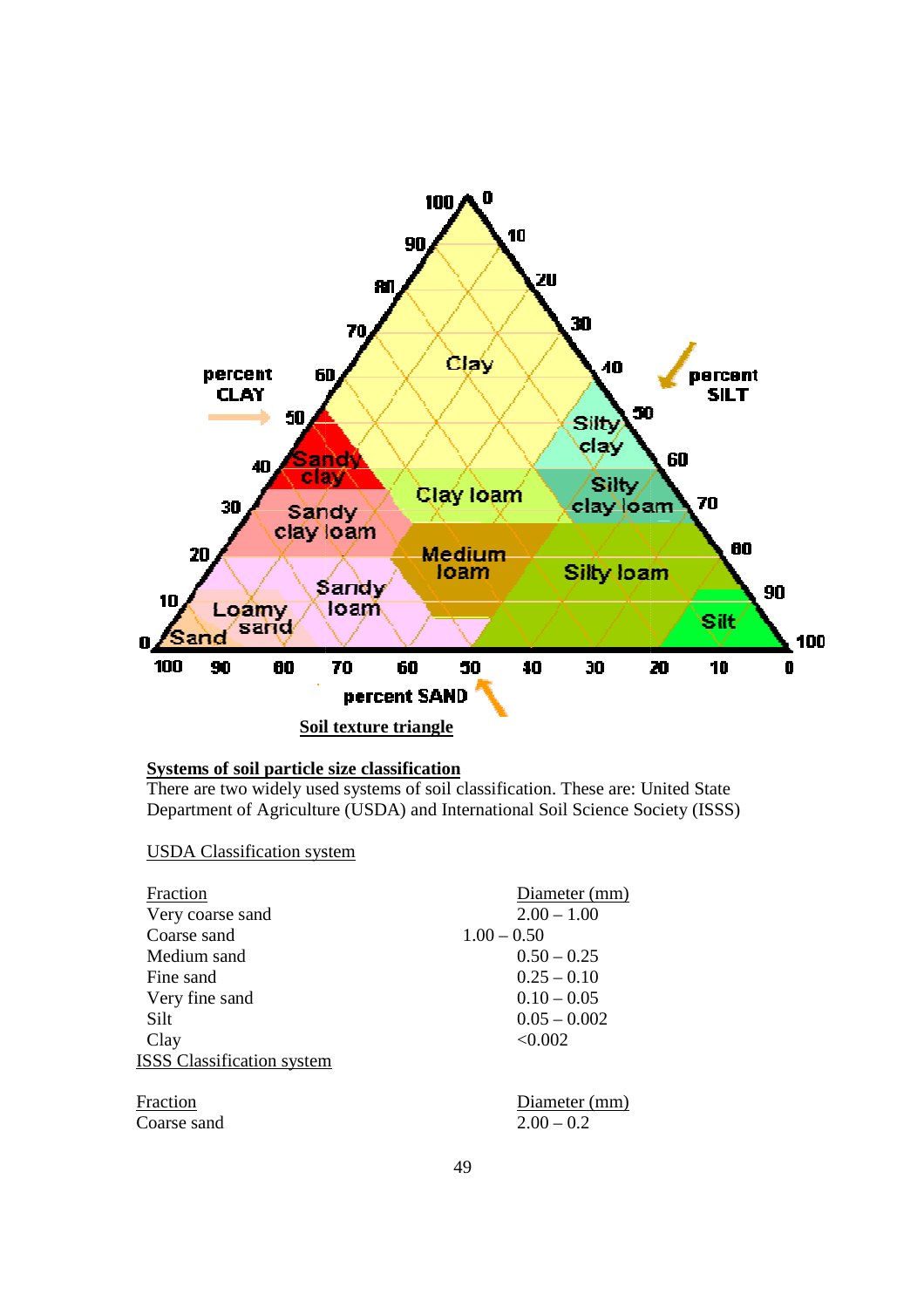| Fine sand   |                                         | $0.2 - 0.02$   |
|-------------|-----------------------------------------|----------------|
| Silt        |                                         | $0.02 - 0.002$ |
| Clay        |                                         | < 0.002        |
| Generally   |                                         |                |
| Materials : | $>20$ mm diameter – stone               |                |
|             | $20-2$ mm diameter – gravel             |                |
|             | $\leq$ 2mm diameter – Fine earth (soil) |                |

#### **SOIL STRUCTURE**

Soil structure is the arrangement of soil particles to form peds. Or, the arrangement of

primary particles into secondary particles (aggregate).

Each individual unit of soil is called a ped.

#### **Classification of soil structure**

There are three basic groups of classification

- 1. Classification based on shape of aggregate
	- (i) Simple structure: this includes (a) Single grain and (b) Massive structure
	- (ii) Compound structure: under this we have:

Spheroidal (Granular, crumb)

Block-like (Blocky; sub-angular blocky)

Prism-like (Prismatic; columnar)

Platy – flat, plate like. These are soil found in compacted soils.

2. Classification based on size and shape of pores

Coarse pore  $-$  >200 µm

Medium pore  $-200 - 20 \mu m$ 

Fine pore  $-20 - 2 \mu m$ 

Very fine pores  $-$  <2  $\mu$ m

3. Classification based on grade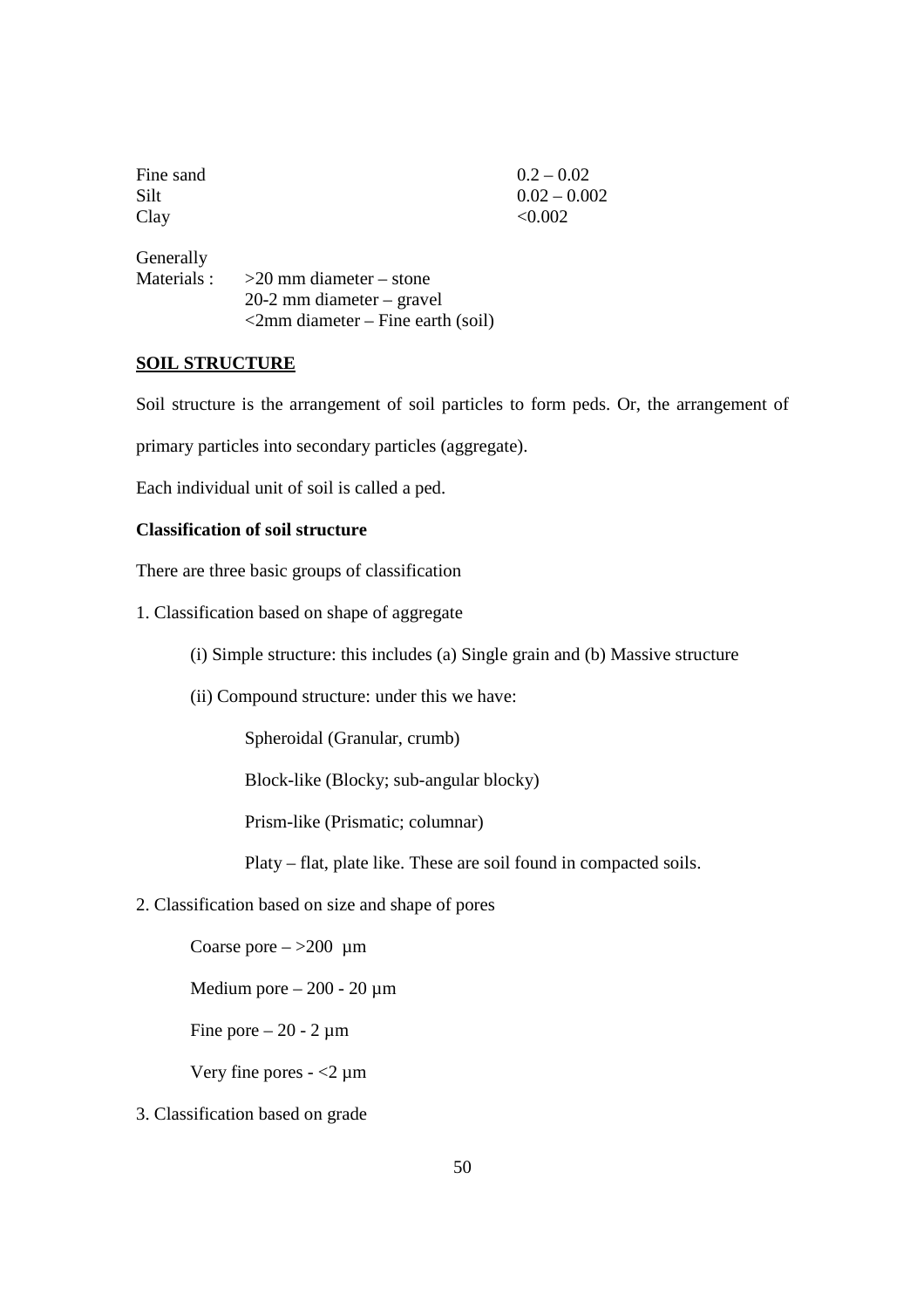### Poor e.g single grain structure

Weekly developed: contains high level of sand and silt

Well developed: contains some amount of binding agents

Strongly developed: contains high level of binding agents e.g. soil Organic matter.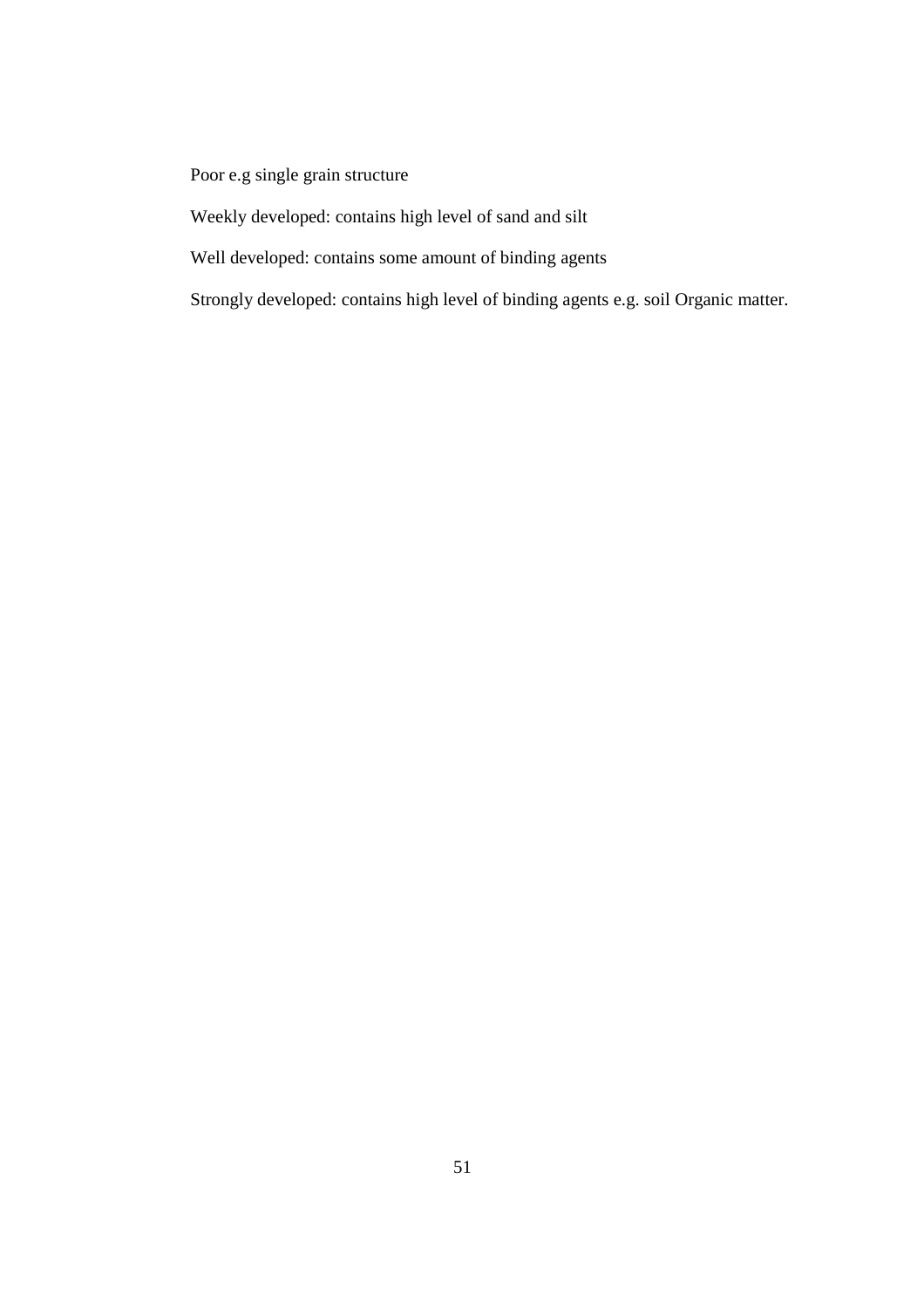#### **Pictorial Description of Soil Structure Description**



 **Granular**: Resembles cookie crumbs and is usually less than 0.5 cm in diameter. Commonly found in surface horizons where roots have been growing.



**Columnar**: Vertical columns of soil that have a salt "cap" at the top. Found in soils of arid climates.



**Blocky**: Irregular blocks that are usually 1.5 - 5.0 cm in diameter.



**Platy**: Thin, flat plates of soil that lie horizontally. Usually found in compacted soil.

**Prismatic:** Vertical columns of soil that might be a number of cm long. Usually found in

lower horizons.

**Single Grained:** Soil is broken: Thin, flat plates of into individual particles that do not stick together. Always accompanies a loose consistence. Commonly found in sandy soils.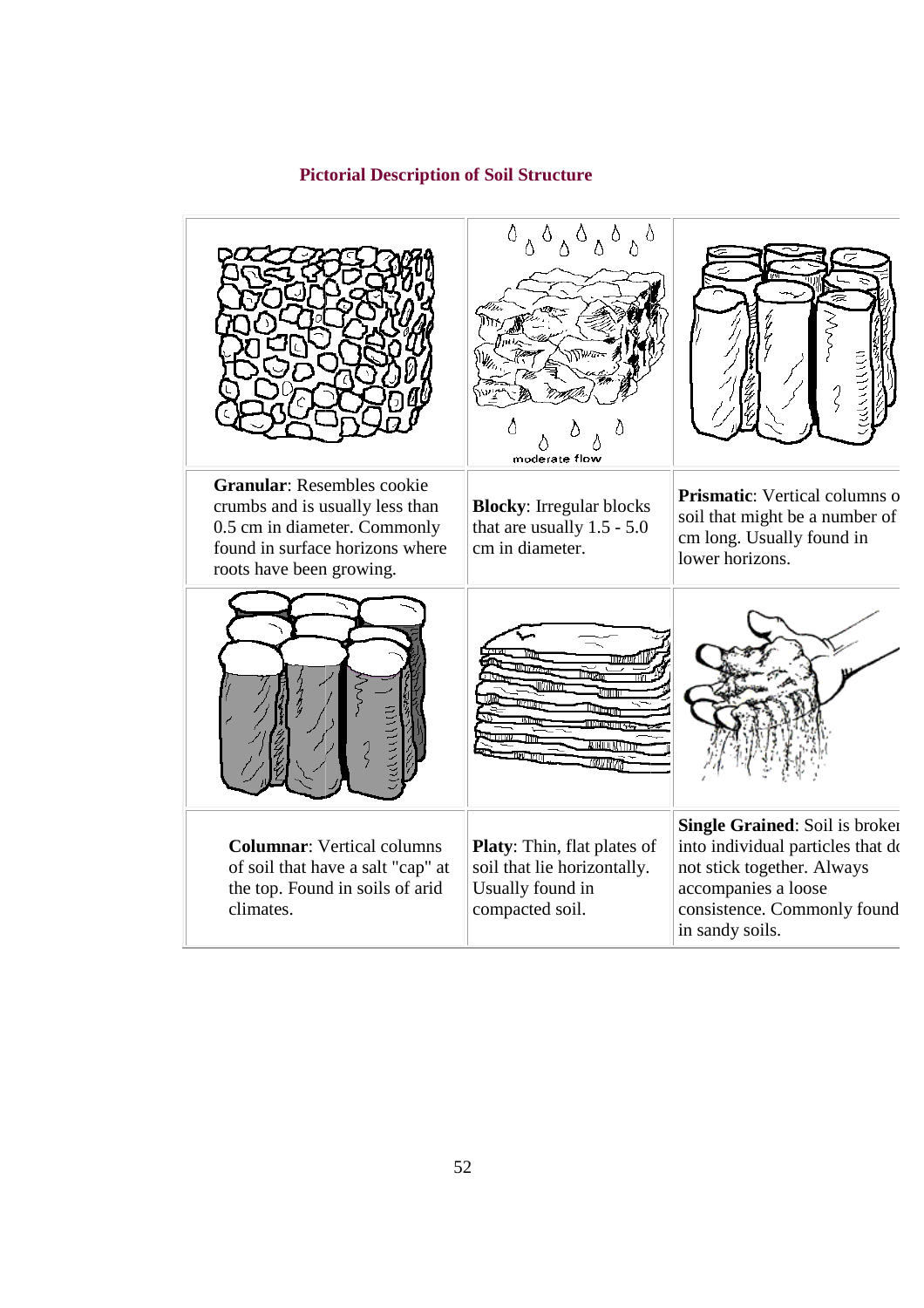

**Images of the different soil structures are shown below.**

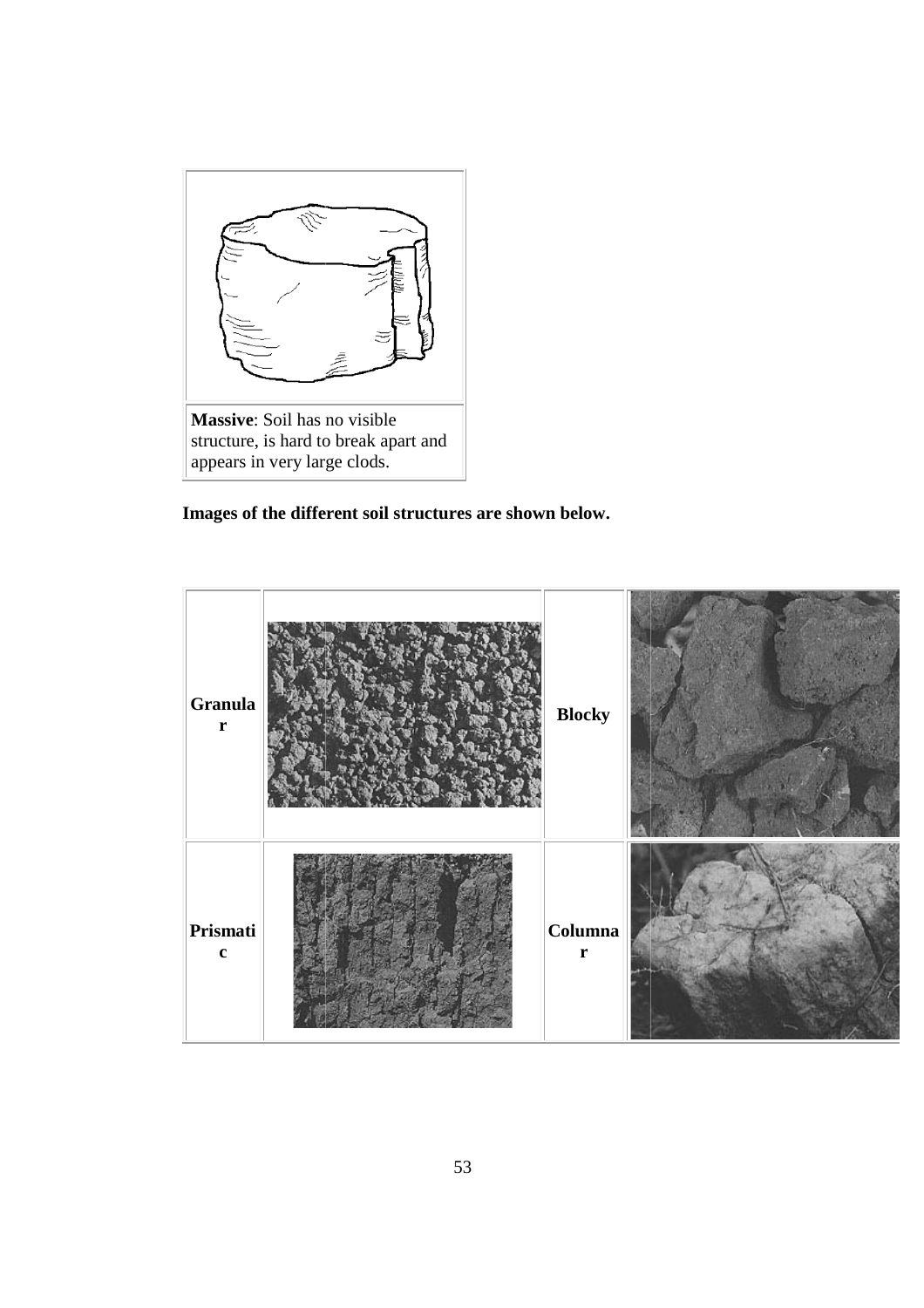

#### **Structureless:**



#### **Importance of soil structure**

- $\triangleleft$  It affects water and nutrient holding capacity of the soil
- It affects germination and root growth and development
- It affects water retention and transmission of fluid in soil
- It affects soil aeration
- It influences soil thermal properties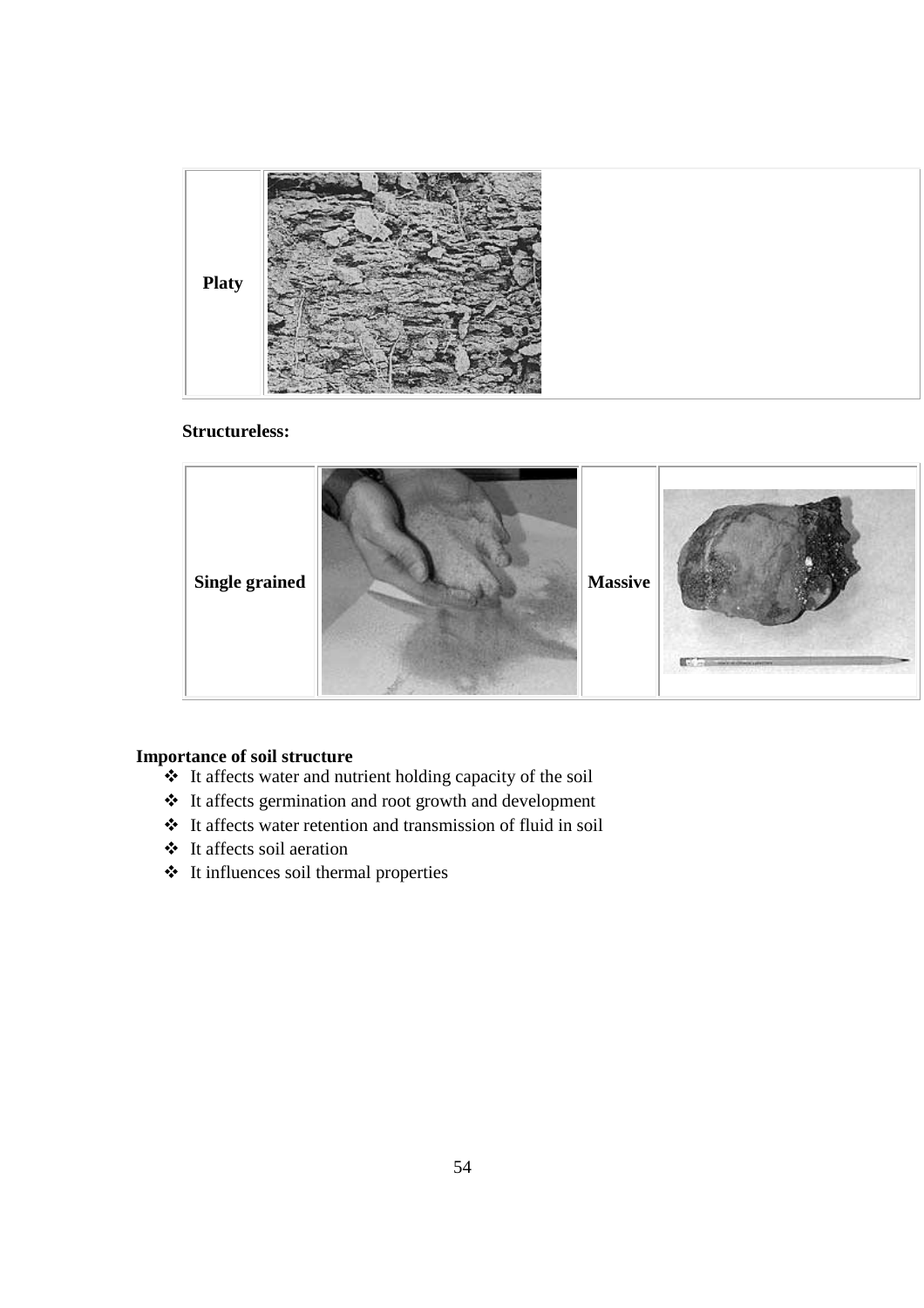#### **UNIT 10: SOIL MANAGEMENT**

Soil management refers to the practices adopted for a particular soil, such as methods of cultivation, erosion control measures, fertilizer practices and pest control.

Soil management should include a practice of suitability classification where various farm activities (such as cropping, grazing, shelter belts, woodlots and irrigation) are assigned to the most suitable soil unit.

#### **TILLAGE PRACTICES**

Tillage is a physical /mechanical manipulation of the soil for the purpose of crop production.

Tillage affects soils structure, soil water conservation, weed infestation, rate of decomposition of soil organic matter, population of soil fauna, soil temperature, seed germination, seedling emergence, crop growth and yield.

#### **Types of tillage**

There are three basic types of tillage

**1. Zero tillage**: this involves planting on a piece of land without the use of any farm machinery such as tractor; plough. Under zero tillage weeds are destroyed with the aid of herbicides before planting.

#### Advantages of zero tillage

i. maximum soil erosion control

- ii. soil moisture conservation
- iii. minimum fuel and labour cost.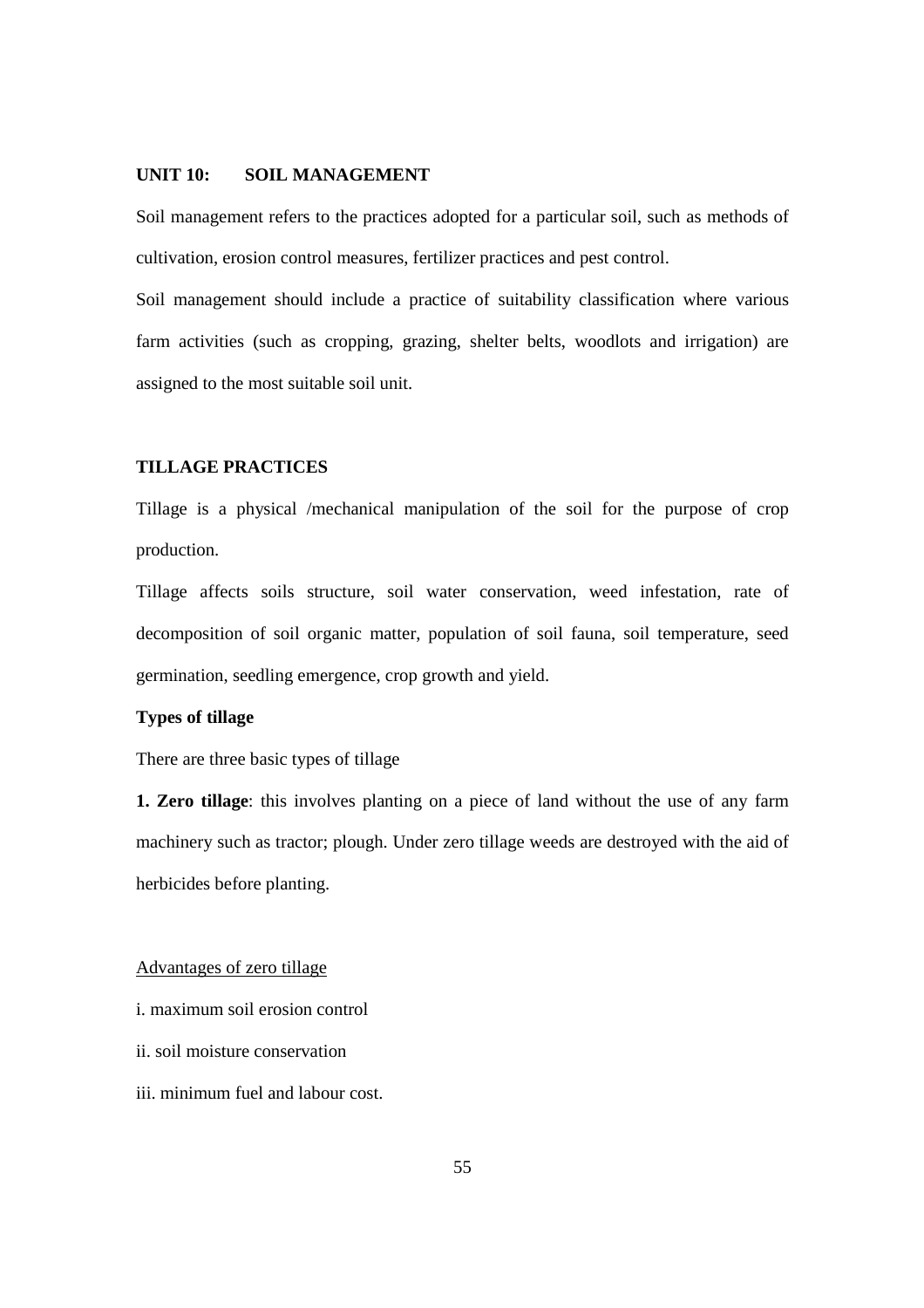iv. promotes soil carbon and nitrogen sequestration

**2. Minimum tillage:** this involves the use of primary tillage implements such as plough for soil preparation before planting. It is also called reduced tillage.

#### Advantages of minimum tillage

i. less erosion control

ii. well adapted for lighter or medium textured, well-drained soil

iii. excellent incorporation of plant materials

**3. Conventional tillage:** this involves the use of primary tillage implements such as plough followed by the use of secondary tillage implement such harrow or ridger.

#### Advantages of conventional tillage

- i. excellent control of weeds
- ii. provides ease of seed planting

iii. seed germination or seedling emergence is faster

#### **SOIL WATER MANAGEMENT**

The rapidly increasing urban population and development with limited water supply has led to increasing competition for water between urban users and agriculture. This calls for urgent need for proper management of available water to agriculture.

There are 3 basic approaches to soil water management

- 1. Conservation of natural precipitation
- 2. Addition of water to supplement the amount of natural precipitation
- 3. Removal of water from wet land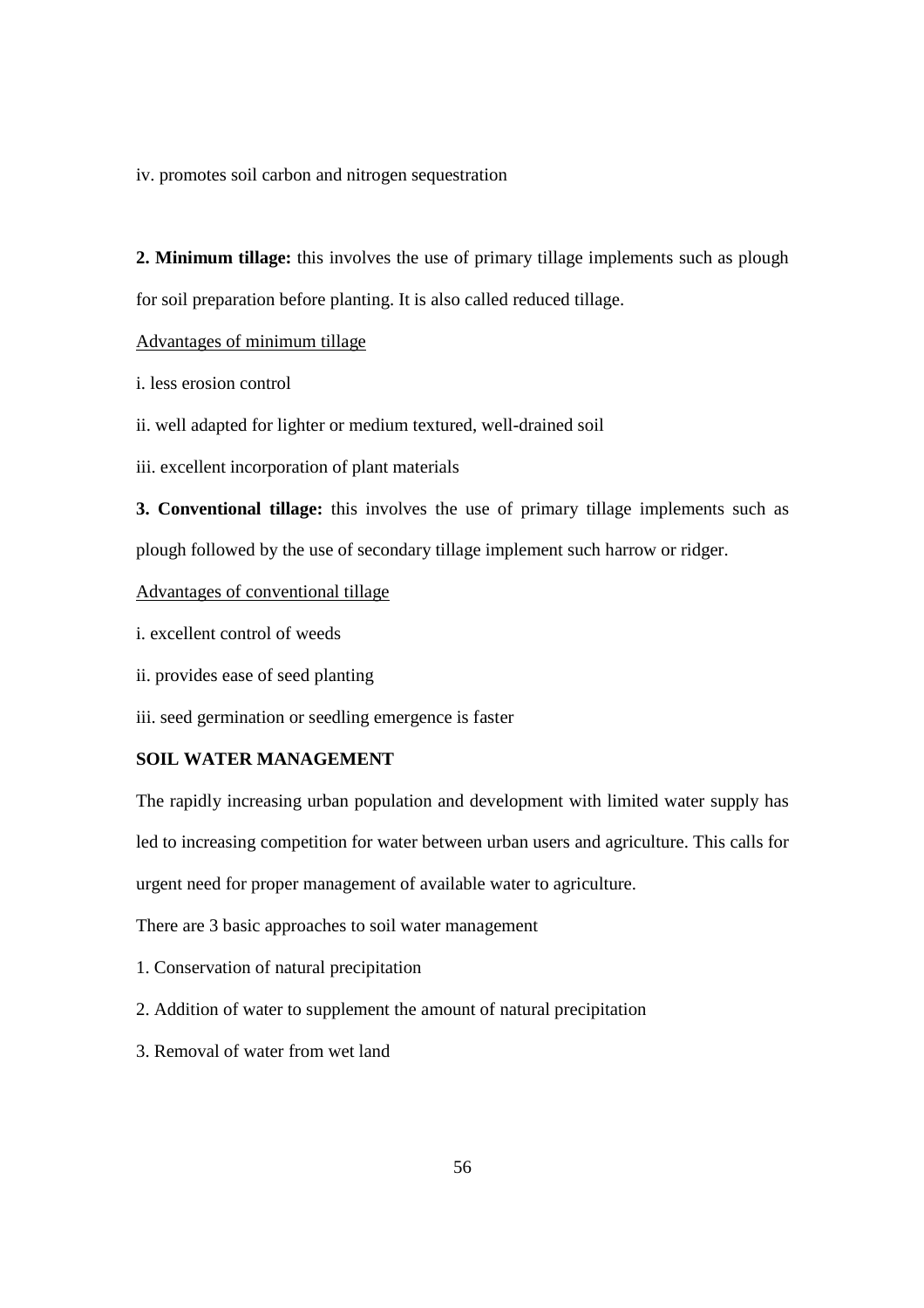**Conservation of natural precipitation:** these practices are important in areas with large water deficit and are designed to increase the amount of water that enters the soil and to make efficient use of this water. These practices are popular in Sub-humid and Arid regions. These practices include vegetative cover, contour tillage, terraces, application of organic manures, fallowing etc.

#### **IRRIGATION**

Irrigation is the artificial supply of water to the crops to supplement rainfall

#### **Methods of irrigation**

- i. Flood irrigation
- ii. Furrow irrigation
- iii. Sprinkler irrigation
- iv. Drip irrigation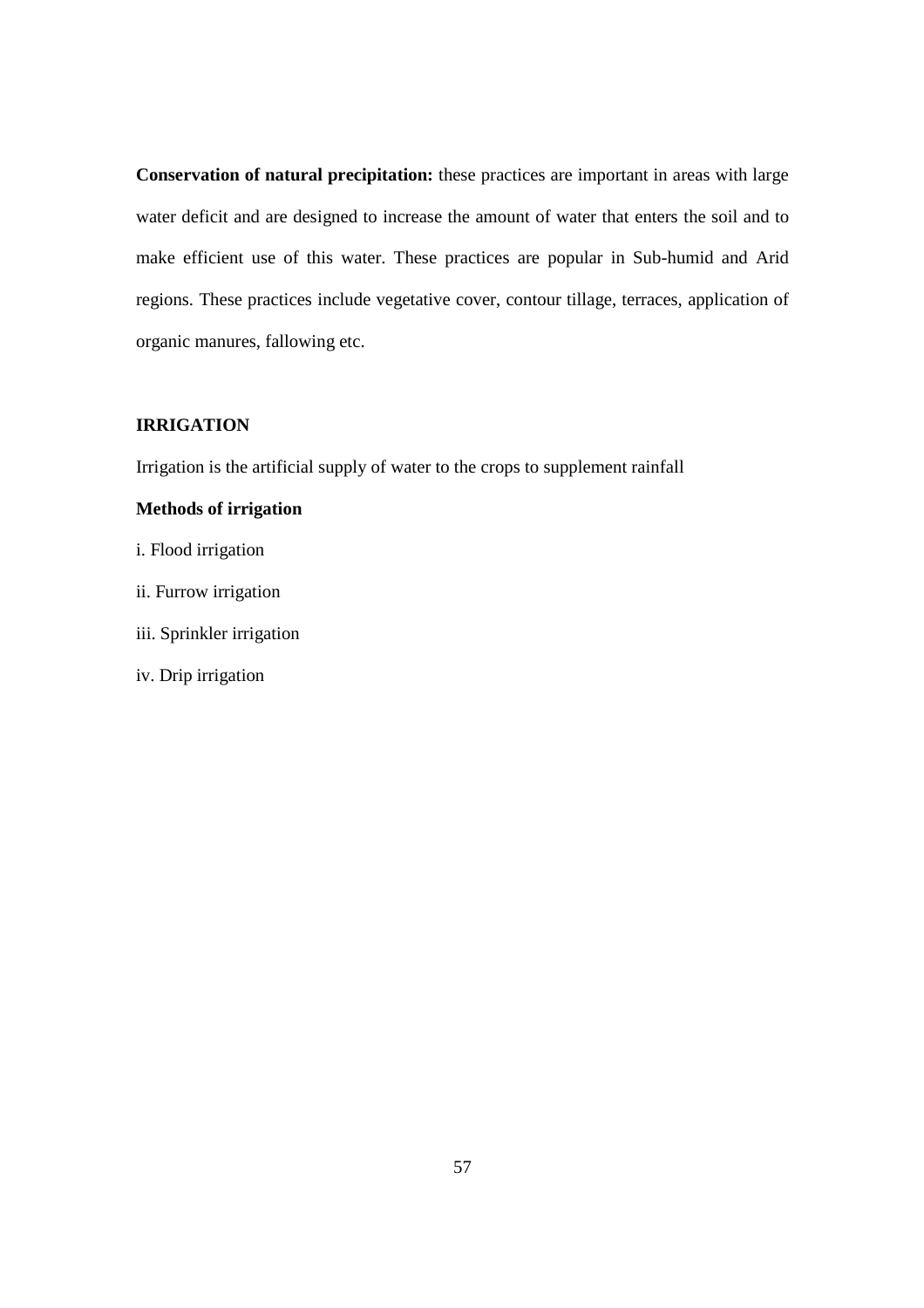## TYPES OF IRRIGATION



Flood irrigation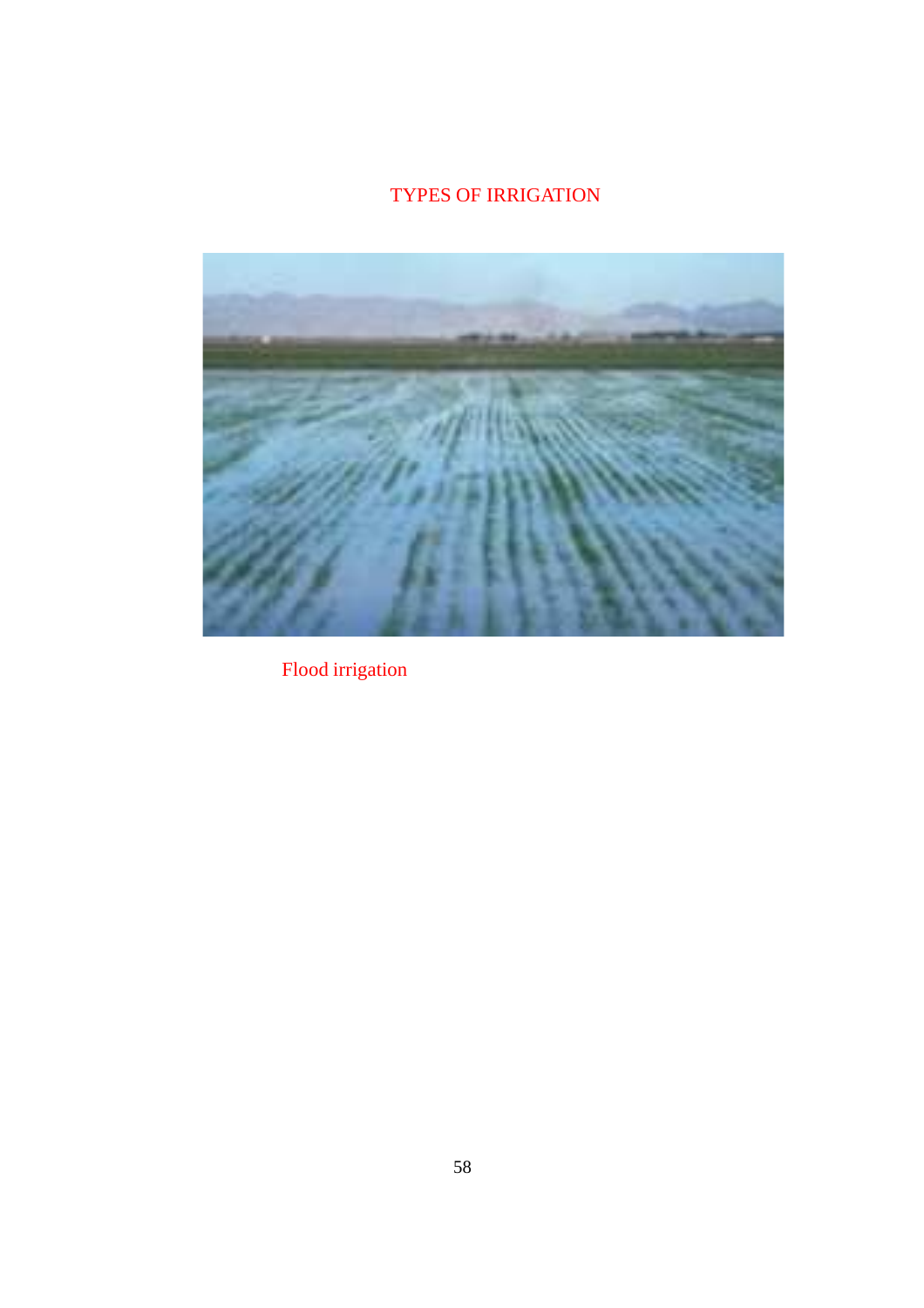

Furrow irrigation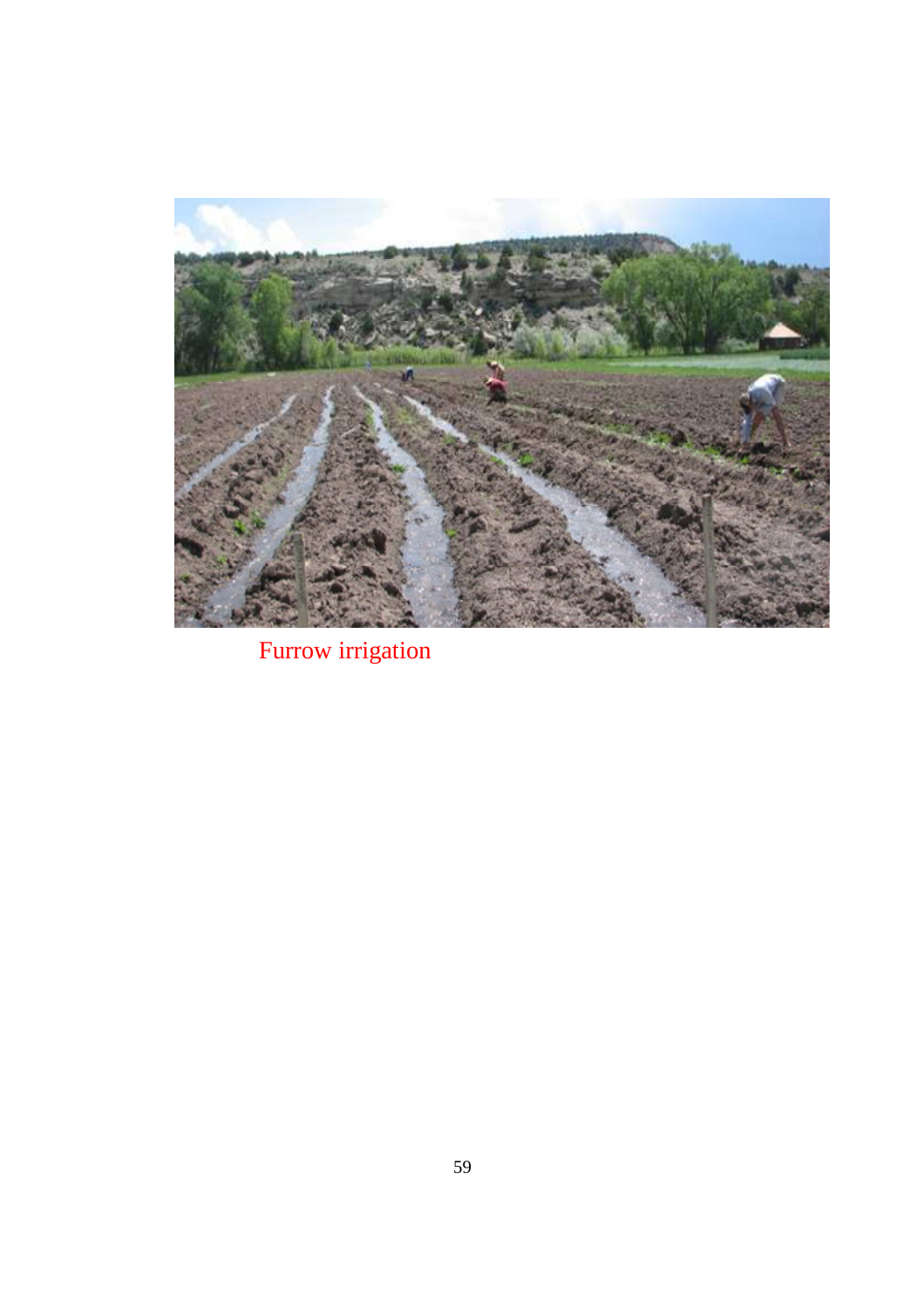![](_page_59_Picture_0.jpeg)

Sprinkler irrigation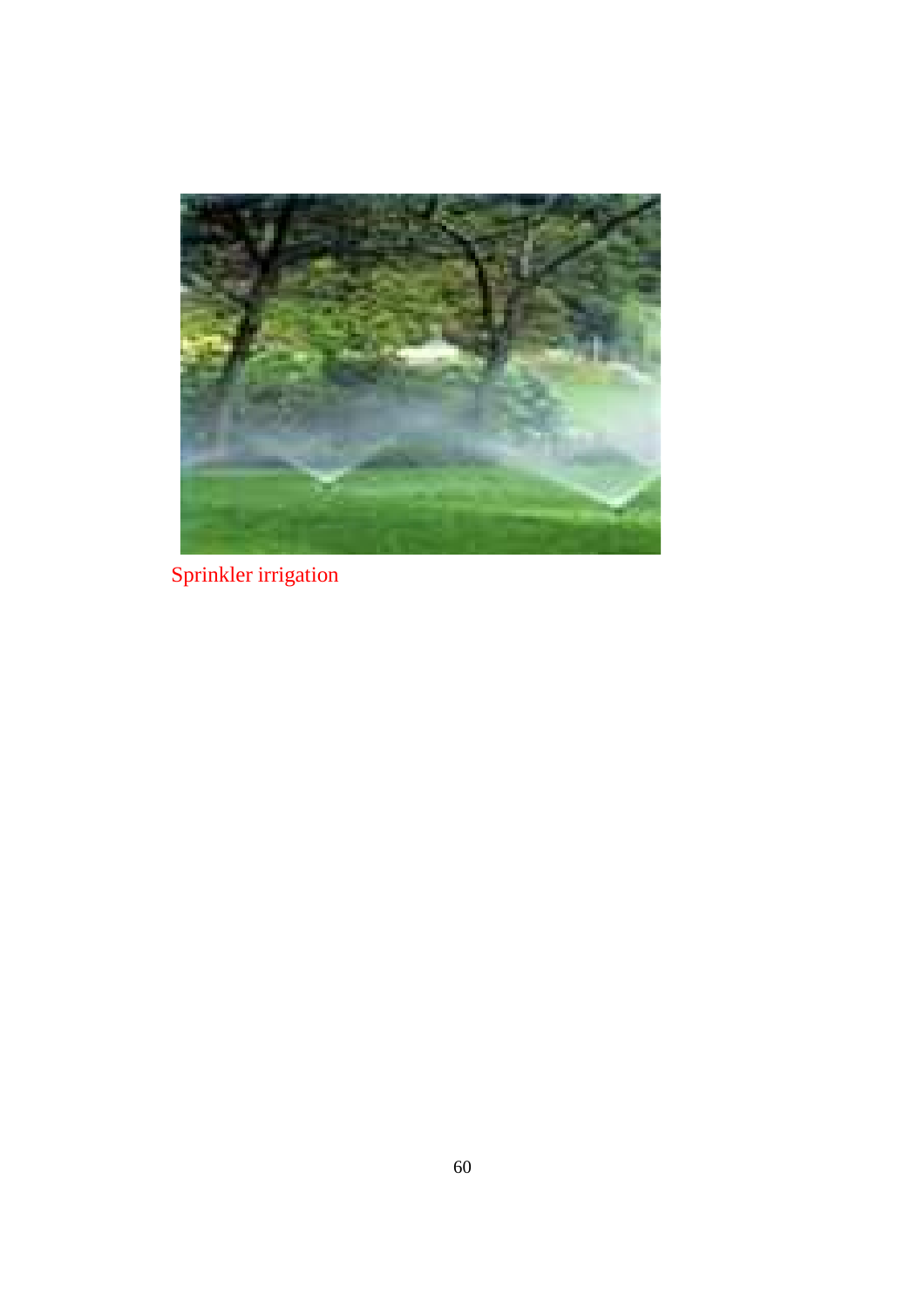![](_page_60_Picture_0.jpeg)

Drip Irrigation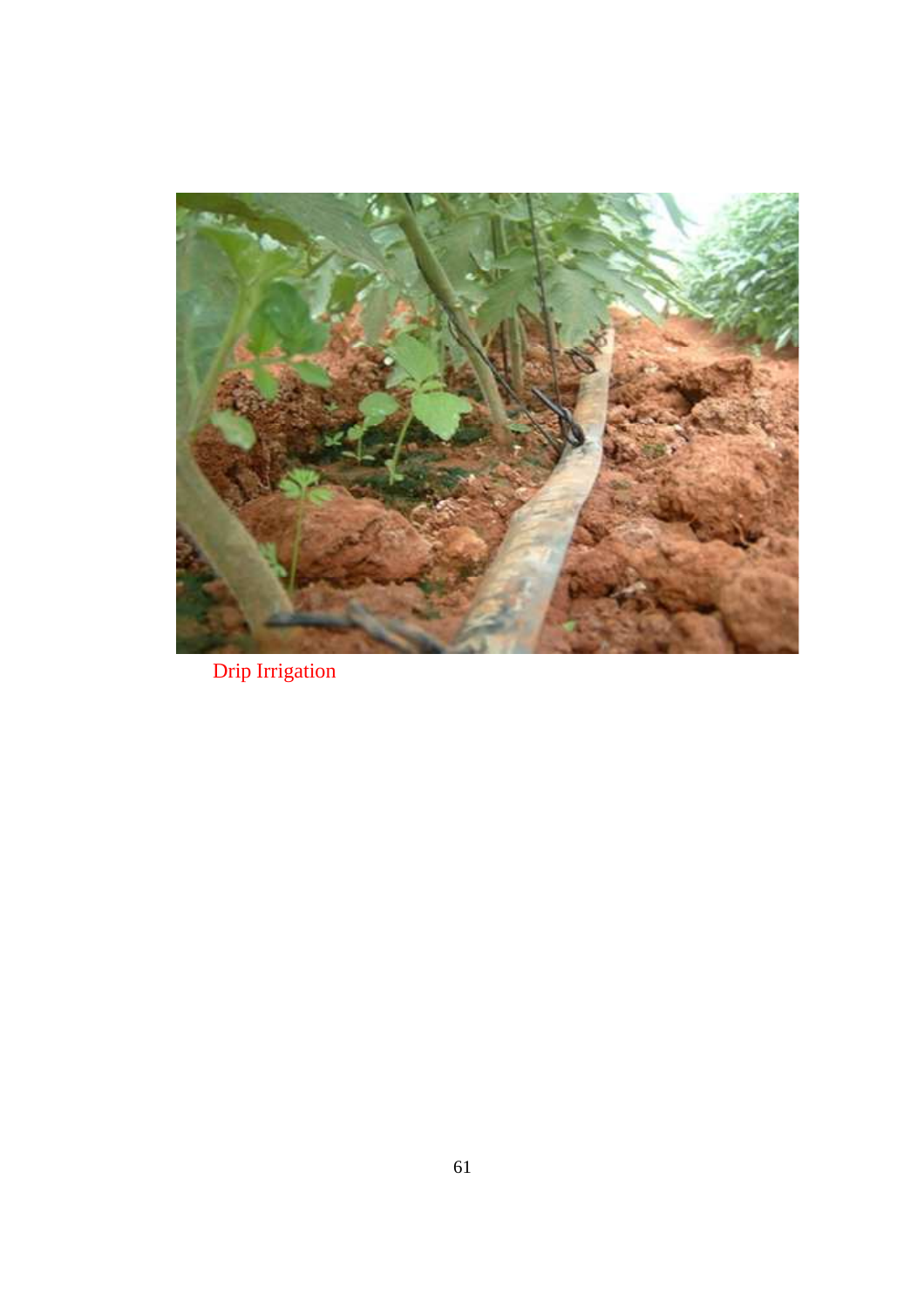#### **DRAINAGE**

Drainage or dewatering is the removal of excess water that has accumulated on the soil surface.

#### **Types of drainage**

1. Surface drainage: collection and removal of water from the soil surface through open ditches.

2. Subsurface drainage: installation of drainage ditches under ground with the aid of a trenching machine. It is usually laid around 1 m depth to the soil surface.

![](_page_61_Picture_5.jpeg)

*Drainage trencher installing subsurface pipe drains*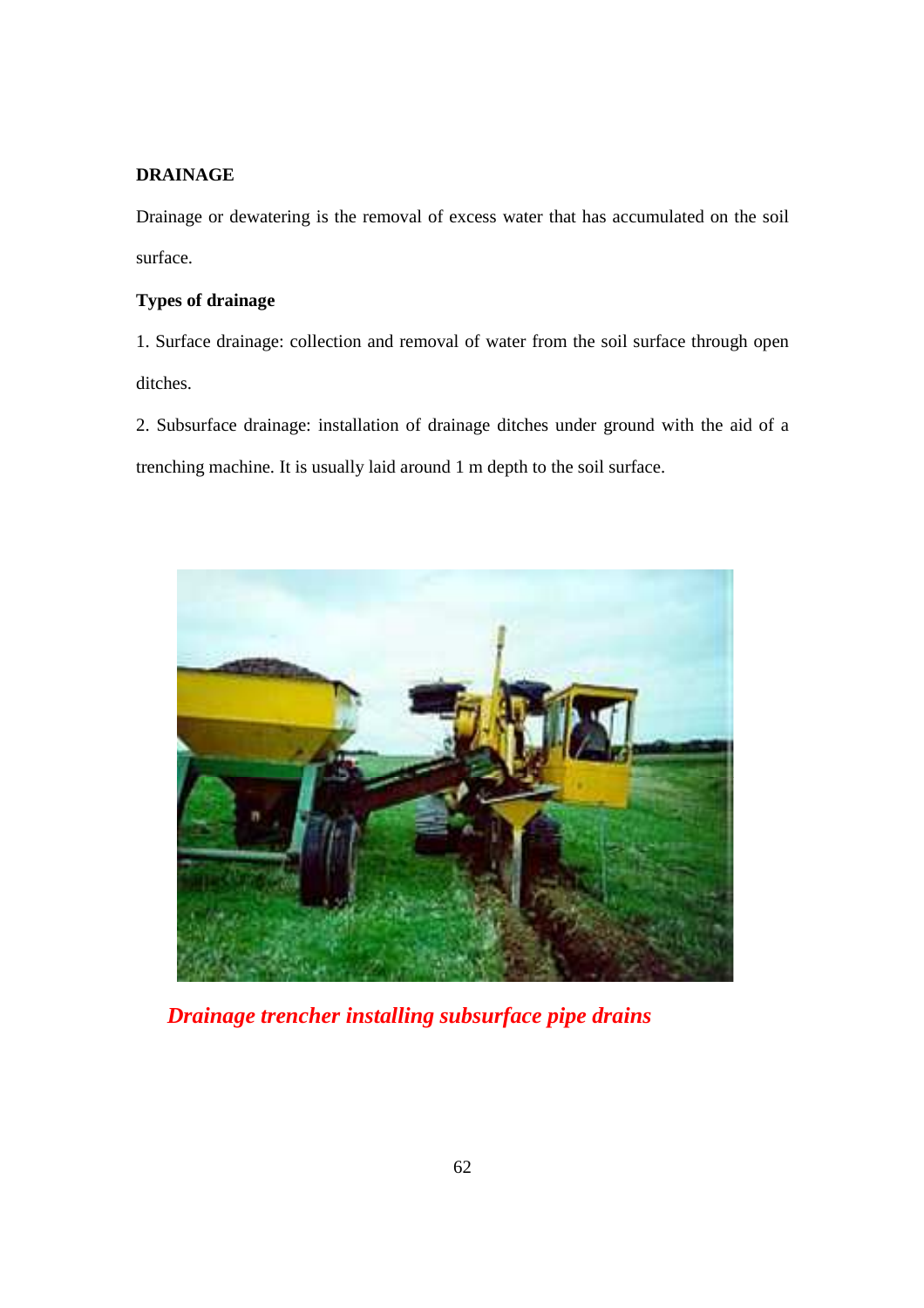#### **SOIL EROSION CONTROL**

Soil erosion is the wearing away of the soil surface either by water or by wind

#### **Types of water erosion**

- i. Splash erosion
- ii. Sheet erosion
- iii. Rill erosion

iv. Gully erosion

#### **Control of water erosion**

1. Agronomic practices: these include vegetative cover, cropping systems (e.g. mixed cropping, strip cropping, intercropping and contour cropping).

#### 2. Engineering practices:

Contour bounding: making embankment with a narrow base at intervals across the slope and along the contour.

Gully plugging: this done with live edges, earth, sand bags, brick masonry and boulders.

Small gully can be controlled by clearing, levelling and constructing diversion/check bunds and disposal of excess runoff at the end of the bounds into grassed slope.

#### **Wind erosion**

This is the movement of soil and loss by the action of wind.

#### **Control of wind erosion**